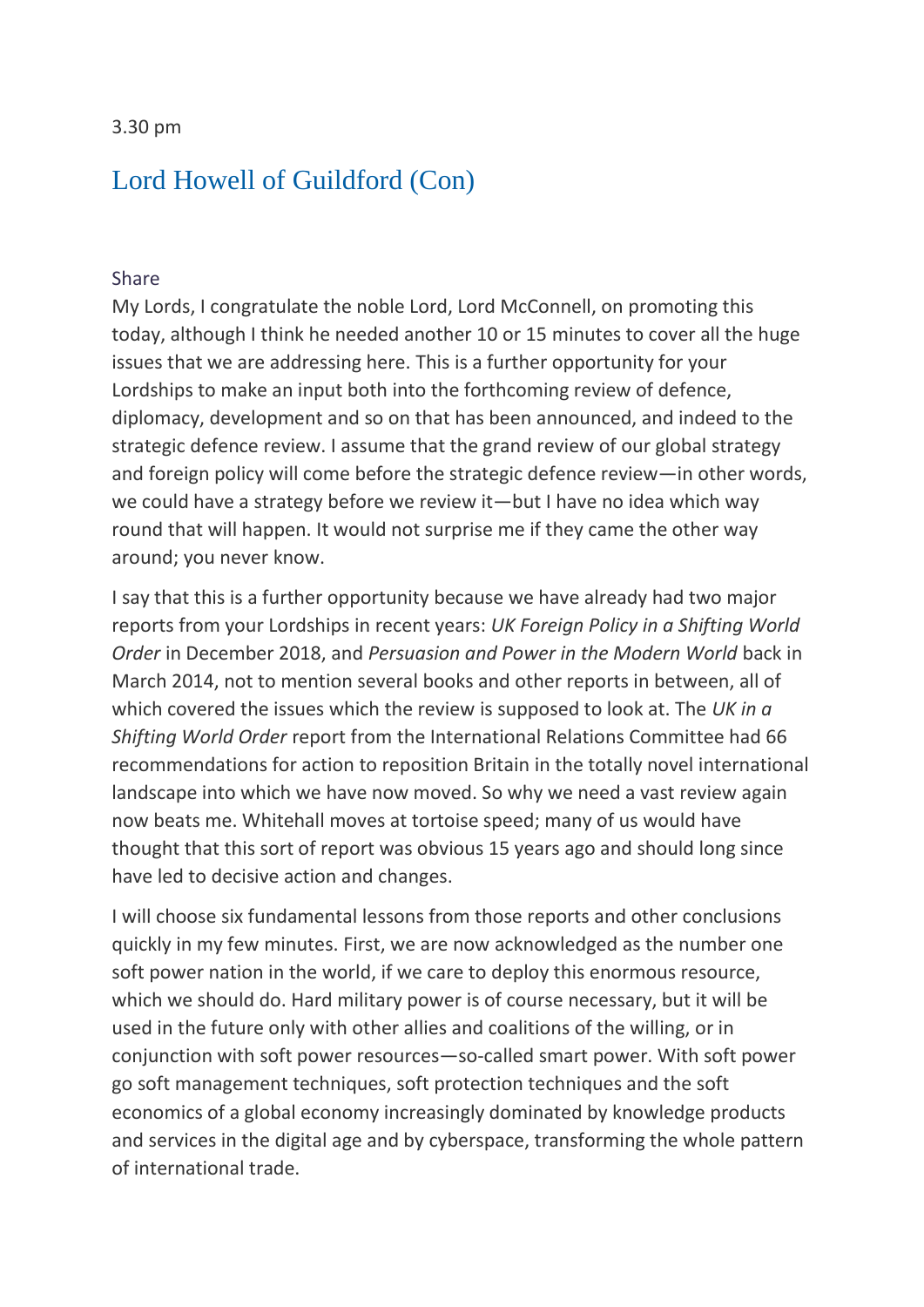Secondly, we must increasingly engage with and work with the great Asian powers. People go on about the need to reassert the power of the West but, frankly, that is a completely dated 20th-century concept. The great new 21stcentury areas of growth and dynamism, the new sources of influence, wealth and trade, and the new consumer markets now lie outside the European Union and no longer exclusively in the Atlantic or western sphere at all. We have to secure good access to those markets, powers and groupings to survive.

The Commonwealth network, which the noble Lord mentioned—or the

"family of people in the truest sense",

as Queen Elizabeth put it in her recent Christmas message—is one of several hugely advantageous routes into the new growth markets and high technology zones of Asia: that is, Asia Pacific, Asia south-east, Asia central and near Asia, and increasingly of course a changing Africa as well. None of this means turning our back on the great United States of America, always our friend. But it does mean a new and different relationship and new links with Asia, as it draws ahead not just in markets and growth but in technological edge—as we see all too clearly from the Huawei issue—and its influence in the Middle East, which we tend to ignore but which is powerful.

Thirdly, we have now entered a completely new phase of 21st-century networks in which we must engage: the revived Trans-Pacific Partnership, COMESA, the Pacific Alliance, the Regional Comprehensive Economic Partnership, the new ASEAN and even the Shanghai Cooperation Organisation. The old organisations are still important—NATO is our neighbourhood watch, and we have to stay on guard against Russia of course. But I must say that anyone who has seen the Bolshoi's latest production of "Giselle", which is probably the most stunning ballet production ever, should marvel at this manifestation of soft power and be reminded that we are not just up against a plain old-fashioned Cold War enemy; we will have to think much smarter to deal with that than we do at present.

Fourthly, and above all, we must make much better use of the enormous and modern Commonwealth network, although we are no longer at the centre of it. If, in this information age, soft power is increasingly becoming the means of advantage—promoting brands, reputation and interests and, hopefully, trade, as well as winning allies and subduing hostility—here for Britain is the soft power network to beat them all. There is no question of trying to resurrect Pax Britannica; that has long gone, as indeed has Pax Americana. We are just one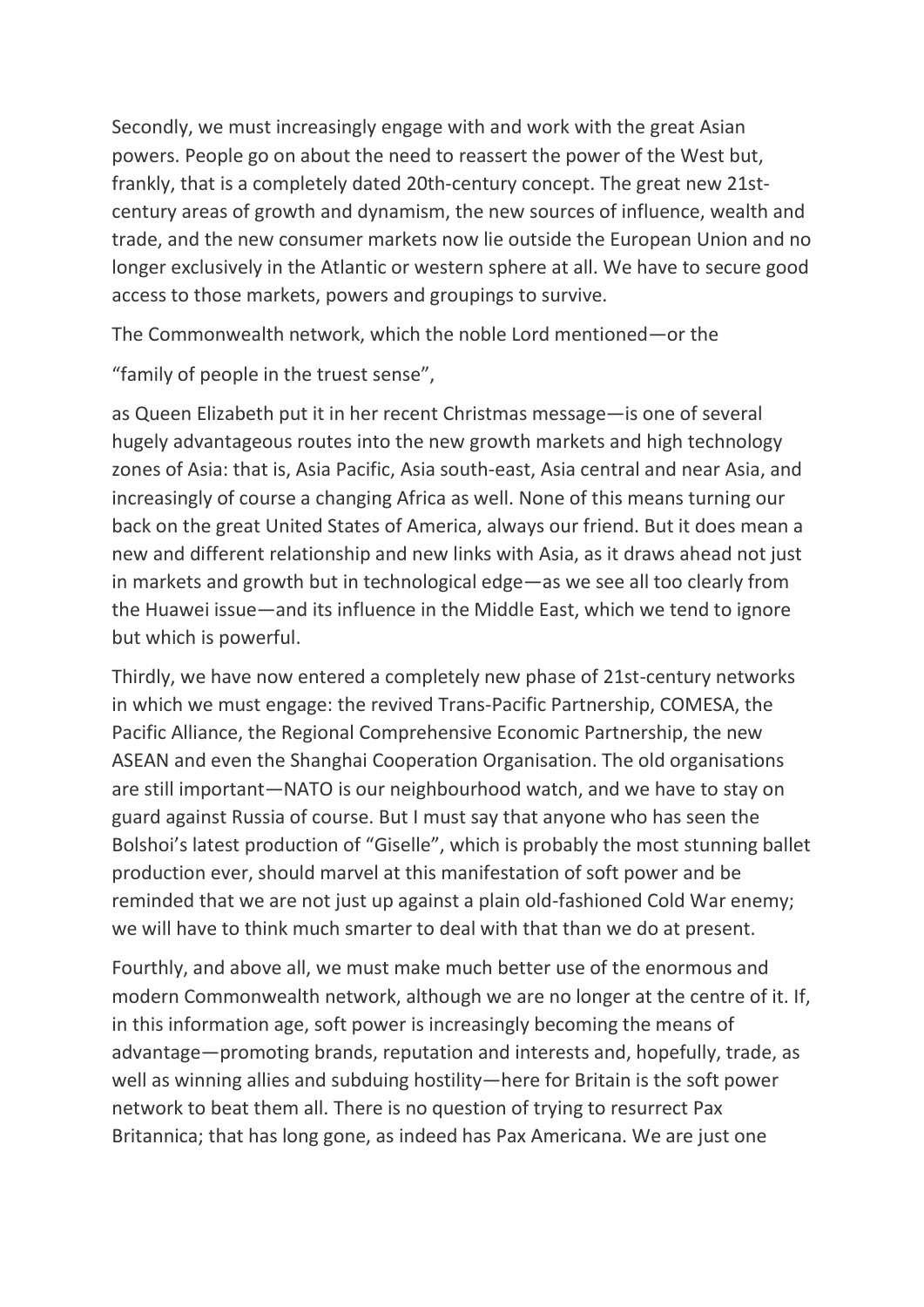member state out of 54, with plenty to learn from the others as they expand their trade and investment links, not just with us but with each other.

Fifthly, although the old ideological divides are almost dead in the new technological age, we must promote new and fairer forms of capitalism socialising capitalism, if you like, to bring new wealth and status to billions of households and families across the planet.

Sixthly, some say we should merge DfID into the FCO to create one giant international departmental force. Frankly, I do not very much favour too much departmental juggling—although I have done quite a lot of it myself in the past but I have no doubt that DfID and the FCO, and other departments, including the MoD, should work much more closely together on the ground than they do now, as global understanding grows of how aid and development and poverty alleviation and security really work and meld together, and where the real solutions lie. Certainly we need a combined effort to tackle the real global causes of global warming and ever-climbing carbon emissions, rather than just contenting ourselves with greening our own lovely country of Britain. Desirable though that certainly is, it does not necessarily lead to the tackling of climate change that is needed on a much bigger scale.

Once Britain has navigated through the present dangerous seas, the nation's luck will be in—unless of course we throw it all away. Britain will be sitting plumb in the midst of the world's best networks, both digital and real, and will be a safe haven, even more than it is now, for the world's investors—and that will give us more power and capacity than ever to contribute to a safer, more peaceful and fairer world.

[Share](https://hansard.parliament.uk/Lords/2020-01-30/debates/F5BAD536-C010-437B-AAF7-14F8D6DA64C7/DefenceDiplomacyAndDevelopmentPolicy#contribution-3673E73D-B0B9-43EB-932A-A379F5F6FCB3)  3.38 pm

The edit just sent has not been saved. The following error was returned:

This content has already been edited and is awaiting review.

## [Lord Browne of Ladyton \(Lab\)](https://hansard.parliament.uk/search/MemberContributions?house=Lords&memberId=620)

[Share](https://hansard.parliament.uk/Lords/2020-01-30/debates/F5BAD536-C010-437B-AAF7-14F8D6DA64C7/DefenceDiplomacyAndDevelopmentPolicy#contribution-3A250F00-0737-4631-9929-1B12B0488B3C)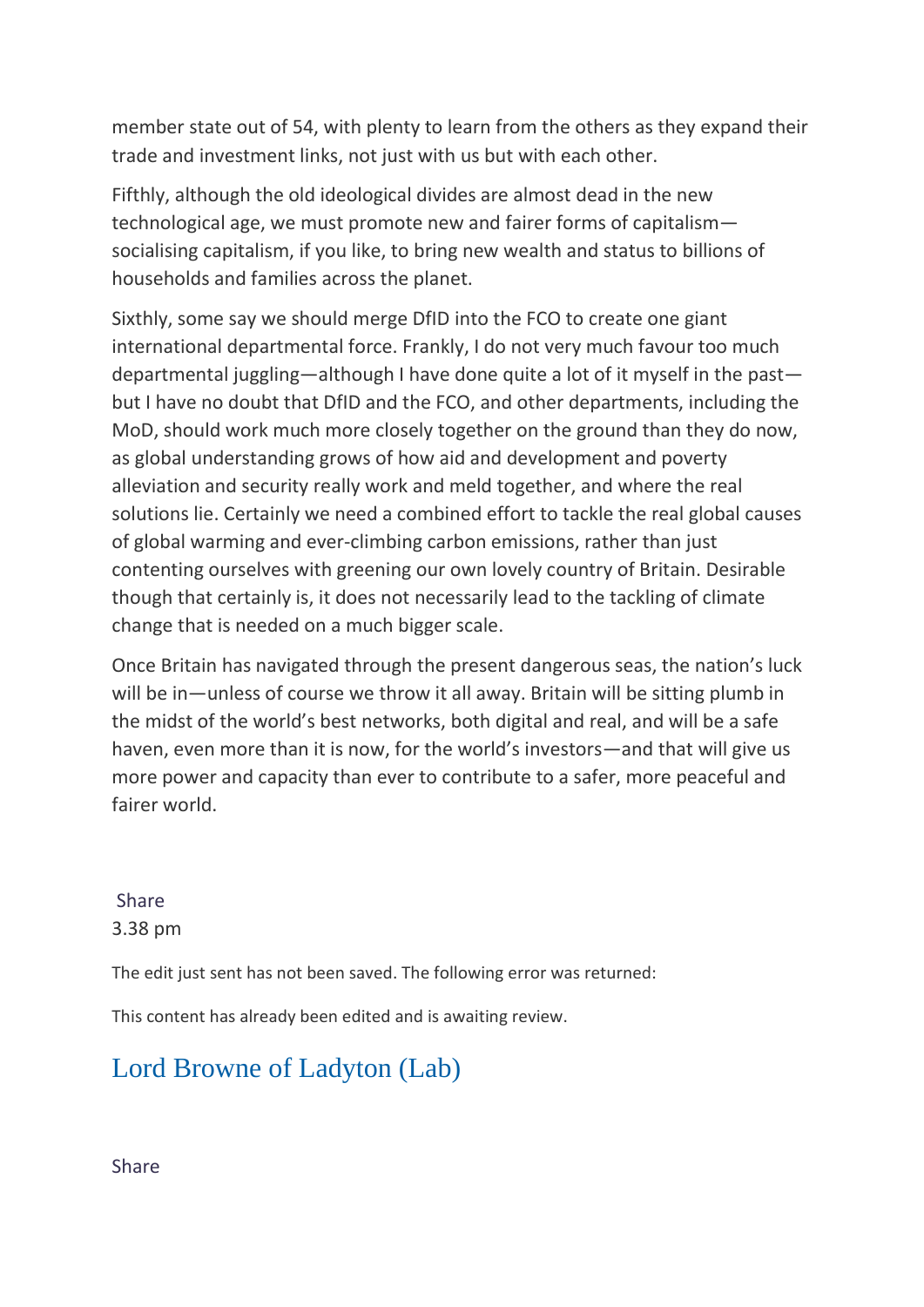My Lords, my noble friend Lord McConnell reminded us in his opening remarks that few, if any, of the forces that will influence our common future on this planet respect or can even be bound in any form by national boundaries. We all know this but, unfortunately, many times we behave as if we do not, thinking that we can influence these things without partnerships across the world. I pay tribute to my noble friend, congratulate him and thank him for the way in which he has introduced it. I am honoured to follow the noble Lord, Lord Howell, another noble Lord who has a global vision—a perspective that he shares with us regularly and always to our benefit—and I thank him for his contribution.

We are at the start of a new decade, and tomorrow we leave the EU. Things are going to change—there is no doubt about that. The time is right to engage with the challenges posed by the announcement in the Queen's Speech of an

"Integrated Security, Defence and Foreign Policy Review … covering all aspects of international policy from defence to diplomacy and development."—[*Official Report*, 19/12/19; col. 9.]

But we need to live up to those words. In his contribution to the Queen's Speech debate on 7 January, at col. 65, my noble friend Lord Robertson of Port Ellen described, in a few short sentences, by reference to the 1997-98 strategic defence review, the level of consultation that a proper review of this nature requires. As I recall, his wise advice attracted universal approval from your Lordships' House, including from the Front Bench. Beyond approval, the Government have a responsibility to act on that advice.

Thanks to my noble friend Lord McConnell, we have two and a half hours of debate today, but that is insufficient by a long way for your Lordships' House. On that point, surely it is not an unreasonable expectation that, in winding up, the noble Baroness the Minister can give your Lordships a clear undertaking that, at an early date before decisions are made, the Government will find time to debate the proposed review more fully so that Parliament has a proper opportunity to help to shape the review process. If she cannot do so and the Government do not find the time to do it, it will be difficult to avoid the conclusion that their talk about wide-ranging consultation is meaningless.

My noble friend asked an Oral Question about the proposed review, on 8 January, at col. 178. He was being a bit unfair to the Government; it was a bit early to ask the questions he asked, but they are on the record. I am sure that, in the intervening three weeks, the Government have thought about the review and are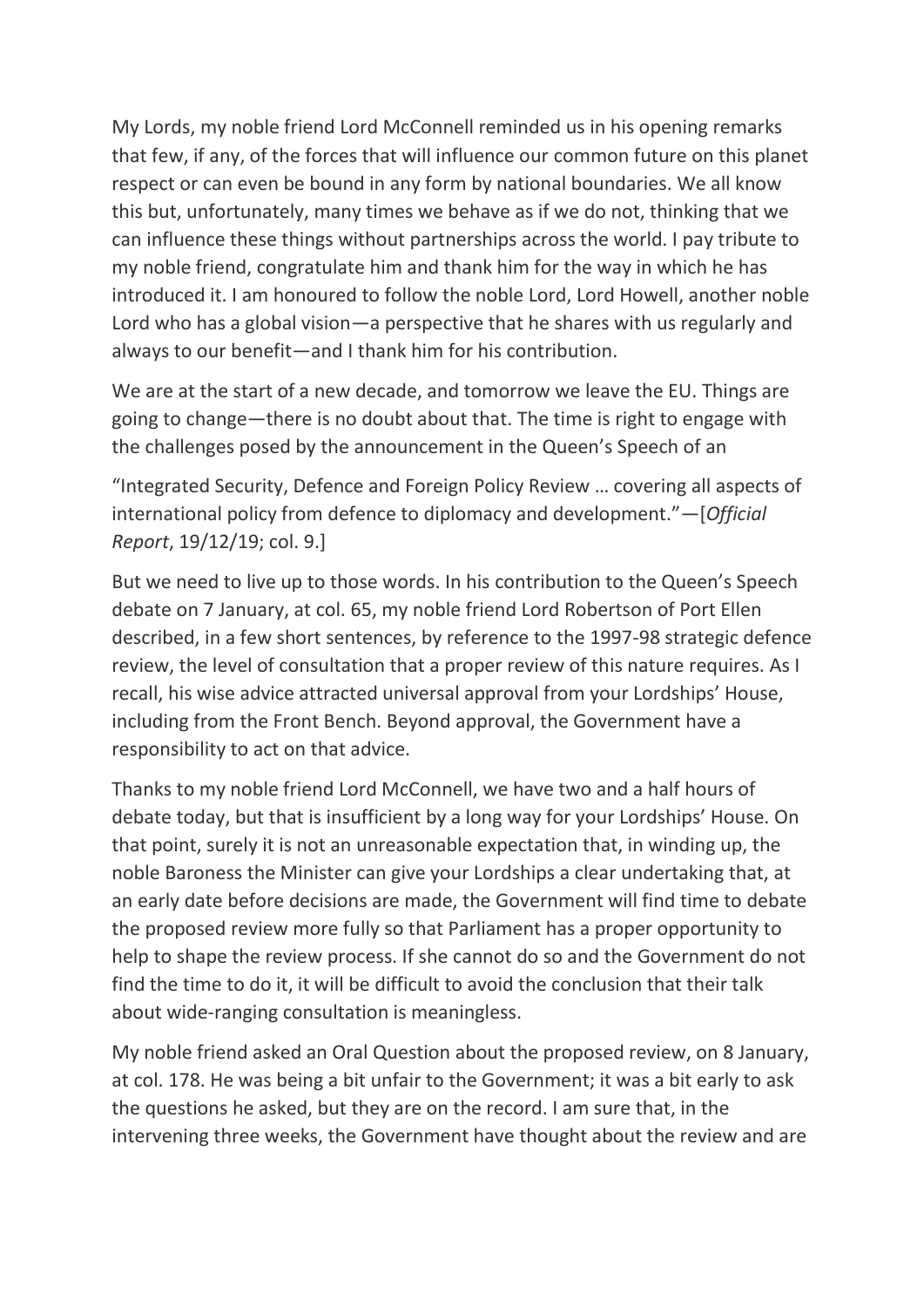now in a position to give better answers to the questions he posed, because their answers then were all engaging but lacked substance.

Today, I intend to use my time to focus on the imperative of peacebuilding as the essential route to building a safer, fairer and cleaner world. From my experience of the views of those whom we charge with the responsibility of delivering our country's hard power, I say without fear of contradiction that that view is shared by those very brave people. Since it was first coined—it was in the context of the Vietnam War, I believe—the phrase "We cannot do this by military means alone" is a common approach favoured by almost every senior military officer who has experienced the reality of modern conflict.

That was certainly the case when I served as Secretary of State for Defence; if anything, that phrase is even more pertinent in respect of the security challenges we face today. A modern nation must navigate all kinds of problems to be truly secure. This is truer when the risks and threats it faces emanate from abroad—as is the case with the UK, as confirmed by the constant assessment of threats that have informed successive national security strategies in this country. Almost all of the threats that we identify at any given time in these strategies emanate from abroad. Investing money in good governance, education, infrastructure and the alleviation of poverty directly will challenge the root causes of insecurity in the countries from which these threats emanate. The deployment of military force will often, at best, tackle only the symptoms. Our recent experience suggests that the deployment of military force, when it is not properly thought through, can and does make matters worse.

So, while ensuring that the resource commitment to defence reflects our ambition for our defence capabilities, the review should aim to create a paradigm shift in the way we think about peace. In large measure, that work has already been done for us. In the extensive work of the Institute for Economics and Peace, based in Sydney, Australia—the organisation which publishes the Global Peace Index—we will find a template for how to do that, which will assist significantly in helping to meet that challenge. Before I go any further, although this is not formally a registrable interest, I should make it clear that I not only admire the work of the IEP but have agreed to serve on its board of advisers. So I have an interest but not a formal one.

Using data driven-research—the data seldom lies—the IEP has developed metrics to analyse peace and quantify its economic value. For 13 years, it has been developing and publishing national indices, calculating the economic cost of conflict and violence, analysing country-level risk and both understanding and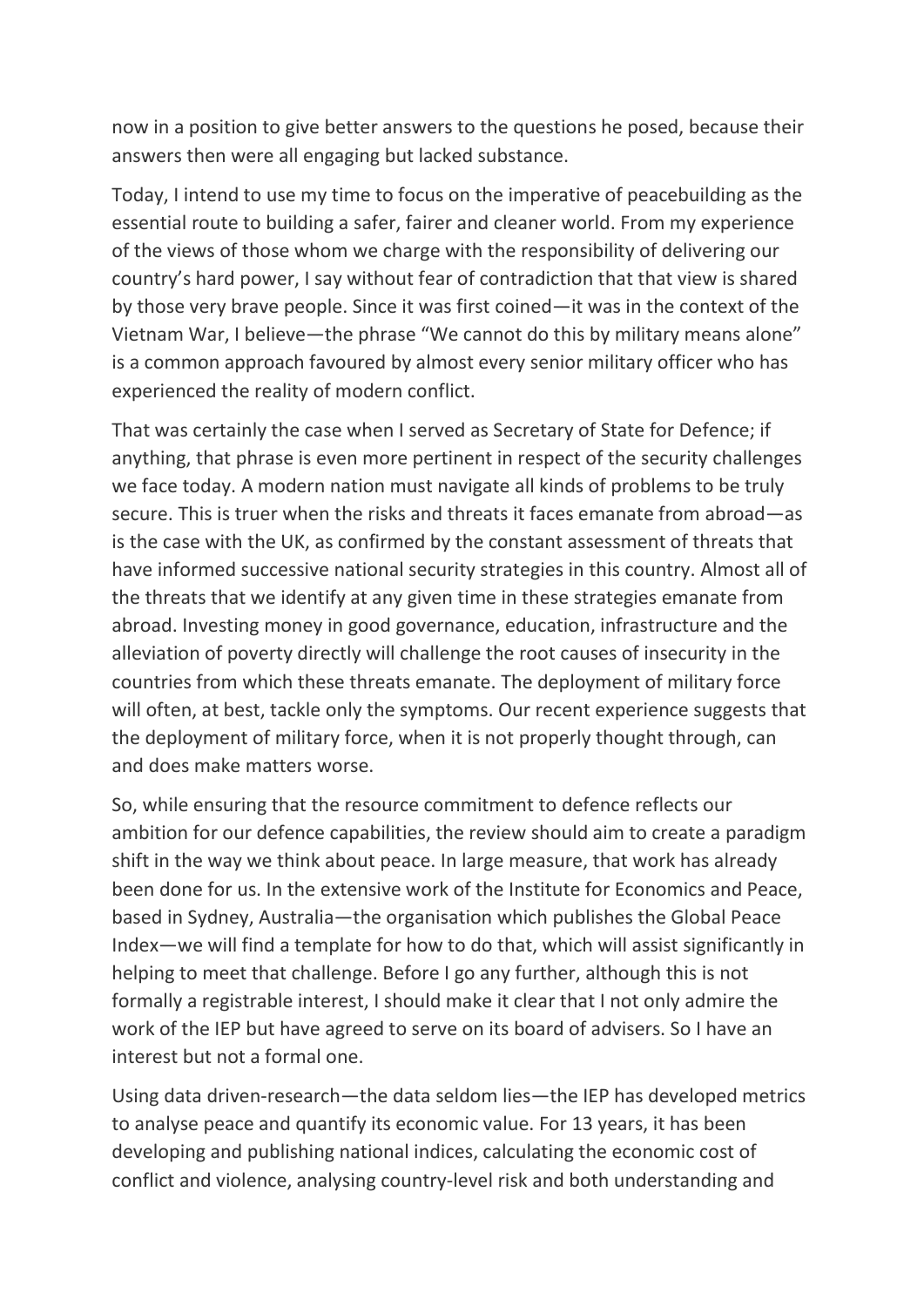promoting positive peace. Its research is now used extensively by Governments, academic institutions, think tanks, NGOs and inter- governmental institutions, such as the OECD, the Commonwealth Secretariat and the United Nations.

The data, which is ideologically neutral, points to the value of policy interventions that create and sustain peaceful and resilient societies. Positive peace is associated with many social characteristics that are considered desirable, including—the evidence proves this—stronger economic outcomes, higher resilience, better measures of well-being, higher levels of inclusiveness and more sustainable environmental performance; in other words, an optimal environment in which human potential can flourish.

If reports are to be believed, this is just the kind of thinking that will be attractive to the Prime Minister's principal adviser and which will push back against the growing narrative that we need to use our significant development arm for the purposes of our own interests exclusively. So we need to leverage it for trade purposes and other purposes.

Also, have we learned nothing? This is exactly where we were in the 1990s. As a result of a sustained approach to the use of aid in our national interest, we ended up with the national scandal of the Pergau dam. Thankfully, with a Labour Government, and through a series of steps culminating in 2002 with the passing of the International Development Act and the earlier creation of DfID as a separate government department with its own Secretary of State, the UK established a framework and a transparency to ensure no repeat of Pergau. If we take a step back from where we are now, we will end up back where we were in the 1990s, and that is back to aiding corruption.

[Share](https://hansard.parliament.uk/Lords/2020-01-30/debates/F5BAD536-C010-437B-AAF7-14F8D6DA64C7/DefenceDiplomacyAndDevelopmentPolicy#contribution-3A250F00-0737-4631-9929-1B12B0488B3C)  3.46 pm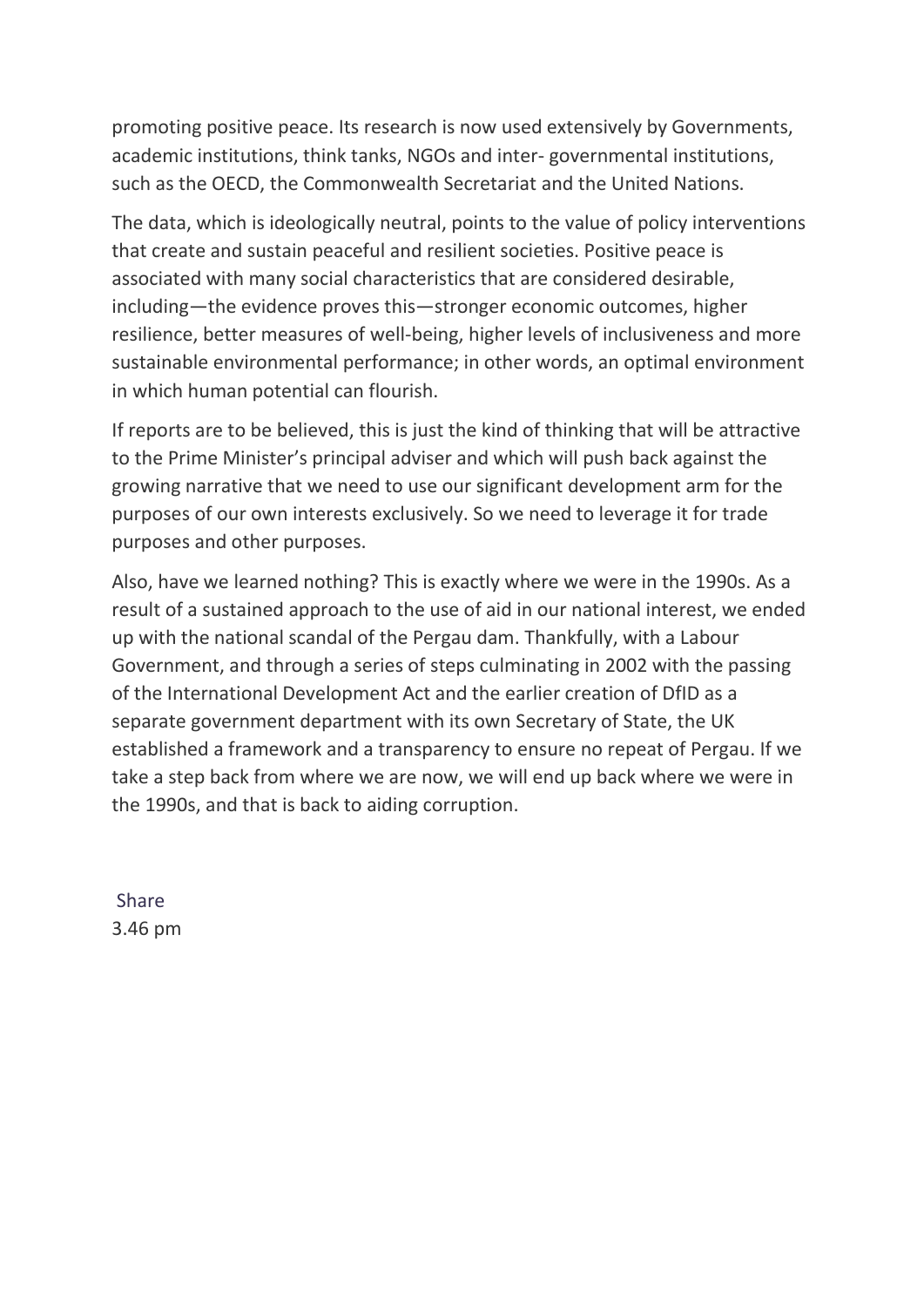## [Lord Chidgey \(LD\)](https://hansard.parliament.uk/search/MemberContributions?house=Lords&memberId=50)

#### [Share](https://hansard.parliament.uk/Lords/2020-01-30/debates/F5BAD536-C010-437B-AAF7-14F8D6DA64C7/DefenceDiplomacyAndDevelopmentPolicy#contribution-88CEF1F5-A9D4-4070-8F89-F6BF194340E0)

My Lords, I too add my congratulations to the noble Lord, Lord McConnell, on securing this debate and on the admirable way he opened it, given the little enough time we have to debate these important subjects.

It is well understood that conflict and authoritarianism create an environment in which development and humanitarian conditions rapidly deteriorate, frustrating aid objectives and security interests at home and abroad. We should recognise that conflict, insecurity and authoritarianism are the leading causes of human suffering, human rights abuses and humanitarian crises. They allow organised crime to flourish, nurture violent movements and their terror tactics, thus undermining UK and international security. They impact on the promotion of women's rights and gender equality, and undermine the rules-based order on which our security depends. They impede the efforts of international cooperation to tackle global issues such as climate change, migration and cybersecurity.

Uniquely, this integrated review faces a whole new range of issues brought about by our imminent departure from the European Union, and therefore the decisions taken in the review will not be effective just for five or 10 years, but potentially for generations to come—generations who will judge us harshly if we get it wrong. In this new Government, there has been much talk about a global Britain, a nation ready and able to take its place among the leaders in and of the world once again. Well, excuse me, I have never for one minute doubted the place the United Kingdom occupies in the community of nations, and I doubt that the average Brit has either. Our contribution as a nation to the advancement of democracy, culture, the humanities, the sciences and the rule of law is a matter of record, and the noble Lord, Lord McConnell, has spelled out our engagement at the top table very clearly.

What we need now are policies and institutions that adjust, redefine and manage our collective needs and aspirations in the 21st century. There are several policy documents, including the national security strategy, which increasingly emphasise the linkages between various aspects of policy, for example between peace and poverty reduction in the developing world, or between security, overseas aid and climate change. As the House of Lords Library points out, governmental structures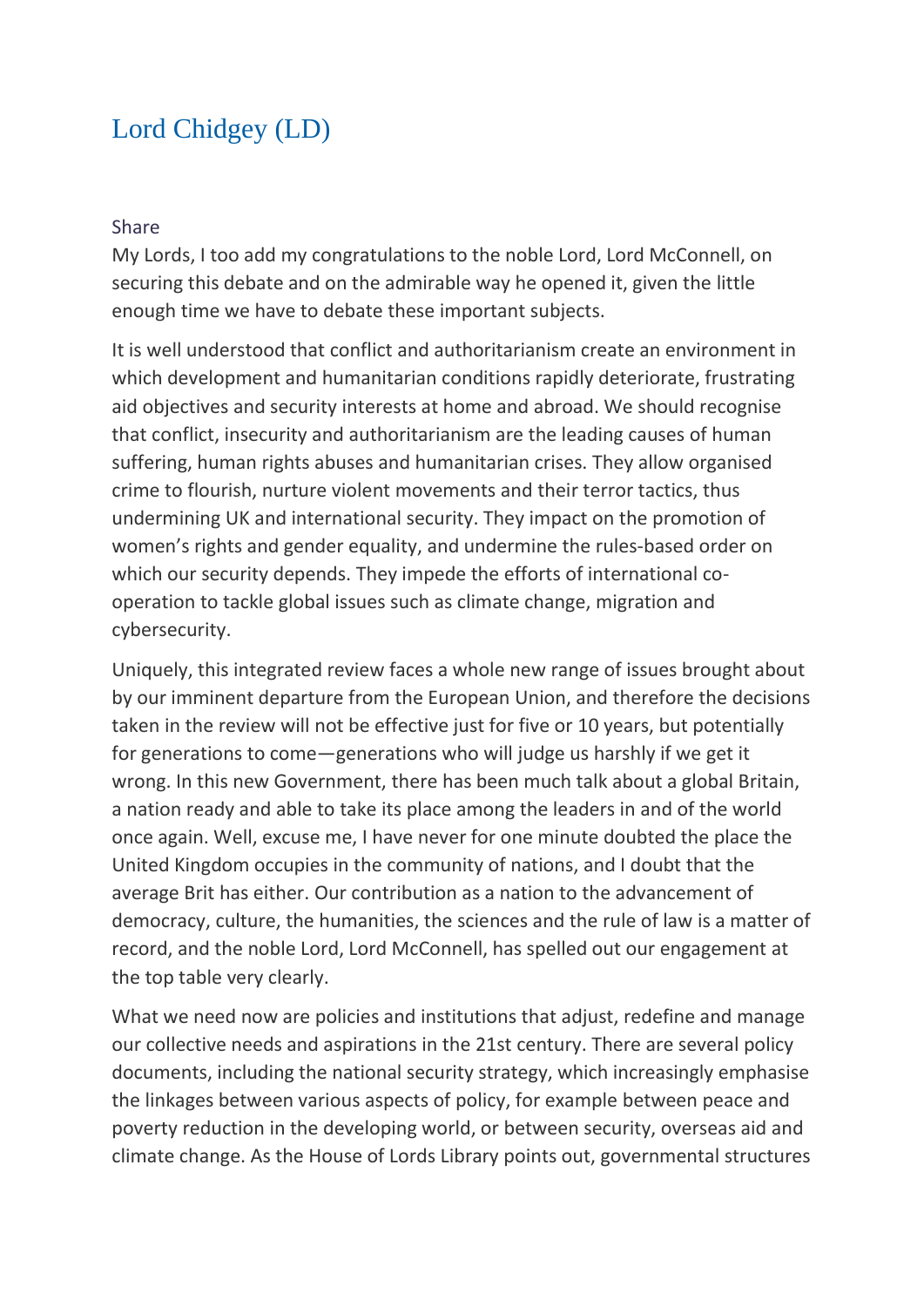reflect these linkages. They all have objectives to enhance the UK's global influence using a range of tools. The new Government have yet to announce any changes to departmental responsibilities, but speculation abounds over whether DfID will be subsumed into the FCO. There is a very strong argument that delivery of the Prime Minister's "compassionate global Britain" requires an independent Department for International Development led by its own Secretary of State.

The Department for International Development is the premier aid agency in the world and is recognised as such by many. No other comes close to it in terms of impact. The world's foremost experts sit in 22 Whitehall, and their record speaks for itself: millions saved from disease; millions put through education; and millions of women empowered to lead their communities, as well as to control their own bodies and thus perhaps address the problems of overpopulation. It is right to suggest that the Foreign Office has been subject to decades of funding cuts, but the answer to a lack of resource is not as simplistic as putting DfID under the control of the Foreign Secretary or by merging DfID with the Foreign Office. You need defence, diplomacy and development working hand in hand to ensure that a global Britain is one that exudes the virtues of the UK and promotes our core values.

The FCO, DfID and the MoD have very distinct and different missions. That is not to say that the issues these departments work on do not complement one another. As the US General Jim Mattis famously told the American Congress:

"If you don't fund the State Department fully, then I need to buy more ammunition ultimately."

In order to effectively address catastrophic crises, international peace and security must be prioritised as a top-level objective of national foreign, security and defence policies, towards which all other aspects and tools of foreign policy, including trade, development diplomacy, need to contribute.

The ability to shape international peace and security is not held by government alone. Academics, businesses and think tanks have expertise that is relevant to the review. Non-governmental organisations have expertise in fragile contexts, drawn from humanitarian development and peacebuilding work in places where the government footprint may be small. Saferworld, RESULTS UK, Global Witness and Bond are some of the NGOs, to name but a few, which know this well. And the communities affected by conflict, including women and young people, often have the most sustainable solutions for addressing conflict. Their views are vital to informing the UK's understanding. Our national security cannot be sustainably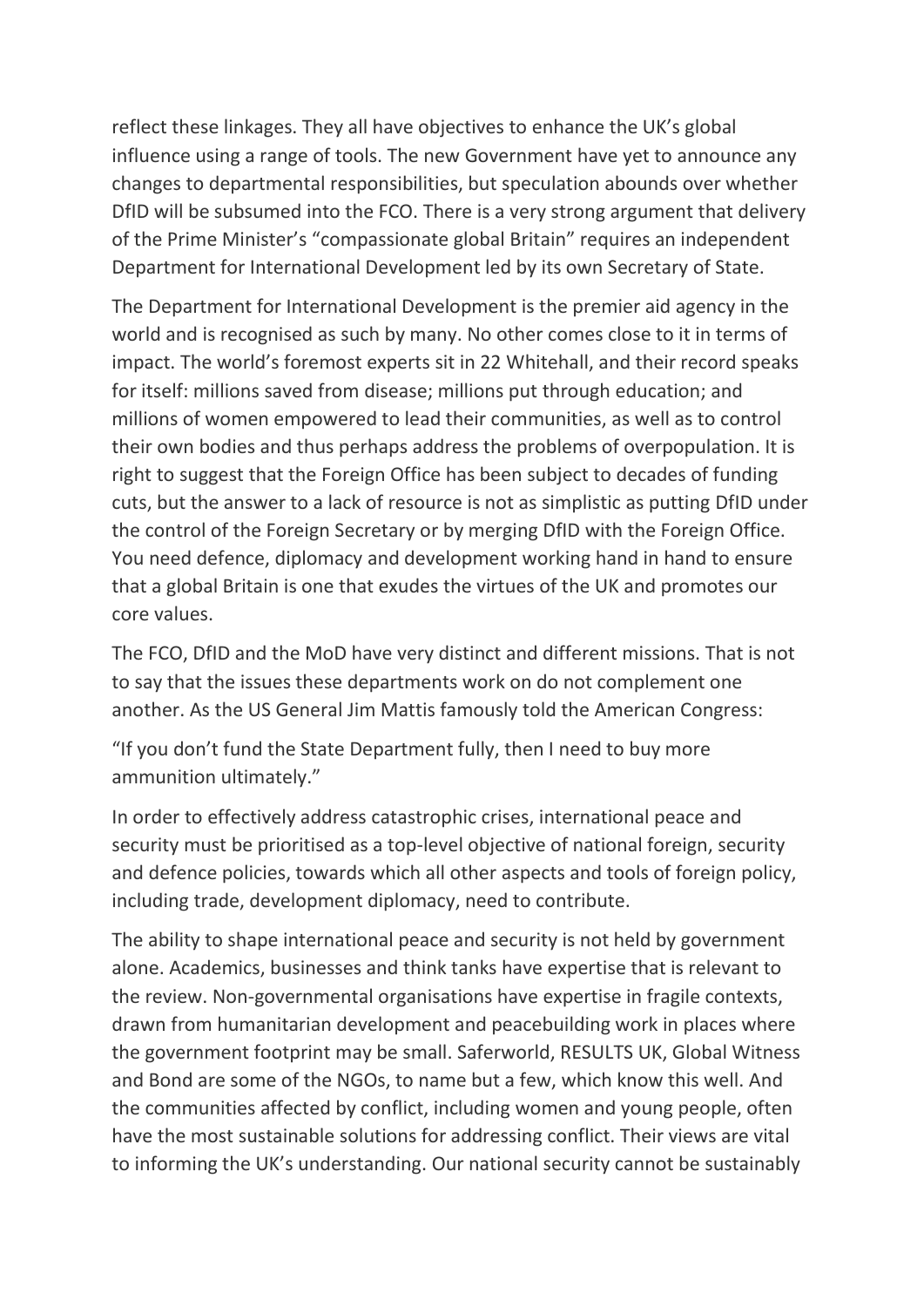achieved if the security needs of unstable communities are not understood and addressed.

Given the Prime Minister's intention to make this the

"deepest review of Britain's security, defence and foreign policy since the end of the Cold War,"

the UK should include consultation where these groups and the UK public can participate. Only then can we have a long-term sustainable foreign policy that puts people and the planet at the heart of it. I implore the Minister to give us some clue about that in her response and to map out exactly what the Government plan to do in terms of allowing a full and proper consultation on these vital issues.

The way we act and the way we plan will provide a road map for how we will engage on the world stage over the next 50 years. We need a bolstered, fully funded Foreign Office working hand in hand with an independent Department for International Development, led by its own Secretary of State, supported by a strong and robust defence programme. That is how we can deliver a global Britain, and we need to get it right because our children and our grandchildren demand it.

### [Share](https://hansard.parliament.uk/Lords/2020-01-30/debates/F5BAD536-C010-437B-AAF7-14F8D6DA64C7/DefenceDiplomacyAndDevelopmentPolicy#contribution-88CEF1F5-A9D4-4070-8F89-F6BF194340E0)  3.53 pm

The edit just sent has not been saved. The following error was returned:

This content has already been edited and is awaiting review.

# [Lord Ricketts \(CB\)](https://hansard.parliament.uk/search/MemberContributions?house=Lords&memberId=4587)

[Share](https://hansard.parliament.uk/Lords/2020-01-30/debates/F5BAD536-C010-437B-AAF7-14F8D6DA64C7/DefenceDiplomacyAndDevelopmentPolicy#contribution-4D10718D-8DEB-4957-9339-A8F9D58FC9B3) 

My Lords, the noble Lord, Lord McConnell, gave us an admirable review of a complex and interlinked series of issues that we face as we leave the EU. He has got us off to a very good start and offered us a tempting menu of dishes to choose from. I will focus particularly on the "safer world" part of the menu.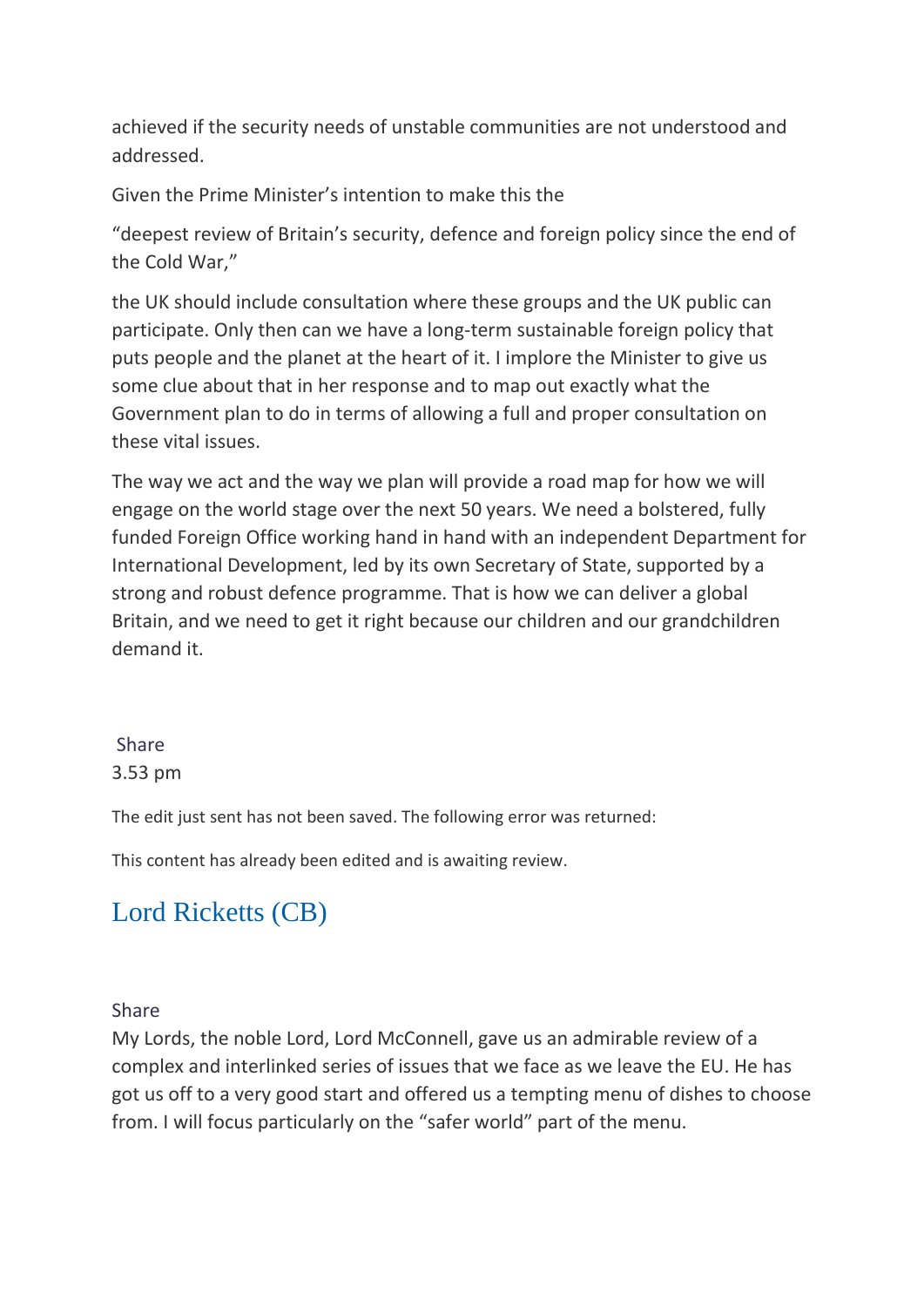I am very much looking forward to hearing the maiden speech of the noble Baroness, Lady Penn; she is almost there. She brings expertise on development in Africa and recent, up-to-date experience from the very heart of government, which will be a real asset to us. Although we may be a slightly select group in the House today, I promise the noble Baroness that we will be appreciative and attentive to all she has to say.

Since the start of this year, we have begun to see the outlines of what a post-Brexit foreign policy will be like for this country. I offer three pointers that I think are already clear. First, we will find ourselves aligning with our European friends more often than with the US on international foreign policy issues. In many ways this is not surprising, because we are in the same geography and are the same size as our European partners. That was very clear in the Johnson Government's first international security crisis, the killing of Soleimani by the Americans just after Christmas. The strongest and clearest statement made by the British Government in that crisis was the joint declaration by the Prime Minister, Chancellor Merkel and President Macron. That rightly emphasised the importance of preserving the Iran nuclear deal and a dialogue with Iran and signally failed to make any reference at all to the US strike, still less condone it.

On the so-called US peace plan for the Middle East, I studied in *Hansard* what the noble Lord, Lord Ahmad, had to say earlier today. He tiptoed around the minefield with admirable dexterity, but the message was clear: we have always supported the European position that there needs to be a genuinely negotiated two-state solution. The US plan is light-years away from that.

Our proposed digital services tax is along the same lines as France's and has run into the same sort of criticism from Washington.

As the noble Lord, Lord McConnell, says, as the year advances the Glasgow climate summit will loom larger and larger on our international agenda. There, again, we will work closely with European countries to build a consensus, and I fear the US may be one of the obstacles to achieving that.

Secondly, while it is true that we will often make common cause with European partners, we need to make sure that the tensions with Washington do not cut across the absolutely fundamental defence and security partnership with it. That will be a real challenge when we come to a free trade agreement, because it will be far more difficult than Ministers have already told us to find ways of achieving an agreement with the Americans that is at the same time acceptable to British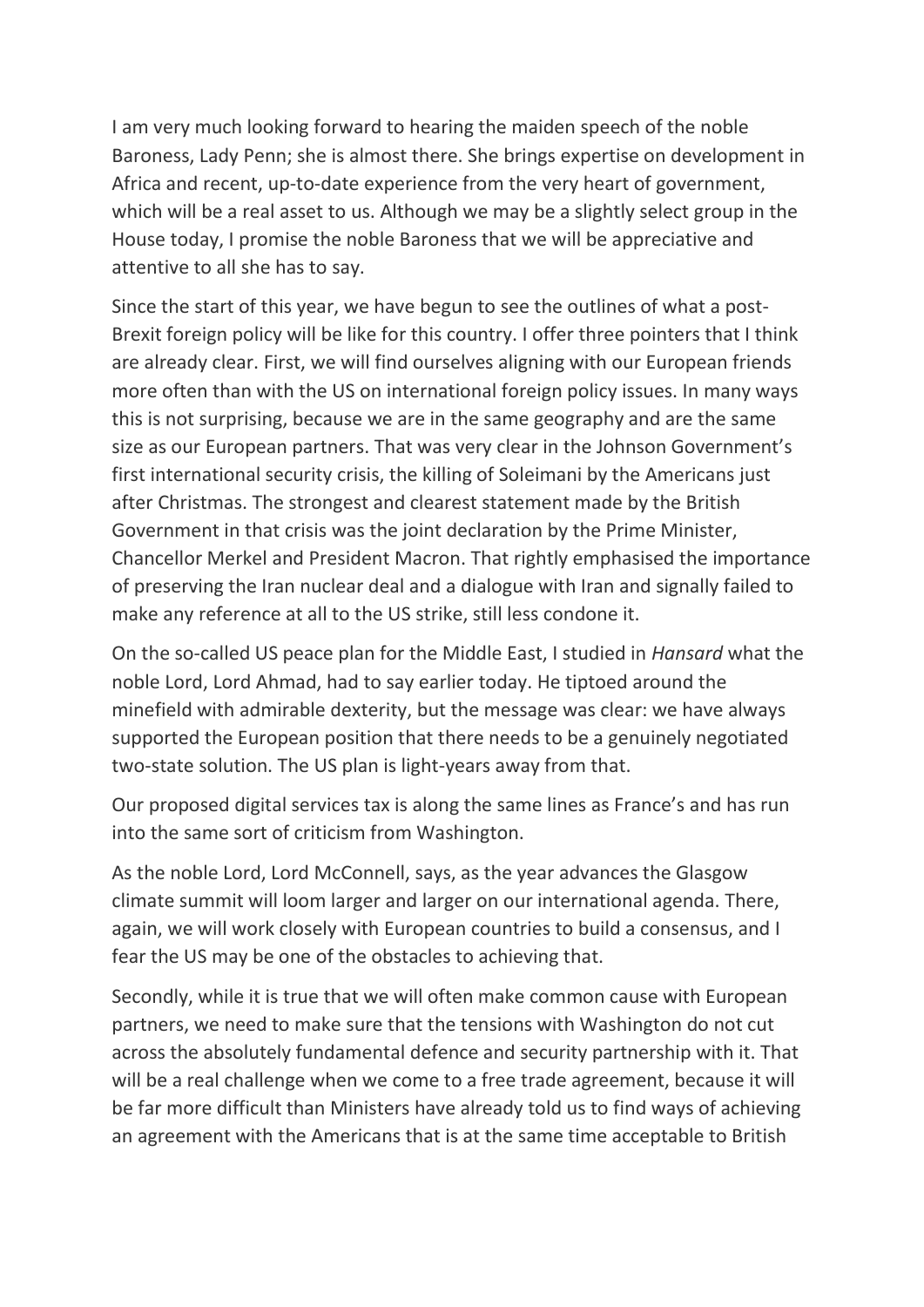public opinion in sensitive areas such as food security. We will have to ensure that that does not sour the wider relationship.

One area in which we should work closely with the Americans is the future of NATO, to give a clear and convincing answer to President Macron's challenge that the organisation is brain dead. I do not believe it is, but we need to do some serious thinking about its role, purpose and narrative in the world, which are moving on rapidly from their post-war origins, as the noble Lord, Lord McConnell, said. A NATO reflection process is under way, and the British and Americans ought to be providing real thought leadership on that.

My third pointer to the shape of foreign policy to come is that we will constantly be caught up in the wider US-China competition for global influence, particularly in the high-tech area. That was the real story behind the sharp disagreements over the last few days on Huawei. I do not believe it was ever really about national security. We have all now seen the painstaking work done by the worldclass National Cyber Security Centre. From what I understand, the technical communities on the two sides of the Atlantic were never far apart on how we could manage the risks. The problem was that the British issue of how to find a British solution to our own circumstances became a political football between the China hawks in Washington and the Chinese technology industry.

The weakness of the American position struck me all along: it did not have an American solution to the 5G problem to offer. Its increasingly strident efforts to influence the British Government's own decision went too far and became counterproductive. I pay tribute to Britain's National Security Council for taking a calm and measured decision despite the noises off. This is not the last time we will find ourselves caught up in this competition. Outside the EU, I am afraid we will be all the more vulnerable to the kind of lobbying and arm-twisting that is bound to go on, as we have to reconcile our interest in trade and investment with our wider values and security objectives.

Those are the three pointers I offer your Lordships. Plotting a way through these minefields would be easier if we knew where we were going. The old narratives of a bridge between Europe and America, or of Tony Blair-style liberal internationalism—are more or less played out, as Dean Acheson might have said. We need a new vision for Britain in the world. It has to take account of the fact that this country is international by instincts and interests, but we also need a real honesty about where our influence can best be deployed. We do not need declinism, if there is such a word, but we do need honesty.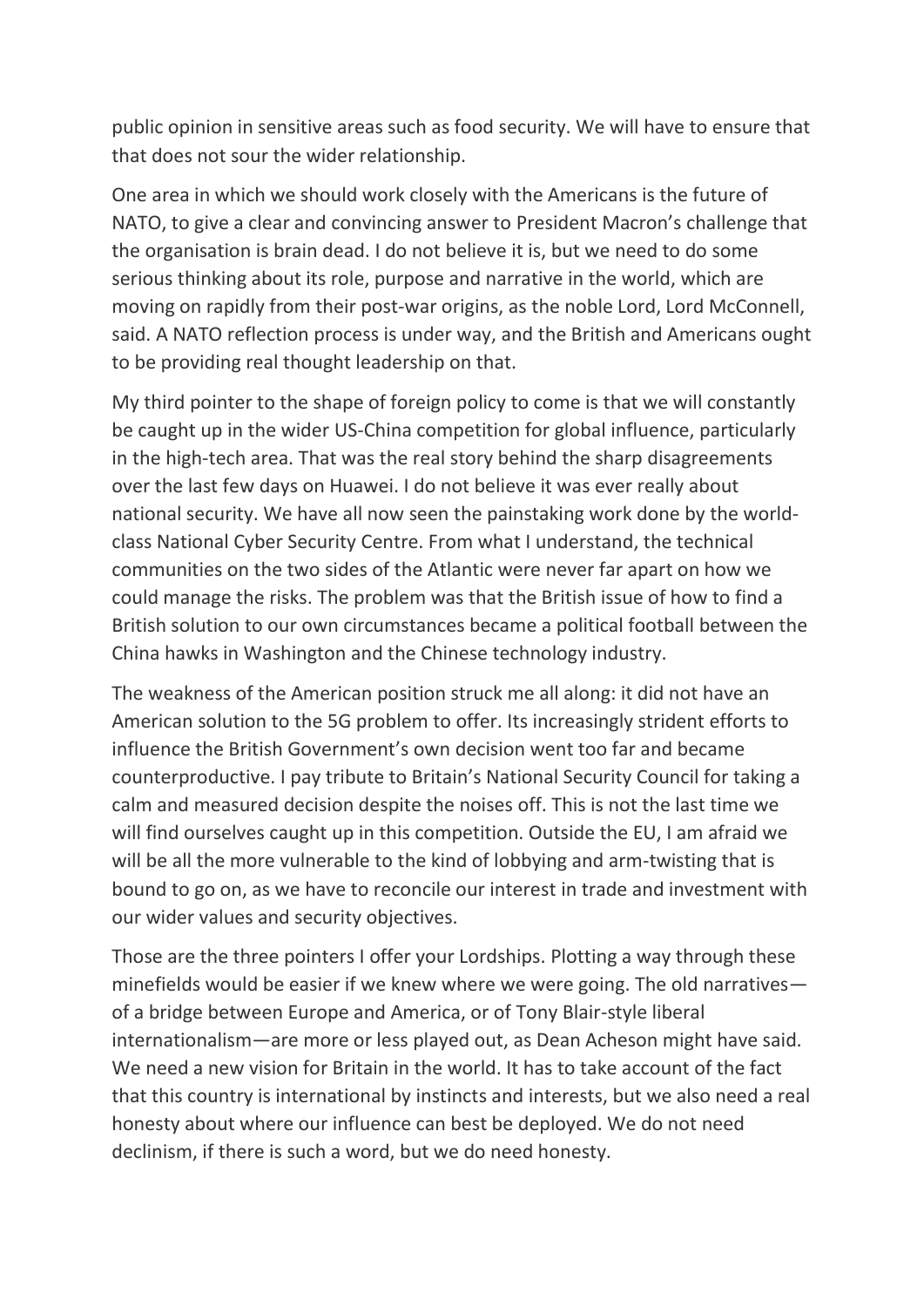Of course, as noble Lords have already said, we have huge assets to deploy. Our Armed Forces are world-renowned, as are our soft power assets. I have argued before in this House for full resourcing of the Foreign Office. I will not make that case again, but I will touch briefly on three other important vectors of influence in the world.

I agree with other noble Lords about the value of maintaining DfID as a fully fledged department of state. It is having a good afternoon here, actually. I have worked very closely with DfID, including as Permanent Secretary. I have great respect for its professionalism. I know that it is held in high regard around the world. Co-ordination between DfID, the MoD and the FCO should happen in the National Security Council, but I would not tinker with DfID's position in Whitehall.

If we were the French and we had a cultural promotion arm as effective as the British Council, we would double its budget. If we had an instrument for the promotion of our culture and language half as powerful as the BBC, we certainly would not be squeezing its funding and obliging it to shed jobs.

We need to look to where we have assets and make the most of them. It is a moment for hard strategic thinking about Britain's role in the world and where we are trying to go. That should be the starting point for this integrated defence and security review, which I welcome. As the Minister knows, I had a modest role in the 2010 review. It is time to refresh it. We have in our National Security Council the right forum to produce the kind of global comprehensive view that the noble Lord, Lord McConnell, offered us in opening the debate.

[Share](https://hansard.parliament.uk/Lords/2020-01-30/debates/F5BAD536-C010-437B-AAF7-14F8D6DA64C7/DefenceDiplomacyAndDevelopmentPolicy#contribution-4D10718D-8DEB-4957-9339-A8F9D58FC9B3)  4.01 pm

The edit just sent has not been saved. The following error was returned:

This content has already been edited and is awaiting review.

## [Baroness Penn \(Con\) \(Maiden Speech\)](https://hansard.parliament.uk/search/MemberContributions?house=Lords&memberId=4726)

### [Share](https://hansard.parliament.uk/Lords/2020-01-30/debates/F5BAD536-C010-437B-AAF7-14F8D6DA64C7/DefenceDiplomacyAndDevelopmentPolicy#contribution-71F71A24-D639-4E97-9317-4AB293D16BDB)

My Lords, it is an honour to speak after the noble Lord, who is such an expert in the area we are discussing, although I am not sure whether to thank whoever put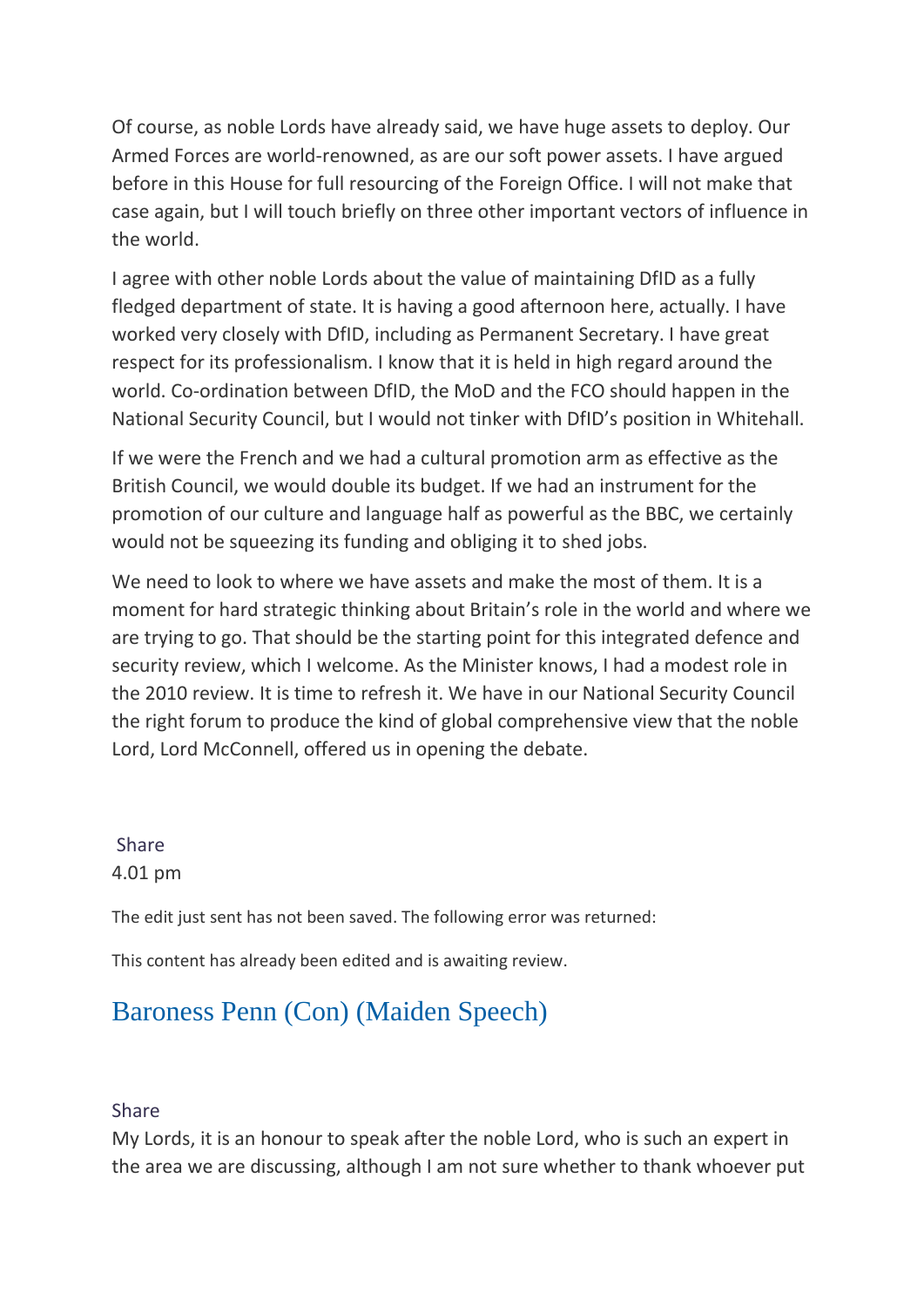today's list together or explain to them the impact that it has had on my nerves. I wish, though, to thank the noble Lord, Lord McConnell, for calling this debate. As he has already noted, we met nearly a decade ago in Malawi, a country that I know he has close links to from his time as First Minister of Scotland and since. I was there working for the Tony Blair Africa Governance Initiative. I reassure your Lordships that I am not confused about which side of the Chamber I should be sitting on, but I hope that that spirit of working across parties is something I can continue in this place.

Indeed, the thread that binds my previous roles together is not a tribal attitude to politics but a belief in the good that government can do. From working with the noble Baroness, Lady Featherstone, in the coalition Government to launch the consultation that resulted in marriage equality; working with the Governments of Malawi and, before that, of Sierra Leone to help to drive the vital projects for their development; and, most recently, working with such a talented team in Downing Street to deliver changes such as the energy price cap, a record NHS spending settlement and, alongside the noble Lord, Lord Woolley of Woodford, developing the first ever race disparity audit in government, I hope to have in some way helped to advance that good. I plan to continue to do so from my new role in this place. I look forward in particular to contributing to forthcoming legislation to implement the essential work done by Sir Simon Wessely's review of the Mental Health Act, and will support the landmark domestic abuse Bill, which is the culmination of so many years of work not just by government but by so many up and down the country.

Another common thread across my career has been the presence of wonderful female role models. First and last among them was my boss in No. 10, Theresa May. Theresa's advice to many young women wanting to make a difference was: always be yourself, do things your own way, and never give up. I also take on the mantle of baby of the House from a succession of talented women, most recently my noble friend Lady Blackwood, and before that my noble friend Lady Bertin. I take a moment to congratulate my noble friend Lady Bertin on the arrival of baby Edward eight weeks ago. She may no longer be the baby of the House, but she will always hold the record of being the first lady Peer to have had a baby while being a Member of this House. As thoughts have turned in recent weeks to potential reforms to this House, I am sure it will want to consider the introduction of proxy voting for new parents, as has been done in the House of Commons.

Another inspirational woman in my life was Kate Gross, the first CEO at the Africa Governance Initiative, and a firm believer in the good that government can do.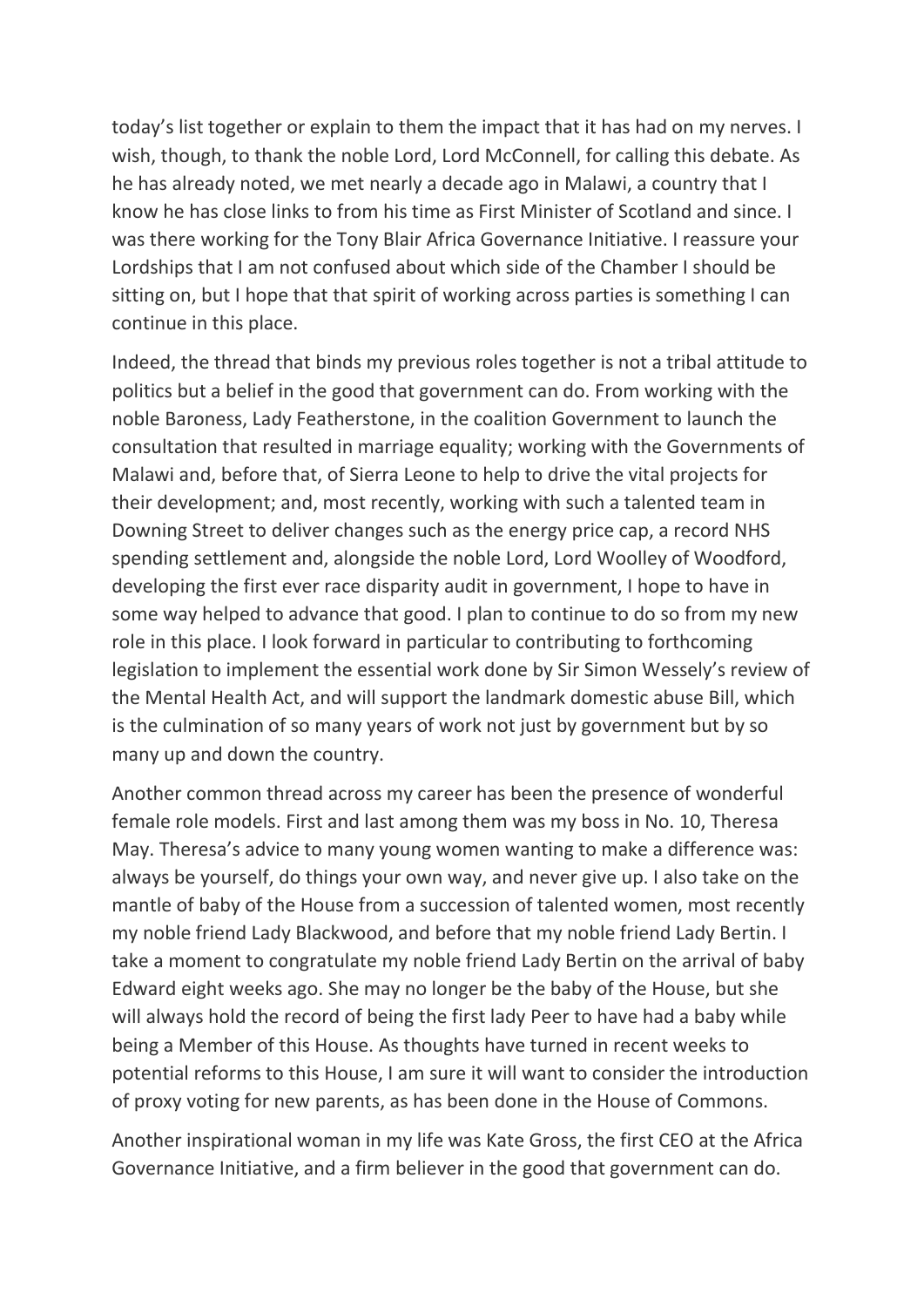When Kate was diagnosed with bowel cancer and had to step back from her work, she encouraged people to write her their news. Her reply to one of my missives about my studies at that time has stayed with me:

"Politics, and public life in general, needs more good women."

It was followed by a strict instruction to take her words seriously,

"and repay me by doing some interesting and awesome things."

Kate died on Christmas Day 2014, aged 36, leaving behind her husband, Billy, and her twin boys. I hope to honour her instructions while in this place. It is with Kate's words in mind that I turn to the topic of this debate.

That Christmas, I was back in Sierra Leone, temporarily working for AGI again, as it supported the Government there in their fight against Ebola. The UK's contribution to that fight is a great example of the issues which we are debating this afternoon. Over 750 British troops, alongside the RFA "Argus", which was carrying three helicopters, were deployed to provide crucial logistical support, including building treatment centres and ensuring safe burials. Our scientists supported emergency research to understand the spread of Ebola and help to develop a vaccine to defend against it. Our NHS staff volunteered on the front line of Ebola treatment centres, saving lives and preventing further spread. Our diplomats worked to co-ordinate the international response. Our aid budget helped to fund not only that response but the economic recovery that had to come once the outbreak was over. Five years on, just last week we hosted the UK-Africa Investment Summit in London, bringing together UK and African businesses and Governments as they announced commercial deals worth billions of pounds and more aid money to unlock further investment and create thousands more jobs.

The UK's response to Ebola demonstrated the importance of our ability to draw on multiple capabilities —defence, diplomacy and development—to keep the UK safe and simply do the right thing. In that light, and as we look forward to the integrated foreign policy, security and defence review this year, I would like to ask one question of the Minister and seek one reassurance. The question is: are the Government undertaking an updated national risk assessment, and will they publish an updated national risk register in advance of the review? In 2017, the United States national security strategy assessed great power competition, not terrorism, to be the primary focus of US national security. Our own national security capability review in 2018 took account of the resurgence in state-based threats. A clear assessment of this Government's current view on the range of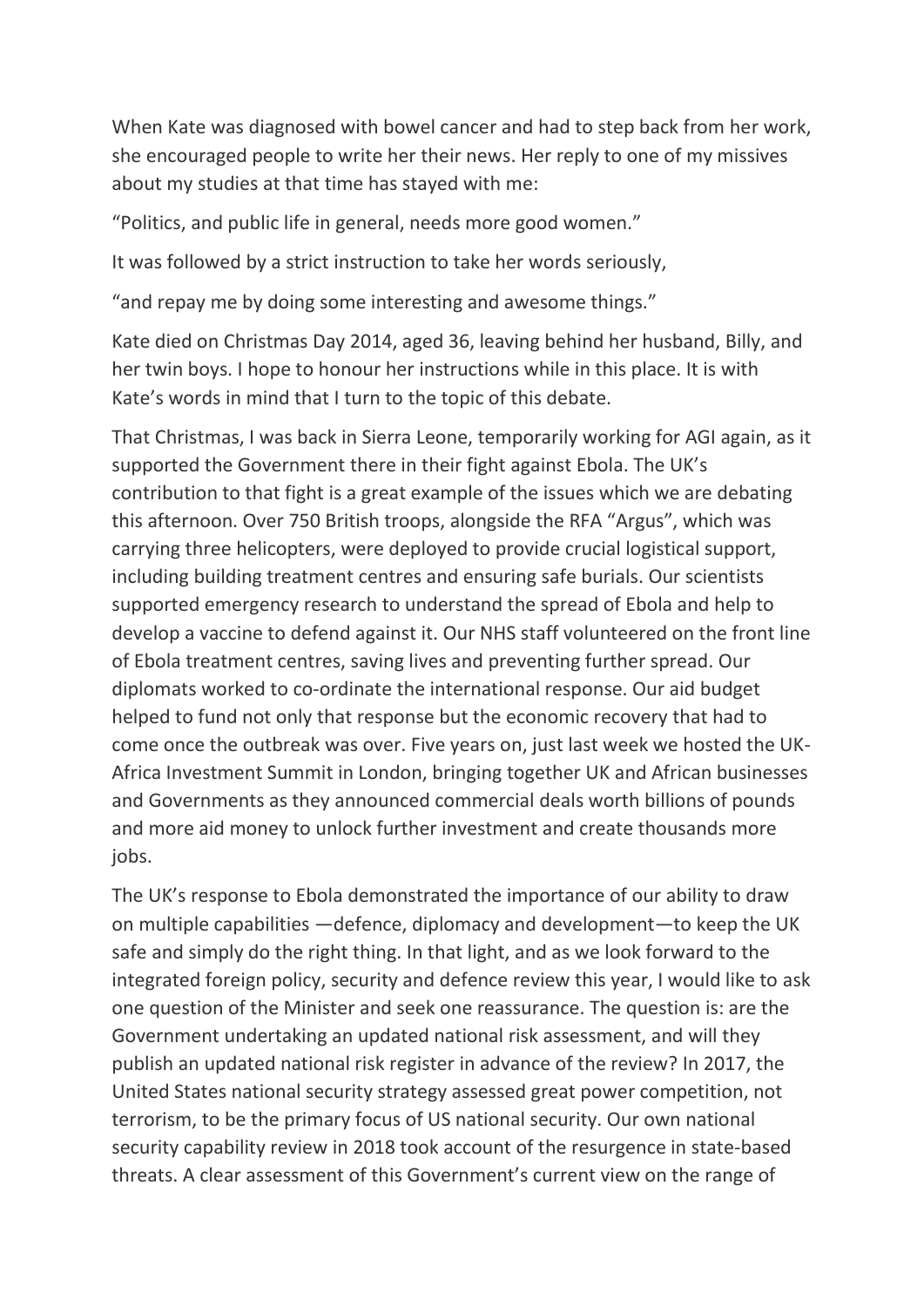threats to our security, including over a longer-term strategic timeframe, would help to inform the contribution of experts, including those in this House, to that review. The reassurance is that, as the review is undertaken, the Government will think holistically about how to draw on all our capabilities to deliver a more effective single strategy, while acknowledging the importance of their independent strengths, expertise and leadership. We cannot deter state aggression or contribute to peacekeeping efforts without a world-class military, but the fight against climate change or anti-microbial resistance can be won only through diplomatic efforts and by supporting a different path of development. We cannot counter the terrorist threat without expert intelligence agencies and co-operation with our allies, but the ideologies that breathe life into those terror groups cannot be challenged without political stability and a path to prosperity that can provide an alternative offer of hope.

I close with some words of thanks to those who have made me feel so welcome since I joined this House: the doorkeepers, all the staff, and my introducers, my noble friends Lady Evans of Bowes Park and Lord Taylor of Holbeach, who have helped me navigate through this place with gentle guidance and, always, a smile. I thank your Lordships for making me feel so welcome, and for listening to my first utterances in this place with patience and good humour.

### [Share](https://hansard.parliament.uk/Lords/2020-01-30/debates/F5BAD536-C010-437B-AAF7-14F8D6DA64C7/DefenceDiplomacyAndDevelopmentPolicy#contribution-71F71A24-D639-4E97-9317-4AB293D16BDB)  4.08 pm

The edit just sent has not been saved. The following error was returned:

This content has already been edited and is awaiting review.

# [Lord McInnes of Kilwinning \(Con\)](https://hansard.parliament.uk/search/MemberContributions?house=Lords&memberId=4576)

### [Share](https://hansard.parliament.uk/Lords/2020-01-30/debates/F5BAD536-C010-437B-AAF7-14F8D6DA64C7/DefenceDiplomacyAndDevelopmentPolicy#contribution-55C82C78-2847-4FB3-82B9-76C6B5990C5C)

My Lords, it is a great pleasure and a privilege to congratulate my noble friend Lady Penn on her excellent maiden speech. It was accomplished, intelligent, erudite and demonstrated the huge knowledge that she is going to bring to your Lordships' House. I first met her when she came to interrogate me on Scottish politics when I was at Harvard. I ended that interview far more nervous than she was when entering the Chamber today, I am sure. We are very lucky to have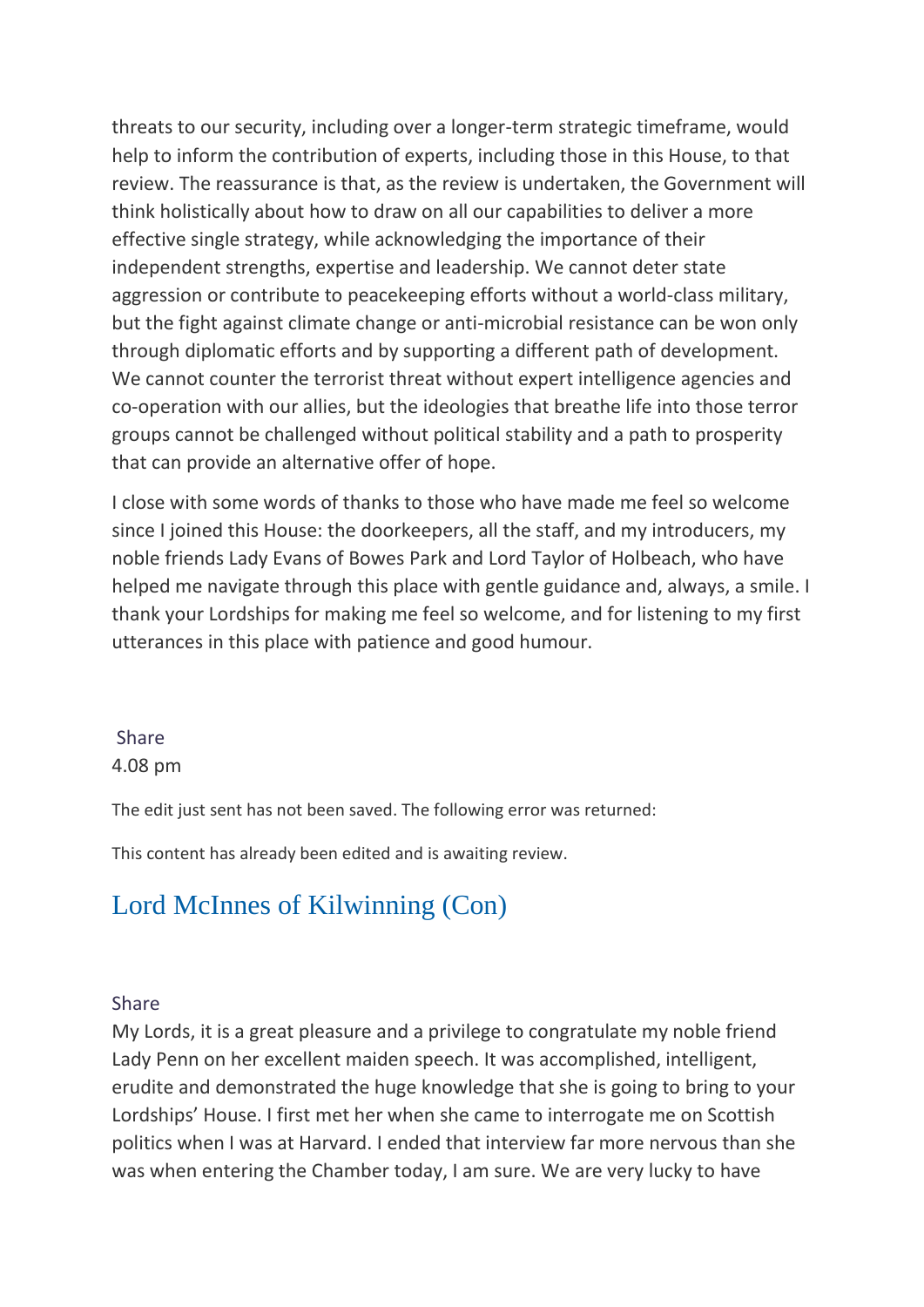someone with her knowledge of government, not only from working in the Home Office and the cockpit—Downing Street—but with NGOs and other international development agencies. Her thoughts and wisdom will make a huge contribution to your Lordships' House.

I thank the noble Lord, Lord McConnell, for bringing this important debate before your Lordships' House, not least because I was not able to speak in the debate on the gracious Speech. I shall focus on two areas: the importance to the entire United Kingdom of the review the Government are undertaking, and the specific importance of Britain's ability to continue on a joint departmental basis to bring stability to fragile states.

Today, on the eve of leaving the EU, I welcome the Government's commitment to a full root-and-branch review of what "global Britain" will mean for security, international aid and foreign policy. Too often over the past three years, "global Britain" has only been shorthand for many as to what our economic and trading focus is to be in a post-Brexit world. The Government's review will, I hope, provide the opportunity to ground the phrase "global Britain" in the idea of Britain being a respected force for good in the world.

While we were in a pre-Brexit world—can we believe such a thing ever existed? your Lordships' Select Committee on Soft Power and the UK's Influence identified the importance of smart power, which was an integration of our focus, utilising all departmental avenues and ensuring, importantly, that we have a clear sense of ourselves as well as a clear focus on all that we want to do in the world.

As part of having a sense of ourselves, I would urge the Government to consider in their review the importance of Britain as a force for good in binding the United Kingdom together. Increasingly, with inevitable strains and demands being put on our United Kingdom, it is important that the entire country has a sense of pride and security. The institutions through which many people still identify pride in the United Kingdom are the serving Armed Forces, our excellent diplomatic network and our internationally respected international aid commitment. These are all key foundations of the integrity of this country. To be the only country in NATO that meets both its 2% defence spending commitment and its 0.7% international aid commitment should instil pride in all of us. It would be unwise to in any way destabilise this national pride through a desire to rebrand or undermine any of our previous commitments.

I hope my noble friend the Minister can reassure me that any changes arising from the review will be judged not only by costs but by a sense of Britain being a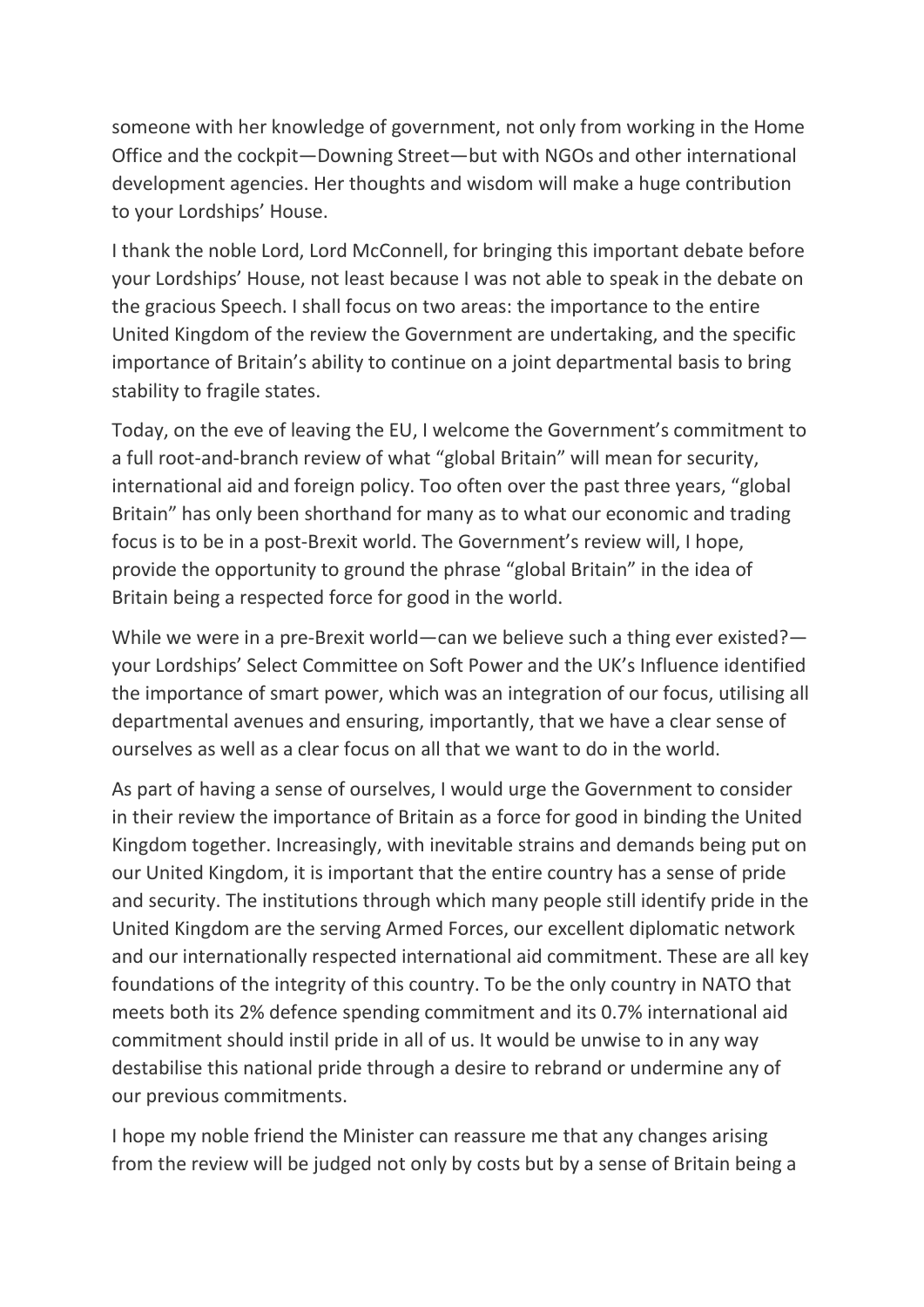force for good in the world. If not, I fear we could undermine some of the key bonds that keep our United Kingdom together. I also ask the Minister that any review also consider how all parts of the United Kingdom may feel part of the new integrated security, defence and foreign policy review. We have heard already from the noble Lords, Lord McConnell and Lord Ricketts, about the importance of COP 2020 being in Glasgow this year, demonstrating that the whole United Kingdom is part of that global Britain.

Secondly, I would like to focus on our role in international development, its role in ensuring stable and self-sufficient states and how priorities must be maintained in a post-review environment. Like other noble Lords, I am aware of the chatter about departmental mergers as Whitehall moves into a clear delivery mode following Brexit. However, I would be concerned if we were to undermine DfID's footprint in Whitehall through merger. The importance of a Secretary of State in Cabinet and—dare I say it to the noble Lord, Lord Ricketts?— a Permanent Secretary in Whitehall should not be underestimated.

I will now turn to the safer part of the Motion of the noble Lord, Lord McConnell, and refer specifically to the importance of state stability. For global Britain to be recognised as a force for good in the world, it must be the market leader in supporting fragile states and building stability and resilience in them, which we know are the best ways to promote development and reduce poverty and inequality. We also know that the days of an appetite for the traditional model of liberal peace-building in an interventionist, military- traditional mode are clearly behind us—because of not merely the problems of past interventions, but international cynicism over western countries making such interventions.

Development requires a stable platform that can be achieved only by peaceful political solutions. The work of the Stabilisation Unit and the Conflict, Stability and Security Fund is essential to ensure that the UK has a nuanced security and development policy and is prepared to use defence capability to avoid humanitarian disaster; probably more importantly, it is also there to help avoid the root causes of destabilisation and war.

To be successful, our interventions must have at their core the creation of participatory stability in countries. To be inclusive, that will require dialogue with all actors in conflict states and destabilised states. Much of this work has to be done at the grass-roots level to build confidence in a solution that will allow the kind of stability required for economic and public policy development.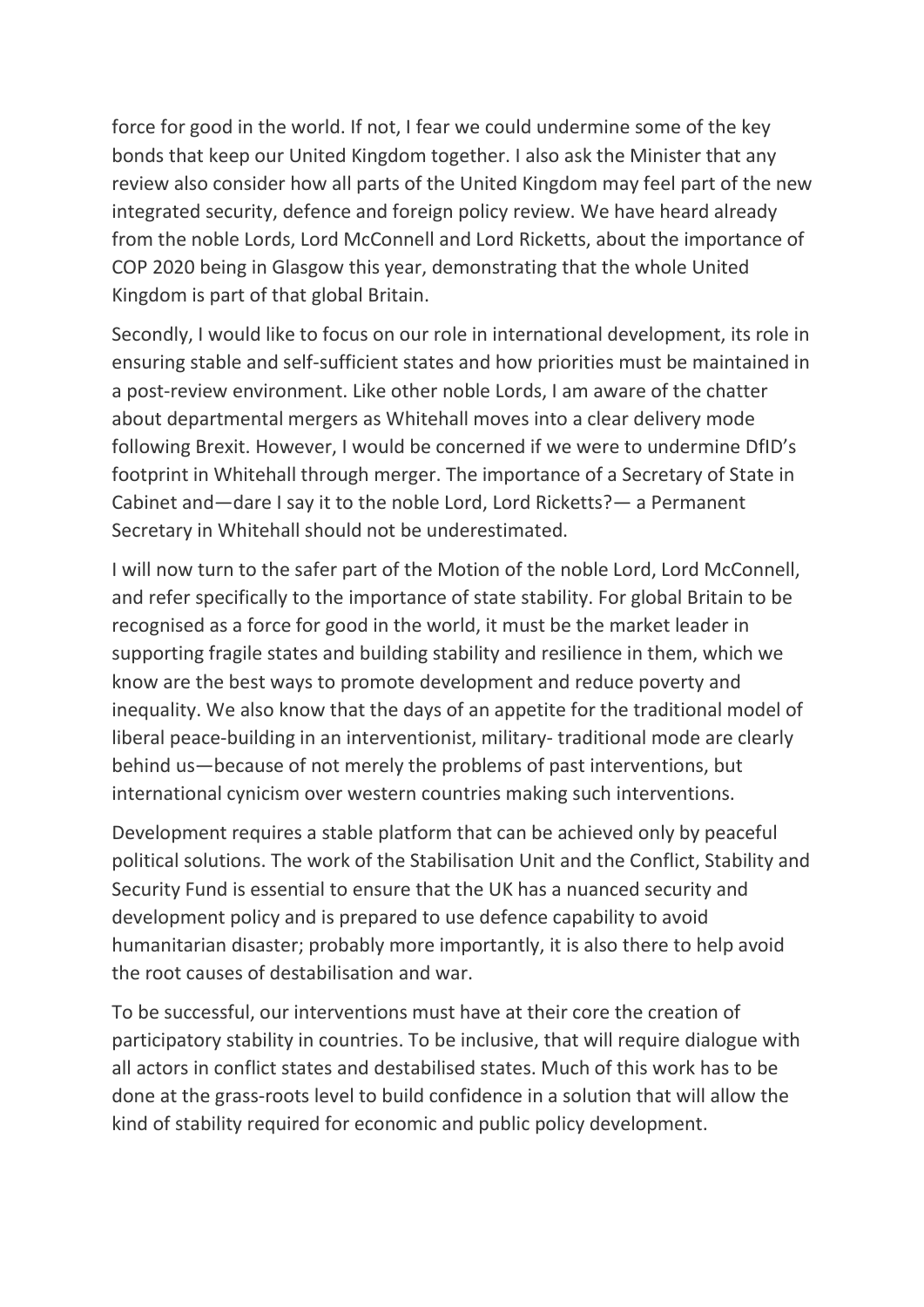To do that will require Britain to be seen not only as a force for good but as a fair player, with the eradication of human misery as our primary purpose. Britain cannot do everything, of course, but strengthening failing states is the most costeffective way of building towards self-sufficiency in many parts of the world. It is no accident that 50% of our foreign aid is spent in fragile states. That is because fragility produces the requirement for foreign aid investment. By introducing stability, we will do much to make a safer, fairer world and, importantly, further to establish and augment Britain's reputation around the world.

### [Share](https://hansard.parliament.uk/Lords/2020-01-30/debates/F5BAD536-C010-437B-AAF7-14F8D6DA64C7/DefenceDiplomacyAndDevelopmentPolicy#contribution-55C82C78-2847-4FB3-82B9-76C6B5990C5C)  4.16 pm

The edit just sent has not been saved. The following error was returned:

This content has already been edited and is awaiting review.

# [Lord Houghton of Richmond \(CB\)](https://hansard.parliament.uk/search/MemberContributions?house=Lords&memberId=4694)

### [Share](https://hansard.parliament.uk/Lords/2020-01-30/debates/F5BAD536-C010-437B-AAF7-14F8D6DA64C7/DefenceDiplomacyAndDevelopmentPolicy#contribution-ABC90967-97D4-4D8D-A35D-E06B368BB140)

My Lords, I add my welcome to the noble Baroness, Lady Penn. On the grounds of age alone, she is a most welcome addition. I am an ex-Chief of the Defence Staff and was well turned 60 when I arrived, but I still feel slightly intimidated by this place, so she is in good company.

I am delighted to make a small, short contribution to this important debate. I am moved to do so primarily because of concern that a debate that talks about the integration of defence capability into diplomatic and development policy may run the risk of obscuring defence's prime purpose. In making this point, nothing I have to say fundamentally parts company with the words of my former boss—and I hope, therefore, friend—the noble Lord, Lord Browne of Ladyton. I start by emphasising that I absolutely support the idea—not new—that the available spare capacity of the Armed Forces should be beneficially employed on such things as pre- and post-conflict stabilisation operations, capacity-building tasks and peace-support operations.

I also recognise that there will inevitably be times of crisis, both at home and overseas, when it will be entirely appropriate to employ the Armed Forces to help resolve such crises. I spent much of my active career involved in crisis response,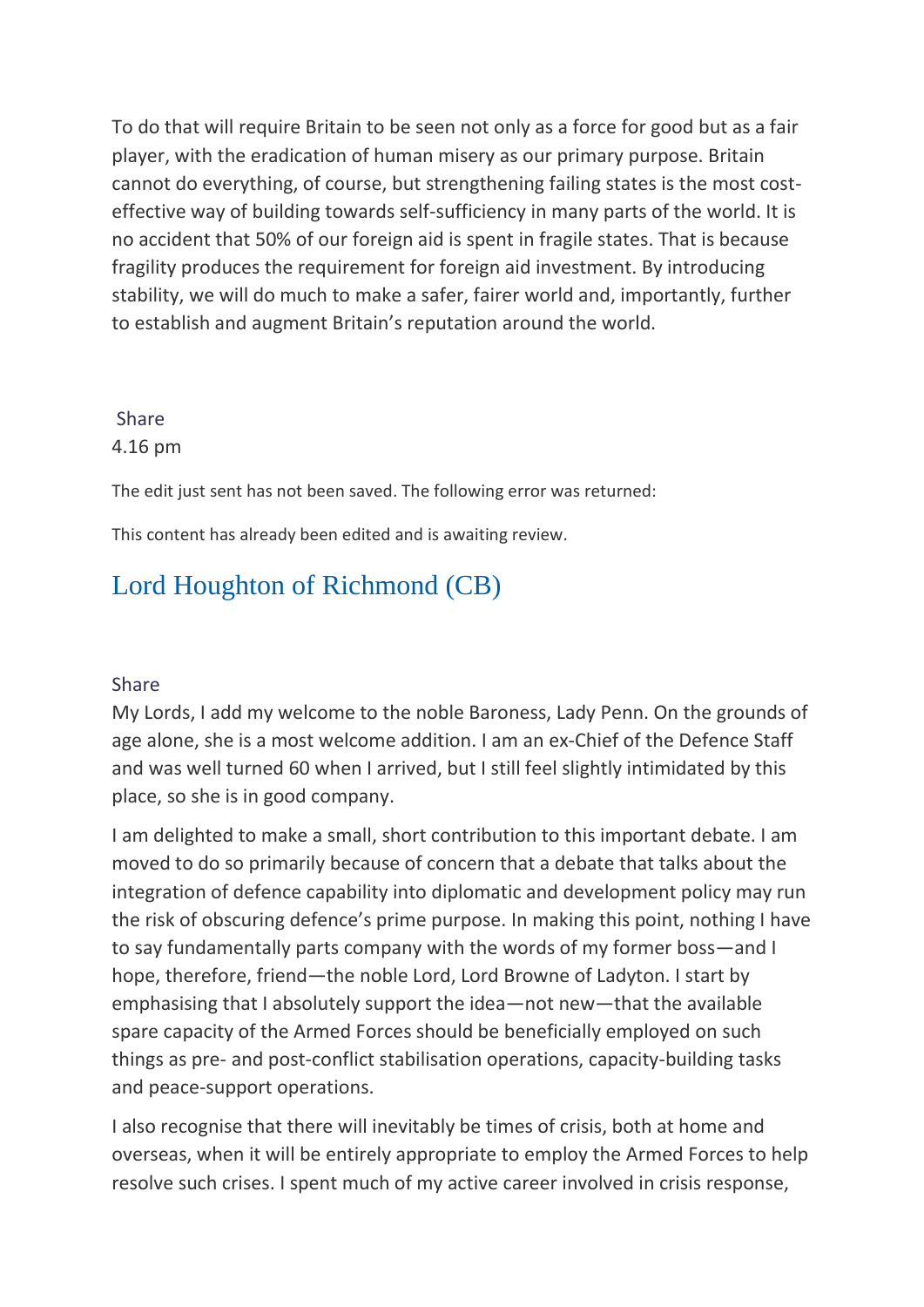whether it was Ebola in Sierra Leone, hurricane relief in the West Indies, providing Olympic security or eliminating foot and mouth disease. Armed forces are highly useful assets.

As an aside, I was often surprised that wider government did not always recognise that the most important capability that the Armed Forces contributed to any crisis resolution was an ordered system of command and control, and I firmly believe that any integrated review of defence and security would do well to recognise our national deficit in the standing architecture of command and control for domestic crisis.

However, I go back to my main point. The beneficial involvement of defence capability with the softer skills of diplomacy and development should not detract from the primary function of the Armed Forces. Our primary purpose is complementary to, not permanently integrated with, soft power. This is a subtle but important difference. Increasingly, defence capability has a significant role to play in ameliorating some of the security risks that emanate from what are termed the new vectors of threat, particularly in the new domains of space, cyber and so on. However, the major contribution of defence, in the current and foreseeable global context, is to provide the effective deterrence that buys time for diplomacy and development to do their job in helping to remove the potential causes of conflict.

I stress again that, at the tactical level of integration, defence can and should support diplomatic and development goals, but we must not slip into the somewhat deluded mindset that starts to make such activity the raison d'être for armed forces. We should constantly be mindful that defence is built on a subtle paradox: the more capable it is, the less likely it will be called upon to be used. That is especially so when, given that we currently live in relatively peaceful times, we might slip into the belief that, in some remarkable way, peace has somehow become naturally occurring. That is not something that I recognise.

The only other marker that I would lay down at this point is: whatever the outcome of the forthcoming review, defence should not be left in the difficult situation where the capability it purports to have bears little relationship to the available funding. There is nothing more frustrating or demoralising than to be institutionally underfunded and yet not be allowed to admit it.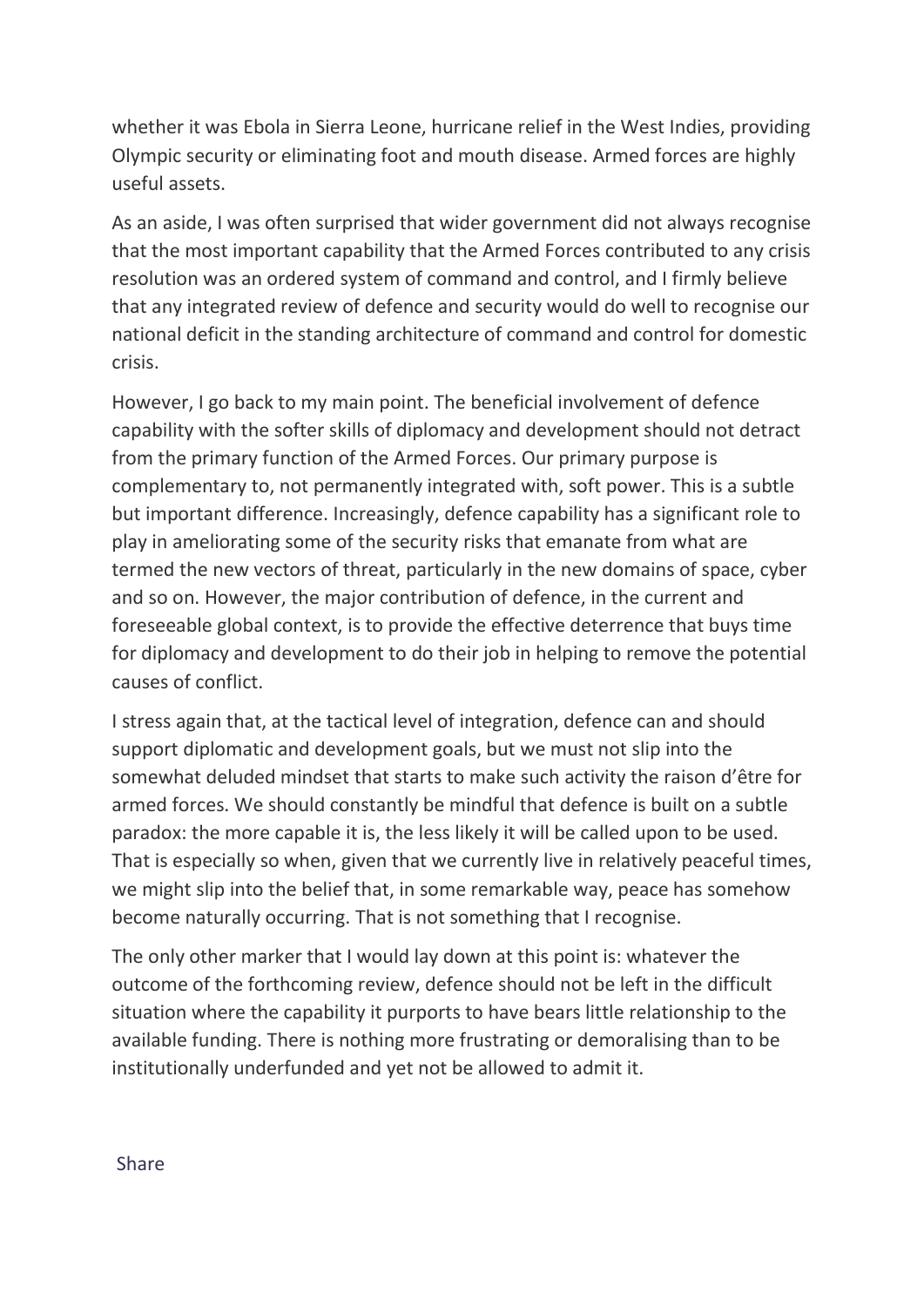### 4.20 pm

The edit just sent has not been saved. The following error was returned:

This content has already been edited and is awaiting review.

# [Lord West of Spithead \(Lab\)](https://hansard.parliament.uk/search/MemberContributions?house=Lords&memberId=3834)

#### [Share](https://hansard.parliament.uk/Lords/2020-01-30/debates/F5BAD536-C010-437B-AAF7-14F8D6DA64C7/DefenceDiplomacyAndDevelopmentPolicy#contribution-FD19BD73-202D-4699-9224-A0B508D0F377)

My Lords, I too thank my noble friend Lord McConnell for securing this debate and for his splendid introduction to it.

There is no doubt that our nation needs to reassess its place in the world. We need to alter the country's core strategic assumptions to better prepare for a more unpredictable and competitive future. The linkages between globalisation, climate change and geopolitical competition must be better understood in the upcoming foreign, security and defence review if the United Kingdom is to prosper and secure its national objectives and interests into the 21st century.

The UK is not a superpower like the United States or China, but it is a global power, unlike Japan or Germany. Not only has Britain's history been global but its maritime tradition, its deep belief in free trade and the mindset of its people mean that it is outward-looking, and many think tanks around the world over the last 12 months have assessed the UK as the third most powerful and influential country in the world.

That of course relates to the UK's soft power—the English language, the BBC World Service; its academic excellence, with world-renowned universities; its scientific excellence; the arts; sport; its geographic position on Greenwich meridian, courtesy of the Navy, which makes it very handy for the City; the rule of law and globally respected legal system; and so on. As an aside, I believe that we need to be very focused on ensuring the survival, and indeed growth, of the World Service and BBC Monitoring in any future BBC funding debate.

Equal to, if not more important than, soft power is the hard power that backs up that soft power: nuclear weapons; a globally deployable military capability, with proven willingness to use it; world-class intelligence services; and membership of military alliances. Soft power is as nothing without hard power in any geopolitical context. Does the Minister agree?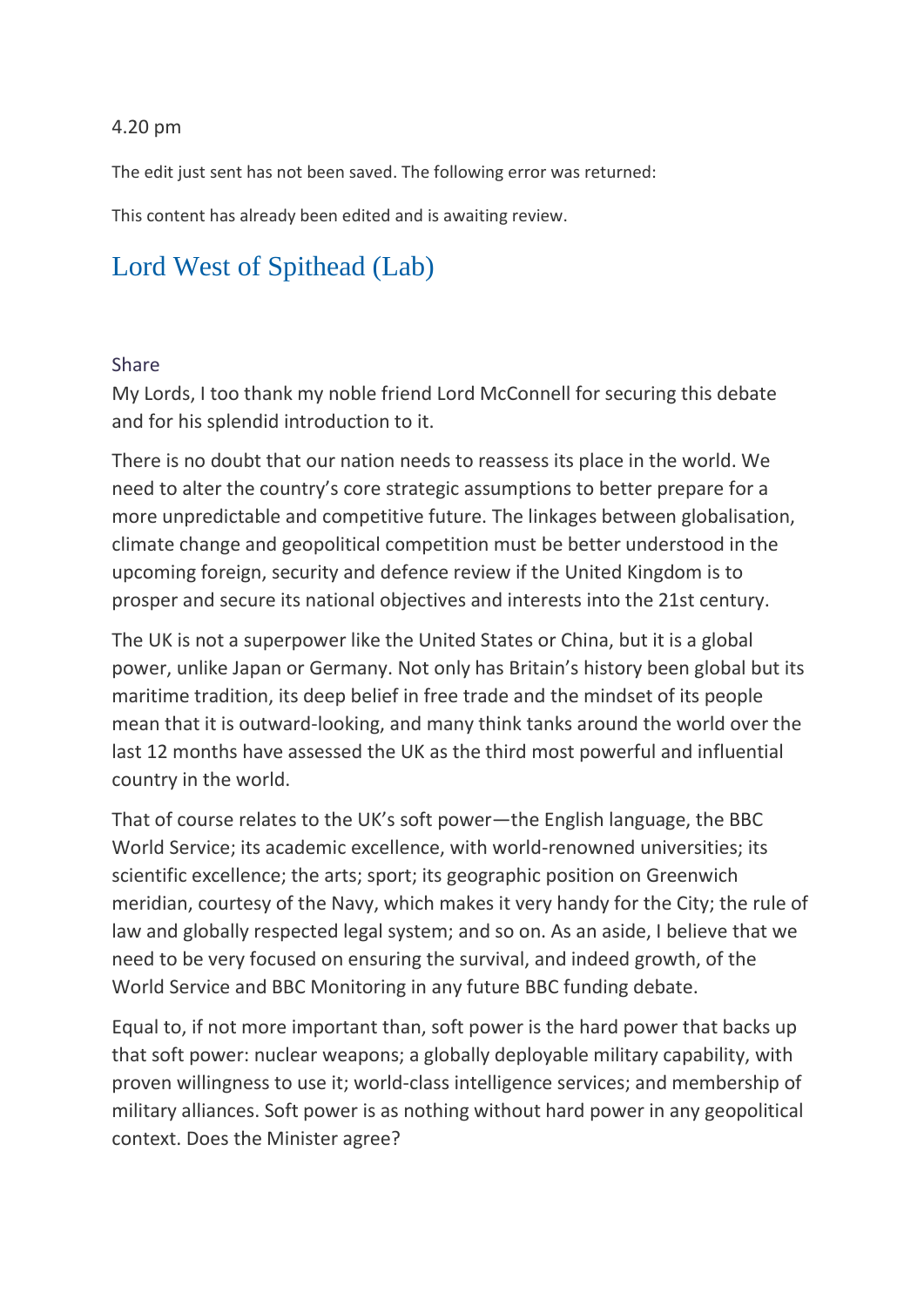Historically, it was our nation's military power that ensured that, with the United States, we were able to put in place, post World War II, a rules-based system for world order that has lasted to the greater good of the world until fairly recently. That rules-based order is now under challenge, particularly by authoritarian regimes. Military power also ensured that we were a permanent member of the UN Security Council, alongside the USA, the Soviet Union and China, and our military power was a critical part of winning the Cold War. Therefore, military power is important geopolitically.

We are in the process of leaving the EU and the review will need to assess what impact that has on defence and security. Personally, I think that it will make almost no difference to our military security and have only a minimal impact on our broader security, but of course it necessitates a review of our nation's global alliances, how we sit in that world and what our posture is.

As regards nuclear, I have an area of concern. There has been a steady dismantling of the myriad treaties, primarily between Russia and the USA, that tried to limit the numbers and types of nuclear weapons and enhance confidencebuilding measures. Apart from the more general nuclear non-proliferation treaty, which will be reviewed in April and May, the only one remaining is the New START treaty, which will lapse in 2021 with nothing in its place.

The lack of dialogue between Russia and the US when both are spending trillions on updating and producing new nuclear wonder weapons—those that do not sit in any category previously looked at—is chilling. Both countries now seem to be of the opinion that nuclear weapons can be used for warfighting, which is madness. The situation is dangerous. Does the Minister agree that, as a nuclear power, we can have some influence on the dialogue to get things changed?

The immense growth in threats from cyberattack in our increasingly digitised world must be confronted, and utilised for our own ends—indeed, we sometimes do this. We should embrace the fourth industrial revolution, maintaining our leads in AI, quantum physics and mathematics, but ensuring that our research, which we are very good at, is then put to practical use and applied in all aspects of our lives and wealth.

Clearly, these changes have an impact on warfighting but they do not do away with the need for kinetic effect. Cyber is not an easy way to cut defence spending as, I am afraid, some in the Treasury and the National Security Council seem to think; rather, it will add to cost. There are a number of other key strategic factors. We are responsible for 14 overseas territories worldwide; we still run global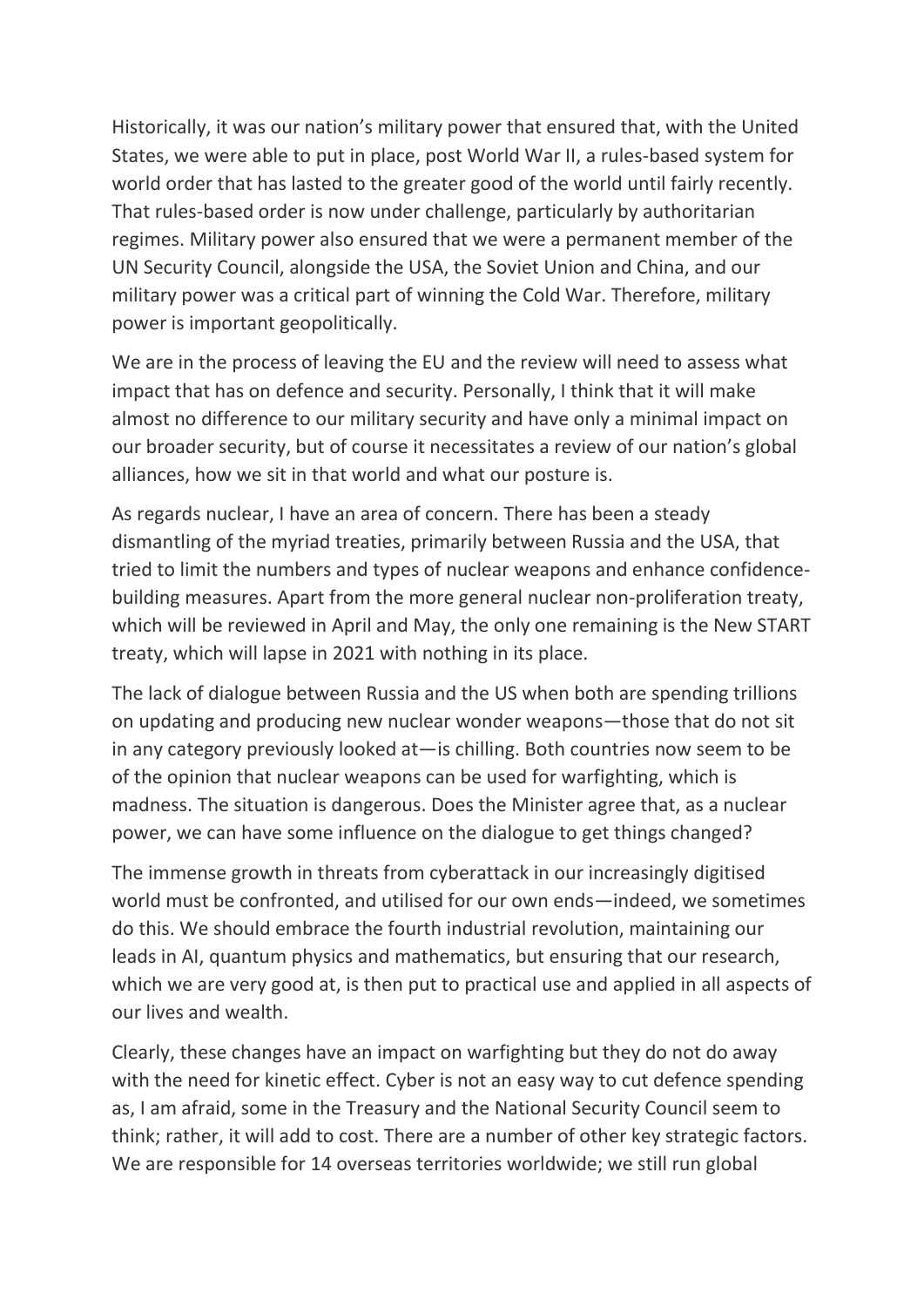shipping from London—for example, the IMO and all the insurance teams are based here; and we are the biggest European investor in south Asia, south-east Asia and the Pacific Rim, with consequent benefits to our balance of trade.

It is therefore not surprising that we need a maritime and global strategy. To help the UK compete more robustly against authoritarian competitors and, indeed, to create stability in failed and fragile states, both defence and diplomatic spending need to be made more efficient and then increased to levels akin to those of the past—as during the Cold War, for example. It is only in that way that we will make the world more stable, safer and all the other things that noble Lords have spoken of trying to achieve.

We can no longer continue cutting defence spending while hoping that we, and the world, will stay safe. We should invest in science, engineering and technology, which are of course strategic resources. We should clearly articulate where there is a need to maintain a sovereign capability; for example, in telecommunications —as highlighted by the current issue over 5G—energy supply, nuclear submarine and shipbuilding, aircraft manufacture and cryptography.

Military power is an enabler. Without the stability provided by military forces in many parts of the world, the aid agencies cannot work; indeed, the noble Baroness, Lady Penn, mentioned this issue in her maiden speech. Diplomacy and foreign aid need to work hand in glove. We learned this lesson too late in Iraq and Afghanistan. It was our military capability that enabled us to stabilise the situation in Sierra Leone well before the Ebola virus and then move that poor benighted country along the road to recovery.

Finally, I turn to a case where defence and diplomacy did not work together—an object lesson in what happens when defence is cut in an arbitrary way to make government and Treasury savings targets. In 1981, it was decided to pay off the south Atlantic patrol ship HMS "Endurance" to save some £16 million over a fiveyear period, because defence was having to take huge cuts. We now know that that decision was seen by President Galtieri as the green light to invade the Falkland Islands. While we saved £16 million, the subsequent war cost our nation £3.5 billion and 300 lives. That is what happens when you get defence spending wrong.

I look forward to the review that is unfolding and hope that this House will have a considerable input.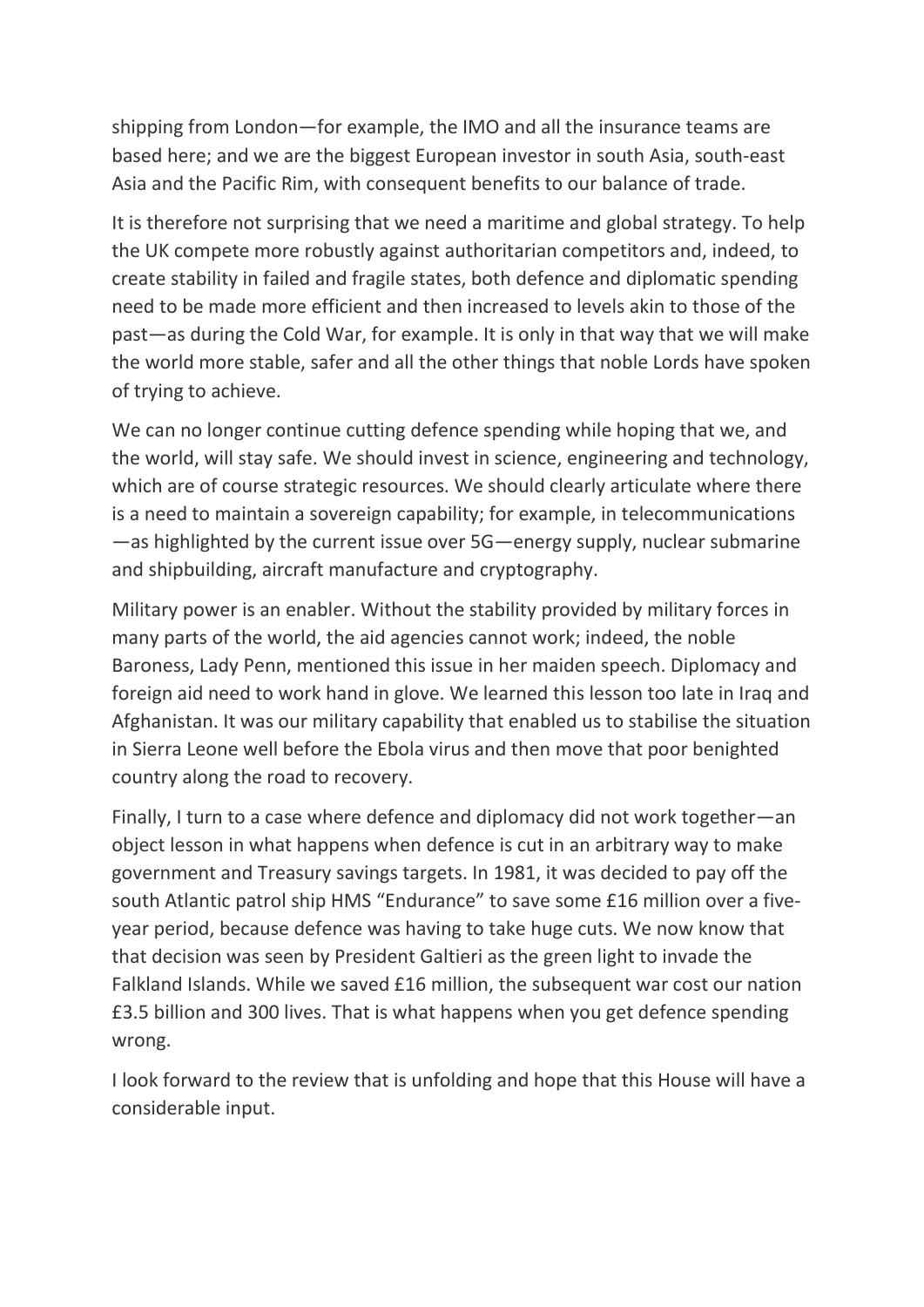### [Share](https://hansard.parliament.uk/Lords/2020-01-30/debates/F5BAD536-C010-437B-AAF7-14F8D6DA64C7/DefenceDiplomacyAndDevelopmentPolicy#contribution-FD19BD73-202D-4699-9224-A0B508D0F377)  4.28 pm

The edit just sent has not been saved. The following error was returned:

This content has already been edited and is awaiting review.

## [Baroness D'Souza \(CB\)](https://hansard.parliament.uk/search/MemberContributions?house=Lords&memberId=3709)

#### [Share](https://hansard.parliament.uk/Lords/2020-01-30/debates/F5BAD536-C010-437B-AAF7-14F8D6DA64C7/DefenceDiplomacyAndDevelopmentPolicy#contribution-ACA47FDC-AD46-480D-856A-55ECC40ED4A0)

My Lords, grateful thanks are due to the noble Lord, Lord McConnell, for tabling this Motion, and I congratulate the noble Baroness, Lady Penn, on an excellent maiden speech.

There is today much talk about merging the machinery of aid and diplomacy, and it is legitimate to question whether such a coming together would significantly improve either development aid or foreign policy. We have a profusion of terms: cultural diplomacy, public diplomacy, cultural relations, hard and soft power and, of course, smart power. Despite some confusion as to what each approach actually means, there is no doubt that international relations are increasingly important as nations become ever more interconnected and interdependent. Our world is changing rapidly, and today no nation can measure its power by the size of its military might alone.

If the intention is to foster durable relations using the vehicle of soft power, the essential component is that the input is both wanted and/or needed and is durable. Ill-judged inputs are counterproductive. However, the foreign policy of a donor nation may not match the expectations of a recipient country and therefore not result in improved cultural relations. There is always the danger that policies designed to placate the domestic audience may in fact undermine the soft power potential. This is why it is important to distinguish between foreign policy objectives and cultural relations. The former at the extreme could look like propaganda, while the latter at the least might simply encourage friendships between individuals and groups.

In Sri Lanka the British Council runs an innovative programme to encourage and support young entrepreneurs, especially in the field of social enterprise. I met several successful young people, each of whom had been involved in setting up local and regional programmes to harness energy and resources for community development. This constitutes an independent soft power approach that is likely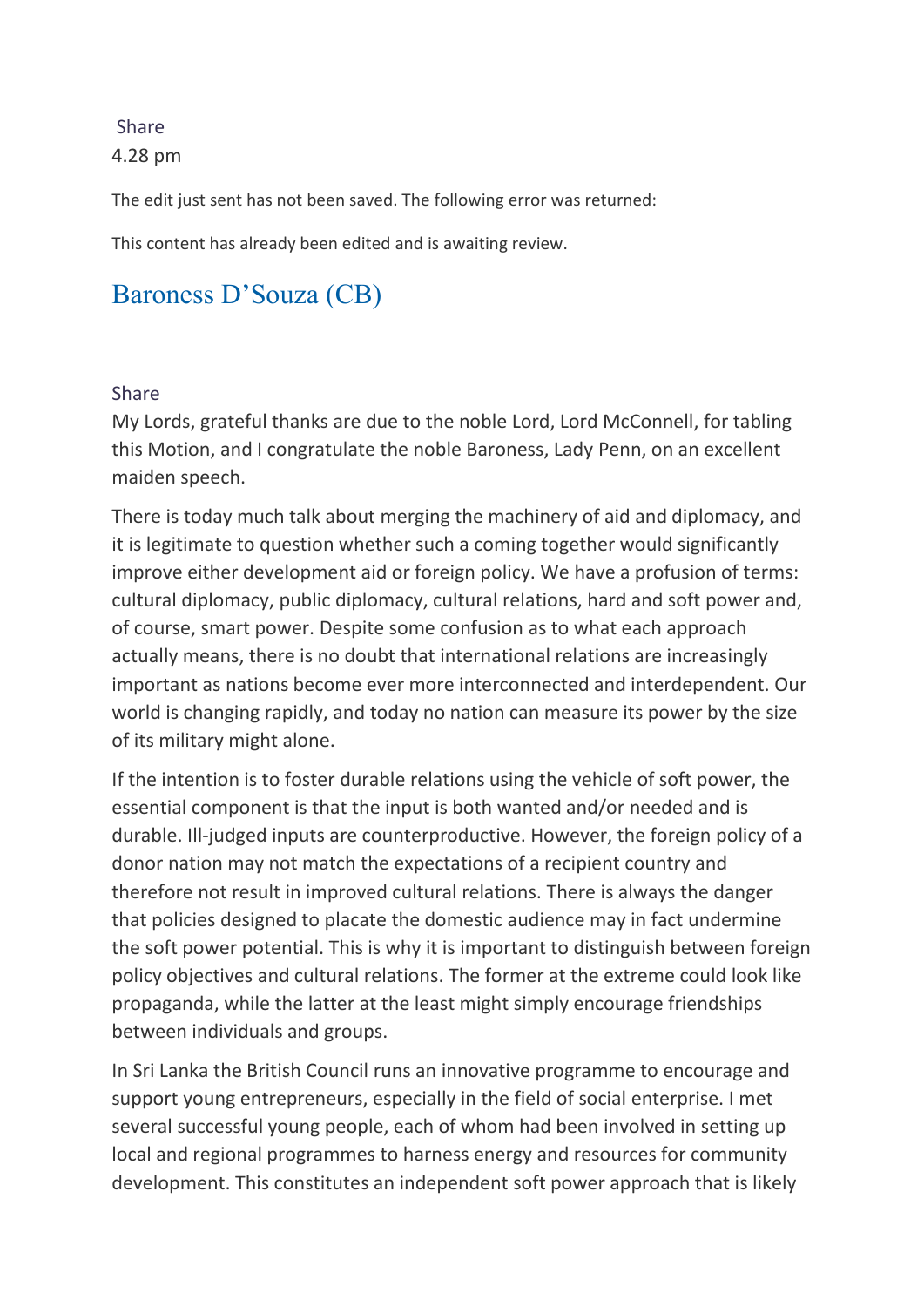to have long-term benefits, including contributions to the growth of civil society, economic well-being and respect for the UK as a nation. I suggest that this is different from promoting the export of goods and services. So we might arrive at a definition of soft power or cultural relations as "the mutual exchange of culture between peoples to develop long-term relationships, trust and understanding for the purpose of generating genuine good will and influence abroad".

The unique advantages of soft power as an instrument of influence lie precisely in its differences from political power. NGOs are often able to cross the border between national cultures and, as a result, cultural relations grow organically without government intervention. Cultural relations at their best have long-term vision and goals, eschewing short-term convenience and political advantage. The active intervention by Governments and/or diplomats in such cultural links changes their nature and may undermine the reputation and credibility of a given cultural programme.

However, how the UK interacts more broadly with the rest of the world has to shift, if only because of radical changes in the shape of nations and their interactions with one another. These include digital empowerment, the growing role of protest groups, the complexity of modern trade supply chains and accelerated urbanisation. These factors combine to shake up the existing international balance of power towards the rising economic and political importance of non-western nations. Following Brexit, we will enter a wholly new world of competing blocs and protectionism. Turkey, Russia and Iran all actively seek to extend their areas of influence, and a looming confrontation between the USA and China and the EU is likely.

The fact that the overseas development budget now nears £14 billion per year while the Foreign Office budget has gradually tightened has perhaps prompted questions about the role of diplomacy and aid in fostering a more humane and safer world. Should more of this generous aid be employed in furthering the UK's foreign policy? Given that trust in people generally runs ahead of trust in the Government, the promotion of British industry and commerce, while not antithetical to sustained development, will have the impact of soft power only if it matches local perceptions and is accompanied by components such as adequate training, maintenance and longer-term impact evaluation.

The greater government investment and involvement, the greater the tendency to deliver propaganda. After all, states do not really have friends, only interests. Mixed diplomacy on the face of it seems to be an excellent approach, but is it? My view is that it blurs the distinction between soft power and political diplomacy. A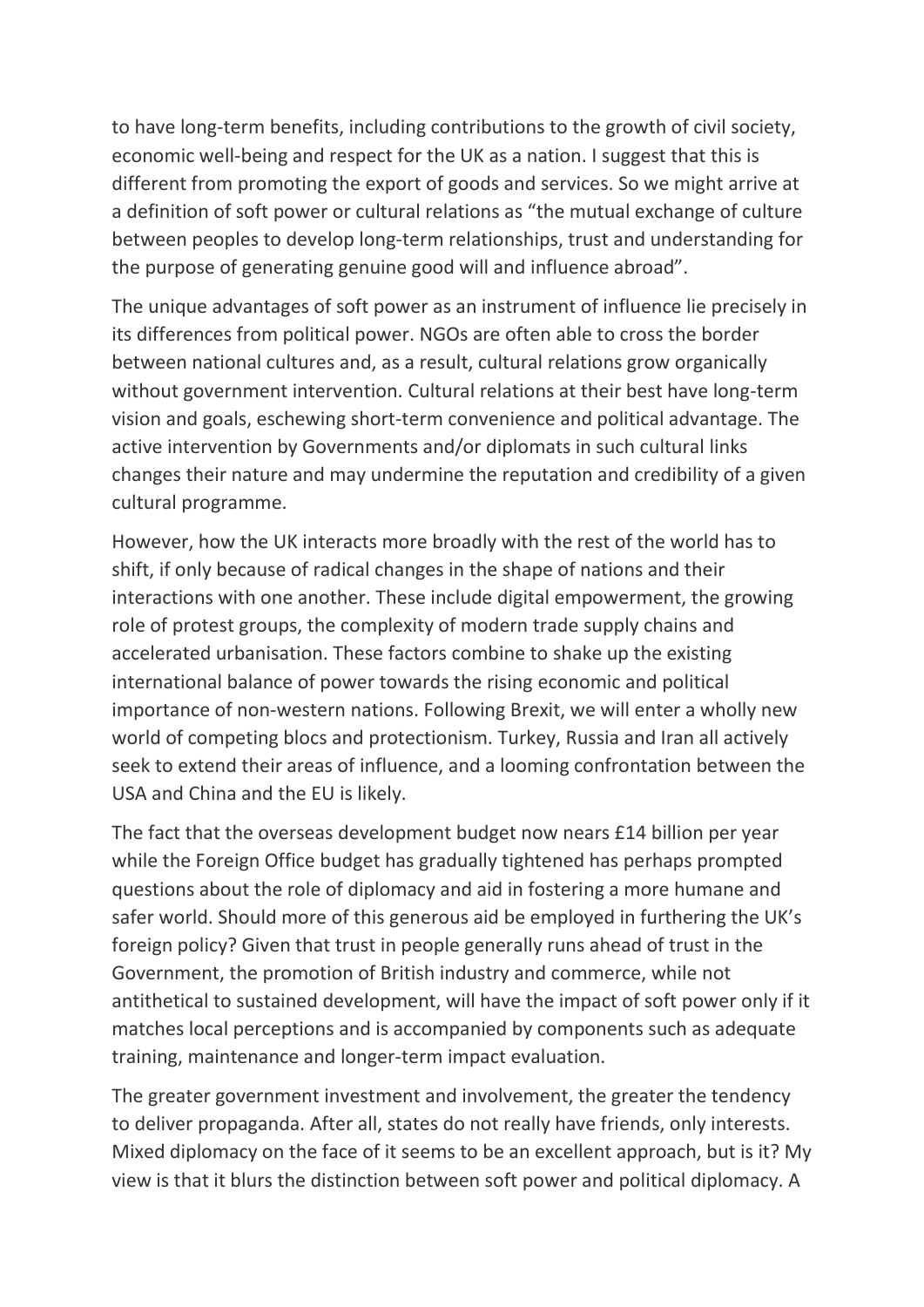recent survey of 30 countries shows the UK to be in second place on the list of soft power outreach—pace the noble Lord, Lord Howell, who said it was first; it has slipped a little—having ceded first place to France in recent years. The USA, however, is decreasing its influence. As we all know, the US State Department's Bureau of Educational and Cultural Affairs runs a wide number of overseas programmes, including exchanges, tours and exhibitions, which are subject to oversight by the Secretary of State, the White House and Congress. Inevitably, therefore, all cultural exchanges will be inherently influenced by state policy objectives.

So if we make a distinction between traditional diplomacy and soft power and at the same time acknowledge that changes in approach are urgent, where does that leave the FCO's priorities in helping to create a safer and fairer, not to mention cleaner, world? It is suggested by many who research these matters that we first need to understand soft power and how it relates to hard power. In turn, there has to be a shift in the mindsets of those who design foreign policies to fit in with reshaped global politics. Soft power encompasses cultural strengths and diversity, and success will come only from a long-term commitment. Therefore, embassies need to be "super-facilitators", supported with the resources to include enhanced language training for diplomats, expertise in social media and a thorough grounding in the political and cultural contexts in which diplomats are called to work.

The UK already has an overriding advantage in that it is so deeply connected to the Commonwealth, especially through the CPA, a uniquely valuable network. These links are not always fostered to their full advantage as partners in soft, hard and smart power initiatives. We also have the British Council, the BBC World Service, as many have mentioned, a massive development budget, and a £1.2 billion Conflict, Stability and Security Fund. We should be a prime mover in strengthening the network of international relations, using both soft power and more sophisticated diplomacy.

### [Share](https://hansard.parliament.uk/Lords/2020-01-30/debates/F5BAD536-C010-437B-AAF7-14F8D6DA64C7/DefenceDiplomacyAndDevelopmentPolicy#contribution-ACA47FDC-AD46-480D-856A-55ECC40ED4A0)  4.35 pm

The edit just sent has not been saved. The following error was returned:

This content has already been edited and is awaiting review.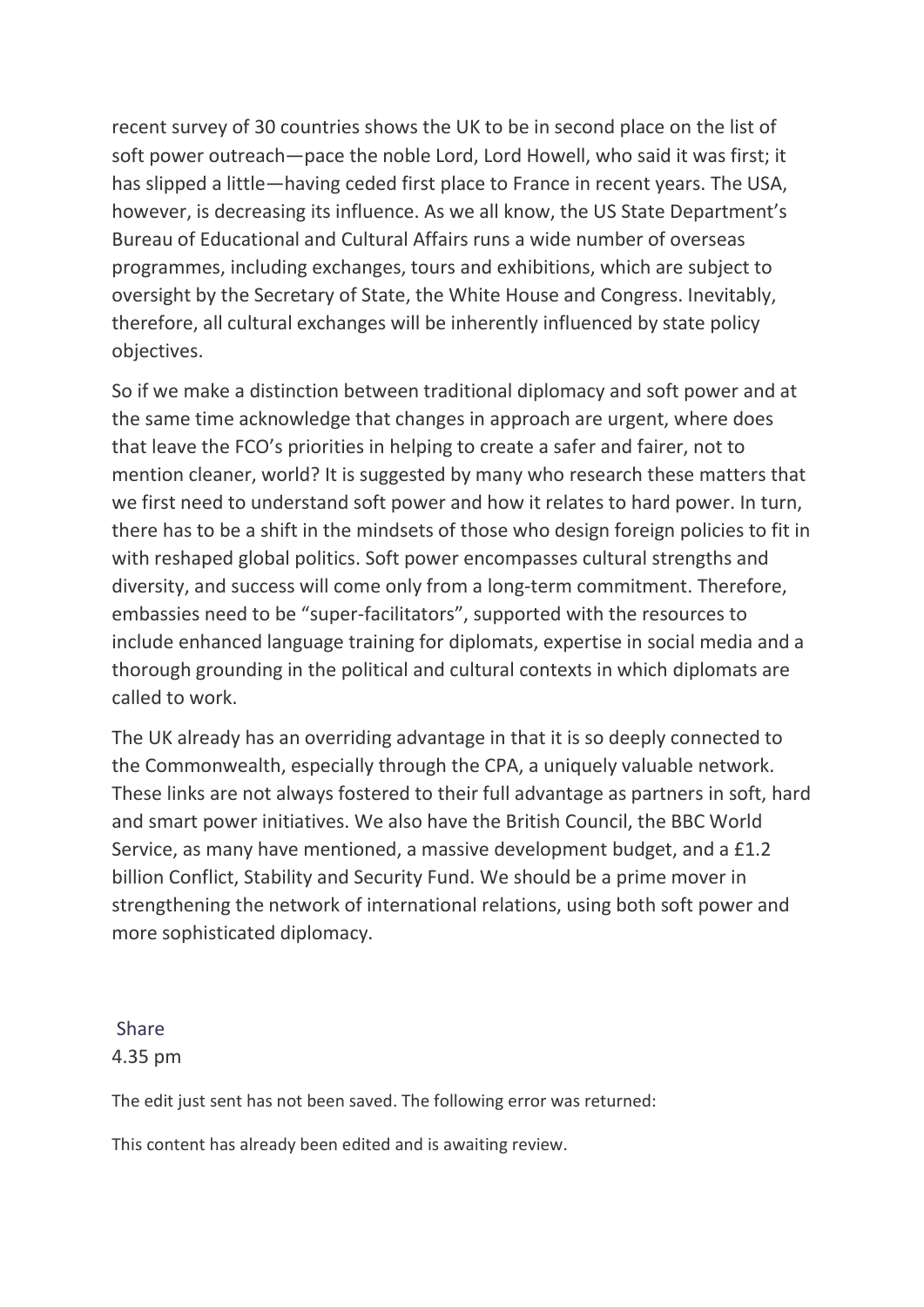### [Baroness Stroud \(Con\)](https://hansard.parliament.uk/search/MemberContributions?house=Lords&memberId=4546)

#### [Share](https://hansard.parliament.uk/Lords/2020-01-30/debates/F5BAD536-C010-437B-AAF7-14F8D6DA64C7/DefenceDiplomacyAndDevelopmentPolicy#contribution-00FBF317-1B79-482B-AEAD-C02515C29775)

My Lords, I thank the noble Lord, Lord McConnell, for securing this debate and for his long-term commitment to these issues. I also congratulate my noble friend Lady Penn on her maiden speech. I look forward to seeing the amazing things that she will do during her time in this House and the collegiate way in which she will undertake her work.

In this debate, I will restrict my remarks to the way in which nations develop and how we have observed that safer and fairer nations are actually built. I hope that this might provide some interesting thinking to feed into the Prime Minister's welcome review.

How a person, community or nation develops along the pathway from poverty to prosperity has long been a concern of mine. From my time spent living in the Walled City in Hong Kong to my current role at the Legatum Institute—I refer to the Members' register of interests—the question of how a nation builds a safer, fairer and more prosperous society has challenged me greatly. At the Legatum Institute, we have undertaken a piece of work entitled How Nations Succeed. We have analysed which nations, over a 60-year arc, have built fairer and safer societies from a starting point of fragility, such as Colombia, and which, with exactly the same starting point, have struggled to do the same, such as Nicaragua.

From this work, we have observed a number of lessons, but noble Lords should not worry—I will reference only three. As we have heard this afternoon, the number one need for any country is self-evidently to deliver security, peace and stability for its people—hence the safer world element of this debate. However, there is also a need to strengthen the social contract between a Government and their citizens. What can they really expect of one another? Then there is the need to create a positive environment for investment and to improve conditions for enterprise and flexible labour markets, all of which ultimately lead to a fairer society.

Noble Lords will be grateful to know that I will not unpack these one by one. However, what is interesting to note here is that there is not a clear connection between the development of a nation and the distribution and focus of aid to it. To put it simply, what we have observed is that nations that receive aid but do not take responsibility for their own development do not thrive on a national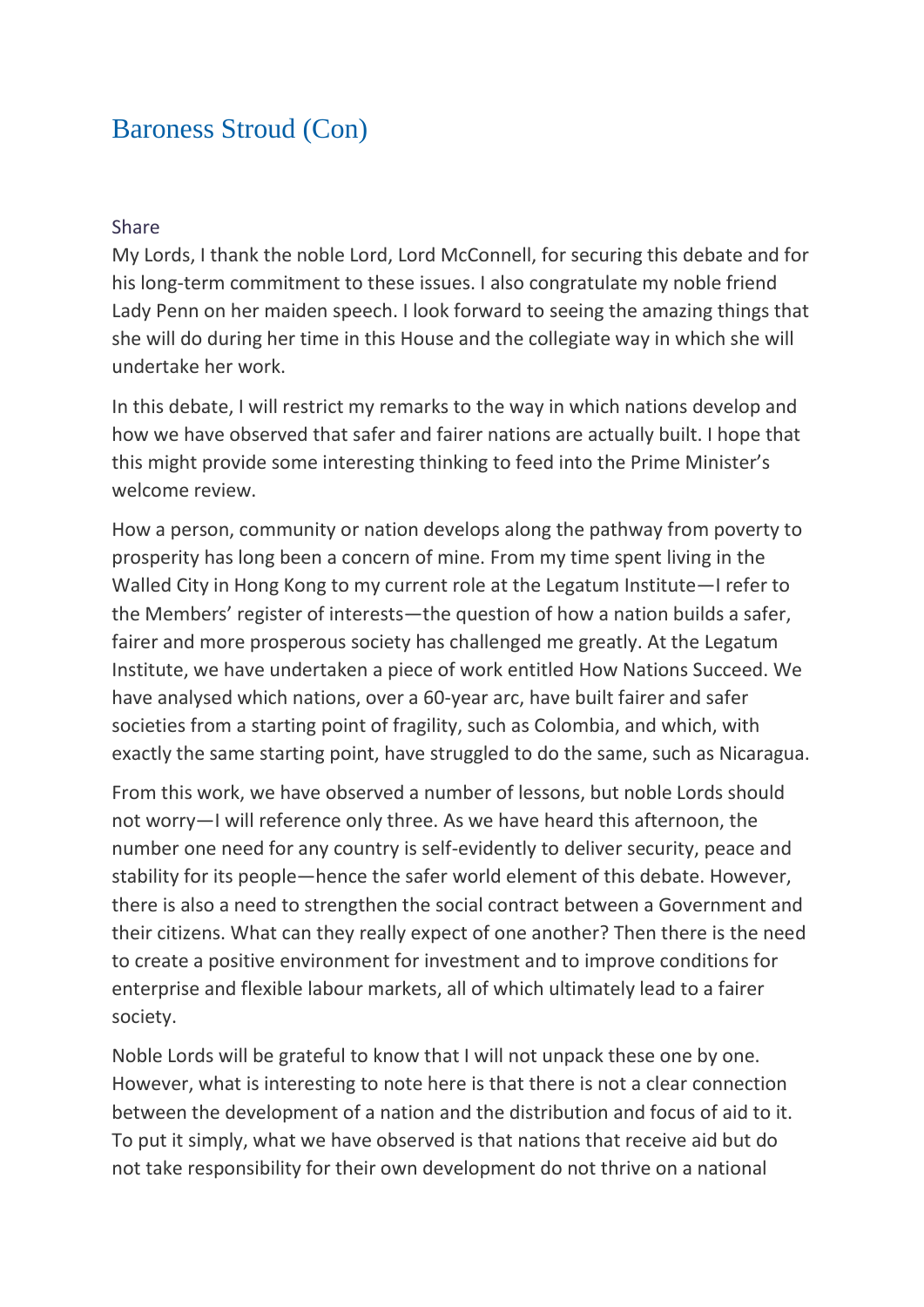scale, even if some of their people benefit in the short term. However, nations that take responsibility for their own destiny drastically outperform the development of those reliant on foreign assistance, regardless of their starting point.

Against this background, let us first look at the issue of security and the creation of a secure foundation for a nation. No nation will be able to make the transition into a safer and fairer world without first delivering safety and security for its people. Stable governance, free from violent conflict and upheaval, is an essential requirement for development, as we have seen over the years in, say, Botswana. Countries need safety and security, effective governance and a stable political environment to thrive. It is therefore no coincidence that poverty is concentrated in high-risk settings. Some 87% of people who currently live in extreme poverty are in countries where security in all its forms—political, social or environmental—is fragile.

Globally, we are seeing the first welcome signs of increased safety and security following a trend of declining safety and security. This is crucial to establishing greater fairness. The relationship between wealth generation and security is essential, as we have heard. A nation with a basic level of safety and security is much more likely to create the conditions necessary for producing wealth, or fairness, for its citizens.

As nations transition from violence to stability, the next important step is to strengthen the social contract between a Government and their citizens. Our research shows that the strength and health of institutions has a stronger relationship with social well-being than aid in the long term; this points to where the greatest development leverage is likely to be in future. Improving the quality of institutions can stimulate increased economic well-being and thereby increased fairness. In the long term, the quality of institutions therefore has a substantial impact on social well-being, while the integrity and accountability of government is strongly related to the sort of fairness outcomes we long to see in the developing nations, in people's health, education and living conditions.

This is because with stable Governments and institutional trust comes the ability to foster a positive investment environment. In our research, we have observed that the opening up of the world's economies has led to an extraordinary reduction in the number of people in poverty. Absolute poverty rates have fallen; the proportion of families living on less than \$1.90 a day has more than halved since 2000, and it continues to fall. We must not forget that the greatest antipoverty achievement in the history of mankind has actually happened in our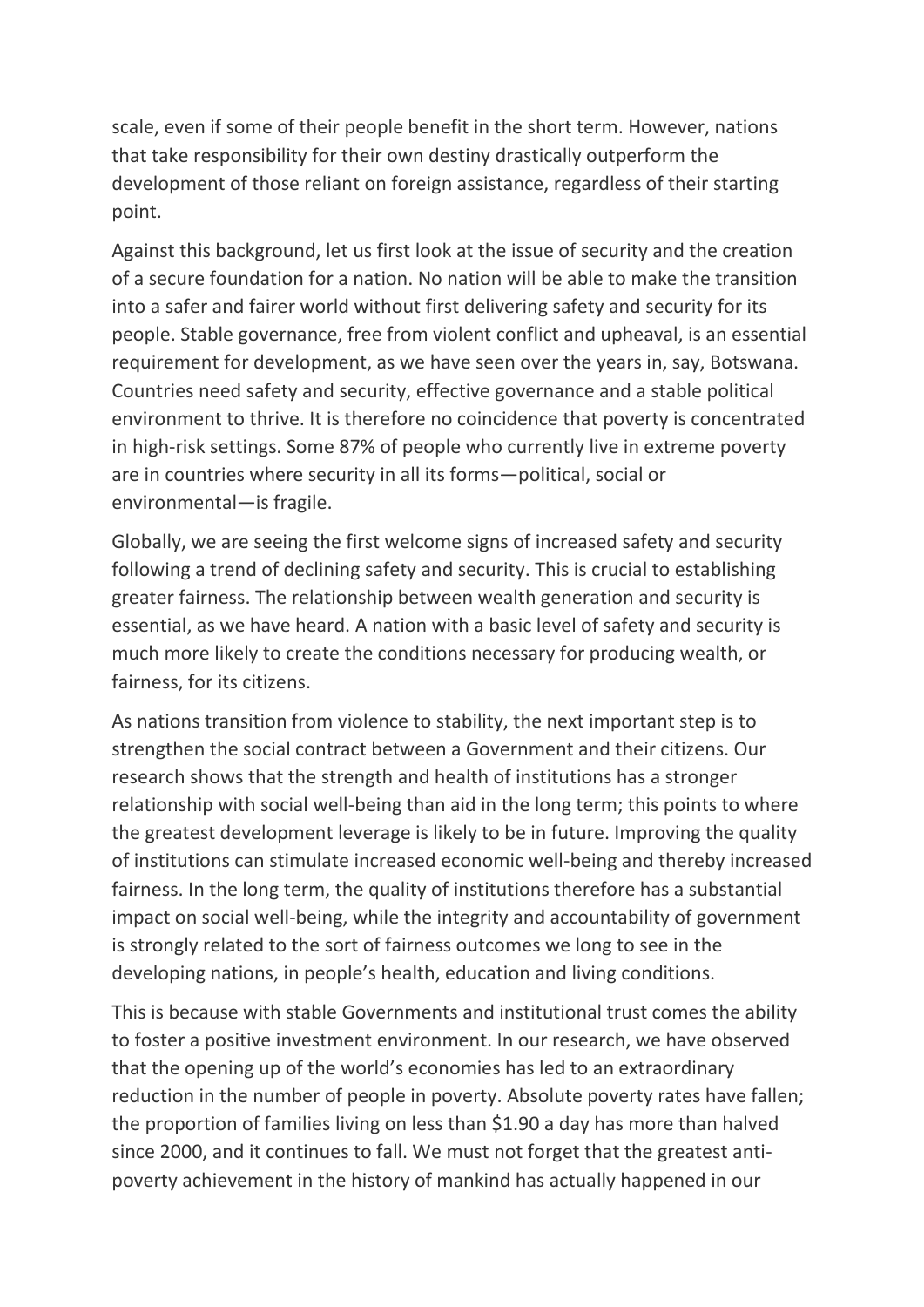lifetime. Mainstream economists on the left and right, and in the centre, agree on the central role that free trade, property rights, the rule of law and entrepreneurship have all played in creating a fairer world. In our focus on aid, we must not hinder or constrain this metanarrative that is changing the world faster than any aid programme could.

The final lesson we learned when analysing how nations succeed is that countries which have developed over the last 60 years, such as Indonesia, have done so across multiple fronts concurrently: strengthening their institutions, growing their economies and improving the well-being of their people. This has seen a decrease in mortality rates across all age groups and a growing life expectancy. Our research shows that in living conditions and education, 85% of countries across the world saw an improvement over the last 10 years. Education systems are affording more people the opportunity to learn, with higher enrolment rates at each learning stage. Women are spending more time in school on average, for example in a country such as Mauritius. These improvements to living conditions, health and education foster communities and nations that are resilient enough to weather the challenges that an unpredictable world can provide.

There is significant food for thought in this debate, as we consider the way forward and the role that Britain should play in international development. If we are really focused on supporting the development of nations, do we need a conversation around how nations really succeed and develop? To build a compassionate world, we should certainly focus on providing assistance at times of crisis, famine and flood. Stability is absolutely the basis on which all prosperity is predicated. But if we really want to learn from effective models and use our defence, diplomacy and development to support emerging nations, should we work with the instincts of a nation where it is committed to development? Across all fronts, the nations that have forged the pathway from poverty to prosperity have worked to attract the people, ideas and capital that they need to succeed.

### [Share](https://hansard.parliament.uk/Lords/2020-01-30/debates/F5BAD536-C010-437B-AAF7-14F8D6DA64C7/DefenceDiplomacyAndDevelopmentPolicy#contribution-00FBF317-1B79-482B-AEAD-C02515C29775)  4.45 pm

The edit just sent has not been saved. The following error was returned:

This content has already been edited and is awaiting review.

## [The Earl of Sandwich \(CB\)](https://hansard.parliament.uk/search/MemberContributions?house=Lords&memberId=2109)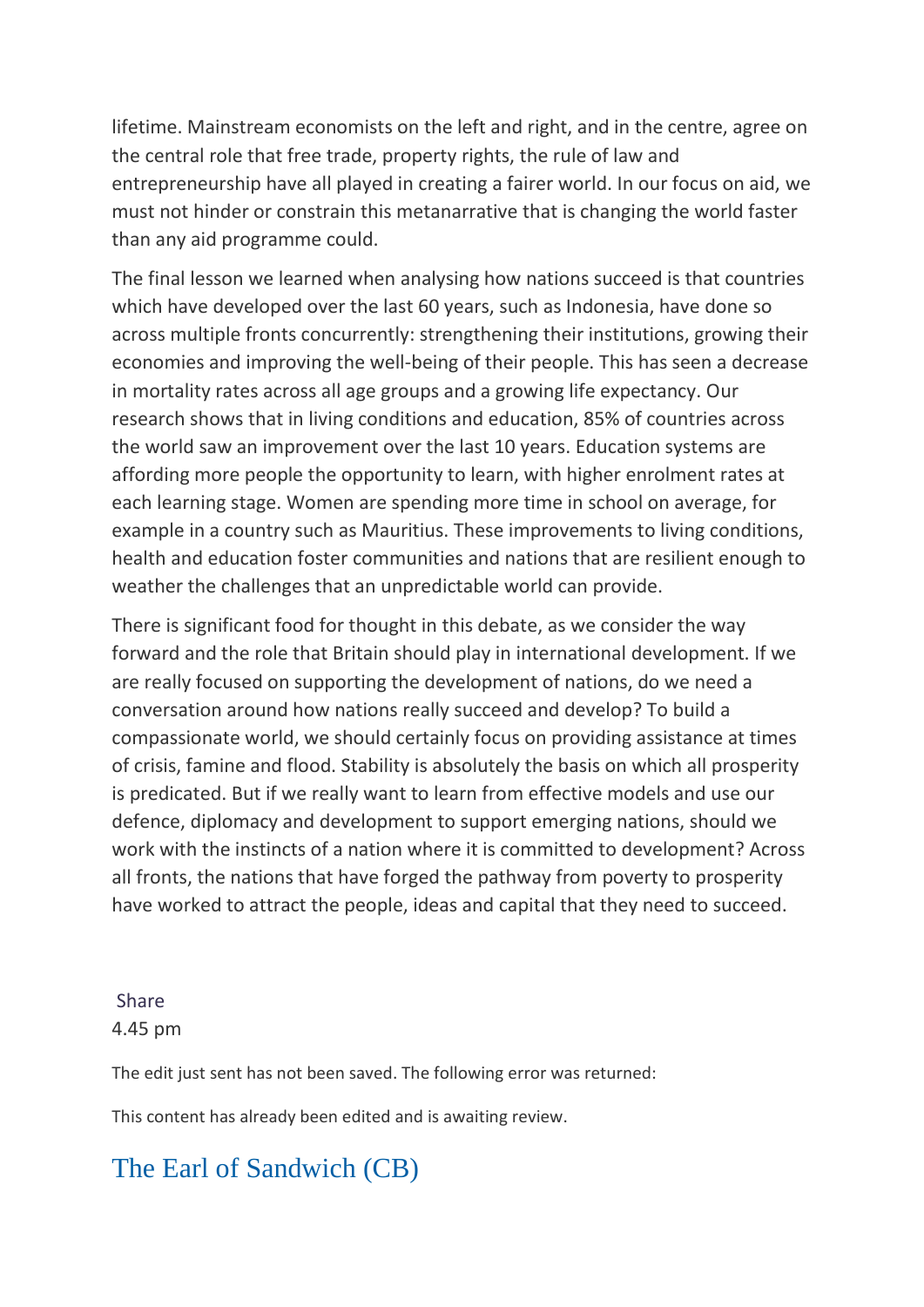### [Share](https://hansard.parliament.uk/Lords/2020-01-30/debates/F5BAD536-C010-437B-AAF7-14F8D6DA64C7/DefenceDiplomacyAndDevelopmentPolicy#contribution-A6EDE9C6-F80B-421D-8C78-604600361196)

It is a pleasure to follow the noble Baroness and her positive remarks. Who would not sign up for a debate with positive aspirations such as we would expect not only from the noble Lord, Lord McConnell, but perhaps from Scotland? I have certainly done so with enthusiasm. I congratulate the noble Baroness, Lady Penn, on not only her speech but her African experience and her cross-party approach, which is so important.

Bringing the three Ds together also reflects the current concern about the merger of two or three ministries. I will come to that later, but, first, I want to emphasise the role of international development. Whether you are confronted by starving children in Africa in an emergency appeal or are listening to reporters in the Middle East of the quality of Jeremy Bowen, you can be in no doubt about the extent of poverty and misery around the world. The media have done us a great service in bringing these issues home to us. The problem is that there are so many calls on our time that we have to be highly selective.

The United Nations Secretary-General, António Guterres, said in his 75th anniversary address last week that the world faces four looming threats to human progress: surging geopolitical tensions, the climate crisis, global mistrust and the downsides of technology. The background to aid and development seems more turbulent than ever and our separation from the European Union does not seem to improve matters, although of course with our development record we shall find our own feet eventually.

The 17 UN SDGs are our principal guidelines in a peaceful world. Although we have only 10 years to reach them, we have to thank the many UN agencies working tirelessly to achieve these goals and encouraging us to meet them. The indicators are still being revised and refined, but I was glad to read that refugees and IDPs, which, ironically, were omitted at first from the SDGs, are at last included.

I would expect poverty reduction to remain the primary focus of our DfID efforts, while we need to acknowledge the urgency of climate change. However, we cannot be too high-minded about leaving no one behind; it is more complicated than that. The state of poverty even in the least developed countries differs from place to place. It is hard to define, and we find that poor health and education as well as low economic growth affect families differently, since people live in different circumstances and come from varying social backgrounds.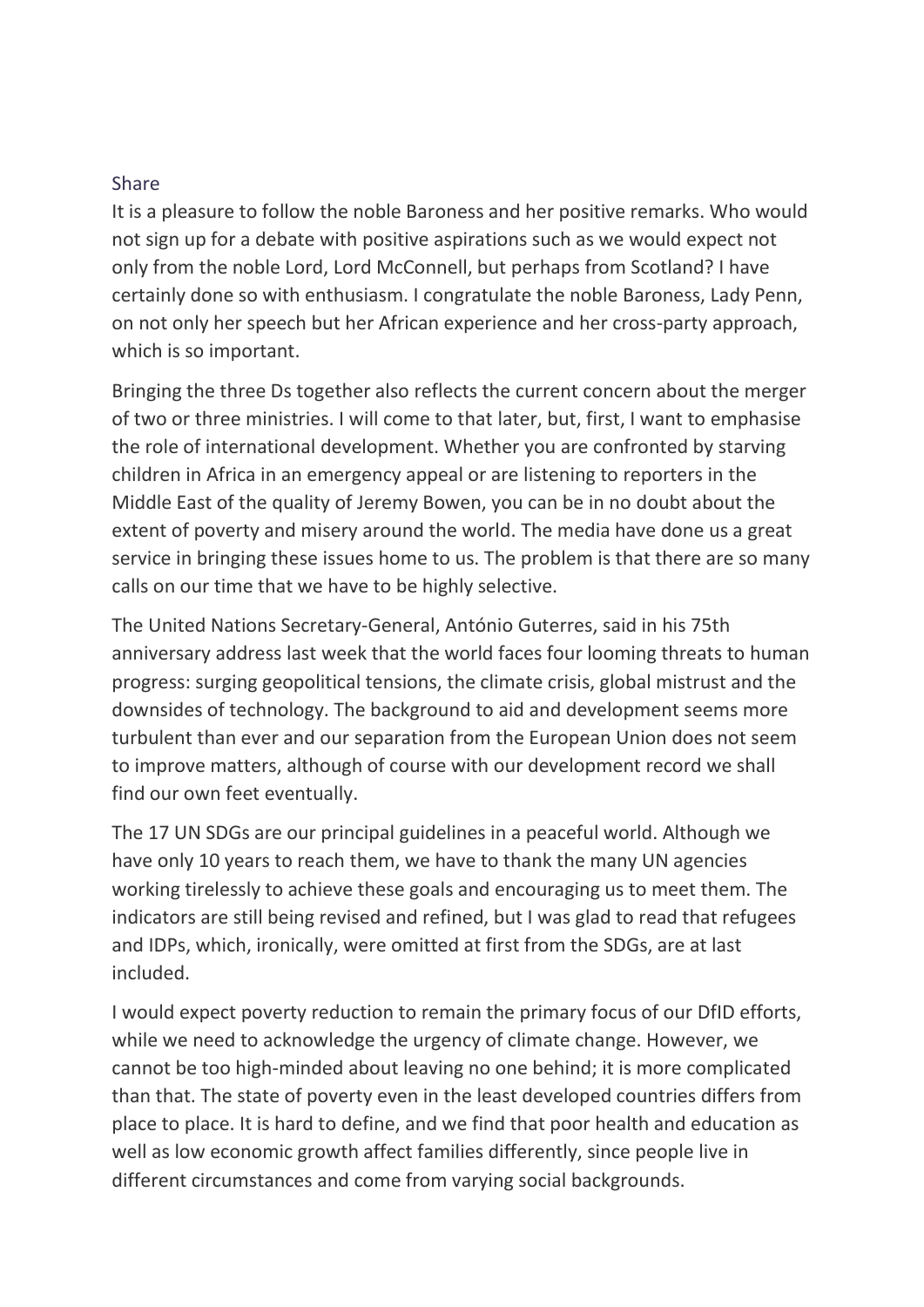To my mind, the key to poverty reduction is to identify the most practical channel of assistance, and here I pay tribute to the non-government sector in which I have worked. I was on the staff and board of Christian Aid for 17 years; I also worked with Save the Children, CARE International and Anti-Slavery International. Through these organisations, I had a lot of opportunities to see NGO work on the ground. I maintain that the quality of aid through NGOs is higher, and that is why DfID has supported them since the time there of the noble Baroness, Lady Chalker. They may not always meet an auditor's definition of value for money, but they generally represent good value. As the noble Baroness, Lady D'Souza, said, they often provide access to remote or endangered parts of the world such as those talked about by the noble Baroness, Lady Stroud.

Emergency work falls into a different category, but will the Minister confirm that we are looking seriously at the means of working alongside ECHO in the coming years? It is the EU's most effective channel of emergency aid and the UK has spearheaded much of its work in the past. Similarly, I hope she can confirm that the UK will continue to participate in the EU's CSDP missions. I realise that the new Prime Minister would like to have a clean break tomorrow, but only by realigning ourselves urgently alongside our European friends and allies will we both defend ourselves and save lives on all these programmes.

Trade can of course be another form of development, and NGOs have long recognised this through the Trade Justice Movement, the Fairtrade Foundation and initiatives such as Divine Chocolate, which is part- owned by the cocoa farmers themselves. The UK-Africa Investment Summit demonstrated the importance of development and trade working together to ensure that British investments in Africa are accountable, socially responsible and directly benefit the poorest communities.

Turning to climate change, I was a little surprised that in the title of this debate the phrase "cleaner world" is used instead of "healthier world". It is arguable that the climate change crisis is so urgent that it must dominate even the development agenda. I recognise the urgency of every Government's response, but personally I cannot raise it above the level of development. It is in the least developed countries, of course, where the urgency is felt most. I welcome the UK's support for the Ayrton fund, which focuses on new technology to tackle climate change in developing countries—I am sure the Minister is going to mention it—and the doubling of our International Climate Finance funding. This may have been a response, and I hope it was, to the International Development Committee's report last year, which urged such action. I notice that this funding is substantially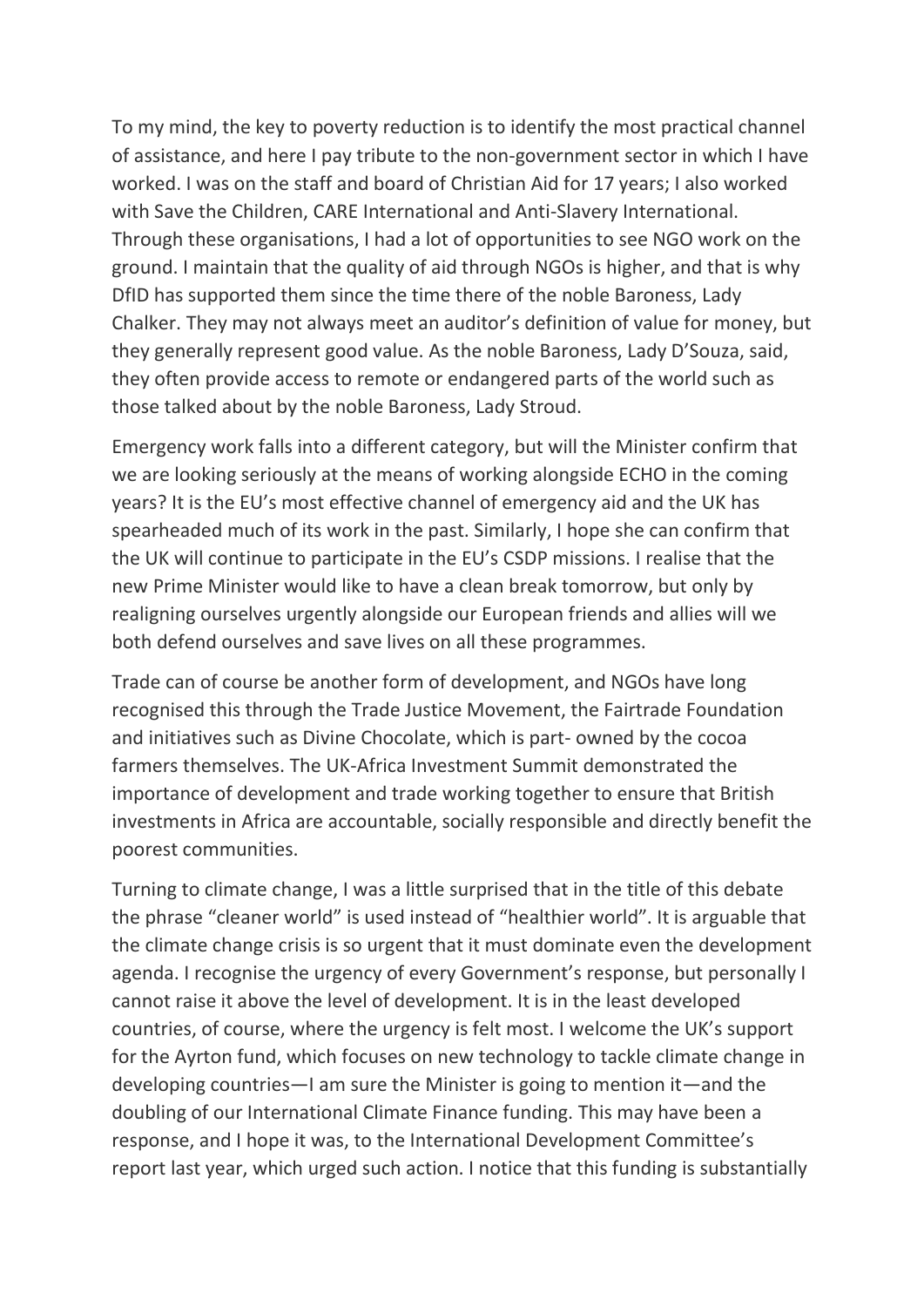to assist small farmers and local communities. Will the Minister confirm that NGOs will qualify for this alongside private sector initiatives and the CDC, since they are often the best way of reaching local communities?

Returning to ODA and the integrated review, in the new era we need to celebrate global Britain and to me that means our role in international development. UK aid has made a huge difference across the African continent by getting more girls into school, tackling food insecurity and reducing child mortality. We must now build on the legacy of our development work. We do not diminish the experience that there is in Germany, France and other countries when some of us boast somewhat about the UK's particular contribution. I am all in favour of the Conflict, Stability and Security Fund, which has proved a good example of joined-up government.

I know that the FCO does good development work on its own too, as the noble Lord, Lord Ricketts, will confirm, and of course we have heard about the MoD in Africa. But merging DfID with the FCO, or even having both departments run by the Foreign Secretary, risks dismantling the UK's soft power and leadership on international development and suggests that we are turning our backs on the world's poorest and on the greatest global challenges of our time: extreme poverty, climate change and conflict.

### [Share](https://hansard.parliament.uk/Lords/2020-01-30/debates/F5BAD536-C010-437B-AAF7-14F8D6DA64C7/DefenceDiplomacyAndDevelopmentPolicy#contribution-A6EDE9C6-F80B-421D-8C78-604600361196)  4.52 pm

The edit just sent has not been saved. The following error was returned:

This content has already been edited and is awaiting review.

# [Lord Purvis of Tweed \(LD\)](https://hansard.parliament.uk/search/MemberContributions?house=Lords&memberId=4293)

### [Share](https://hansard.parliament.uk/Lords/2020-01-30/debates/F5BAD536-C010-437B-AAF7-14F8D6DA64C7/DefenceDiplomacyAndDevelopmentPolicy#contribution-E823CEBA-7F59-4123-A946-6ED78D276CE0)

My Lords, it is always a pleasure to listen to the noble Earl in these debates, with his thoughtful and experienced comments. A common thread in the debate, so well presented by the noble Lord, Lord McConnell, has been soft power, as ably defined by the noble Baroness, Lady D'Souza. It has been a consistent feature in all the contributions, whether the focus has been on defence and security, development or diplomacy. At its heart, soft power is how the UK is perceived in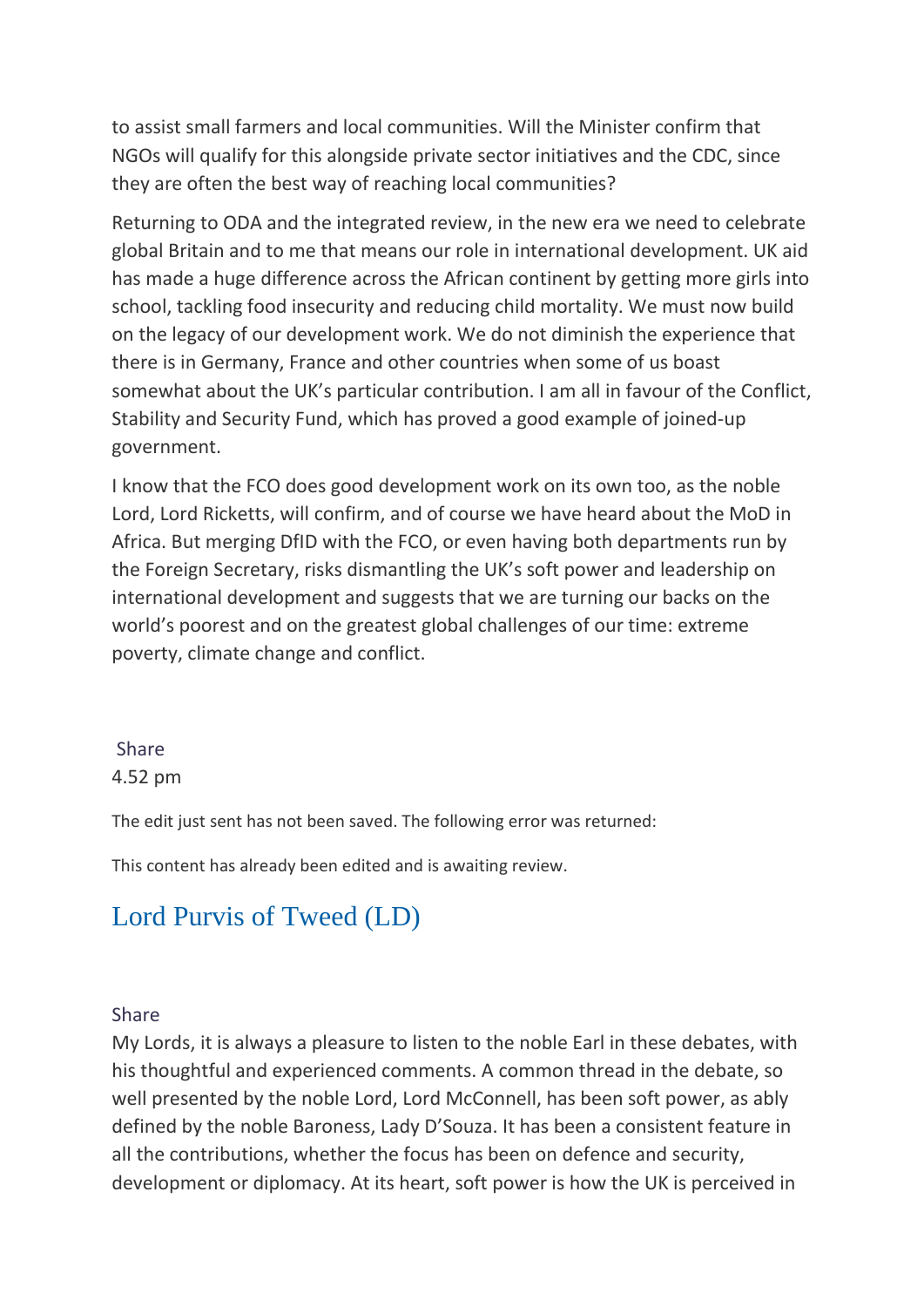the world, not how the UK perceives the world. The noble Earl said nice things about Scotland, where I live, and since I am speaking at a Burns supper tomorrow night in Inverness, I am reminded of the Bard:

"O wad some Pow'r the giftie gie us

To see oursels as ithers see us!"

It is quite remarkable how the world does see us—we start from a good base and in many respects it is because of the point made by the noble Lord, Lord McInnes. Our foreign policy, our diplomacy and development policy are a creature of all four nations, not just one. All have made contributions. He was referring to the excellent maiden speech by the noble Baroness, Lady Penn, and I was reflecting, as the baby of another Parliament when I sat in the Scottish Parliament, that the second Head of State, after Her Majesty, who spoke at the Scottish Parliament was Bakili Muluzi of Malawi. The Scottish links, historical and present, with development and supporting African nations are very strong indeed and I was so pleased to hear her refer to that. As a former baby myself, in a different place, I recall what Charles Kennedy once said to me: "Parliamentary babies and toddlers are to be seen and heard." I hope that we will hear very much more from the noble Baroness in the House.

I think it has been consistent across the debate that we welcome the review. It is right to reflect on what kind of global citizen we are and should be, but, as the noble Lord, Lord Ricketts, indicated in referring, as others have, to the Foreign Secretary's recent speech in another place, it is better to start with the direction in which we wish to head and then look at how we achieve that ambition. I hope it will be an open review and not just internal to the departments. We have seen references in the Foreign Secretary's speech to global Britain—someone unkindly pointed out not long ago that it was a slogan in search of a strategy. If global Britain is to carry on through this review, it would be beneficial if it is not just about updating technology or the machinery of government but starts from the principal opportunities around the globe on which the UK can take leadership. It will fail if driven simply by how other departments can access DfID budgets.

As my noble friend Lord Chidgey indicated, another element to be cautious about is that the review will of course be led by the FCO and linked with DfID, the MoD and DIT working together. As other noble Lords indicated, the British Council and the BBC World Service are also of critical importance to the UK's global presence. We were due to have the soft power strategy published; when the noble Lord, Lord Howell, ably led the International Relations and Defence Select Committee,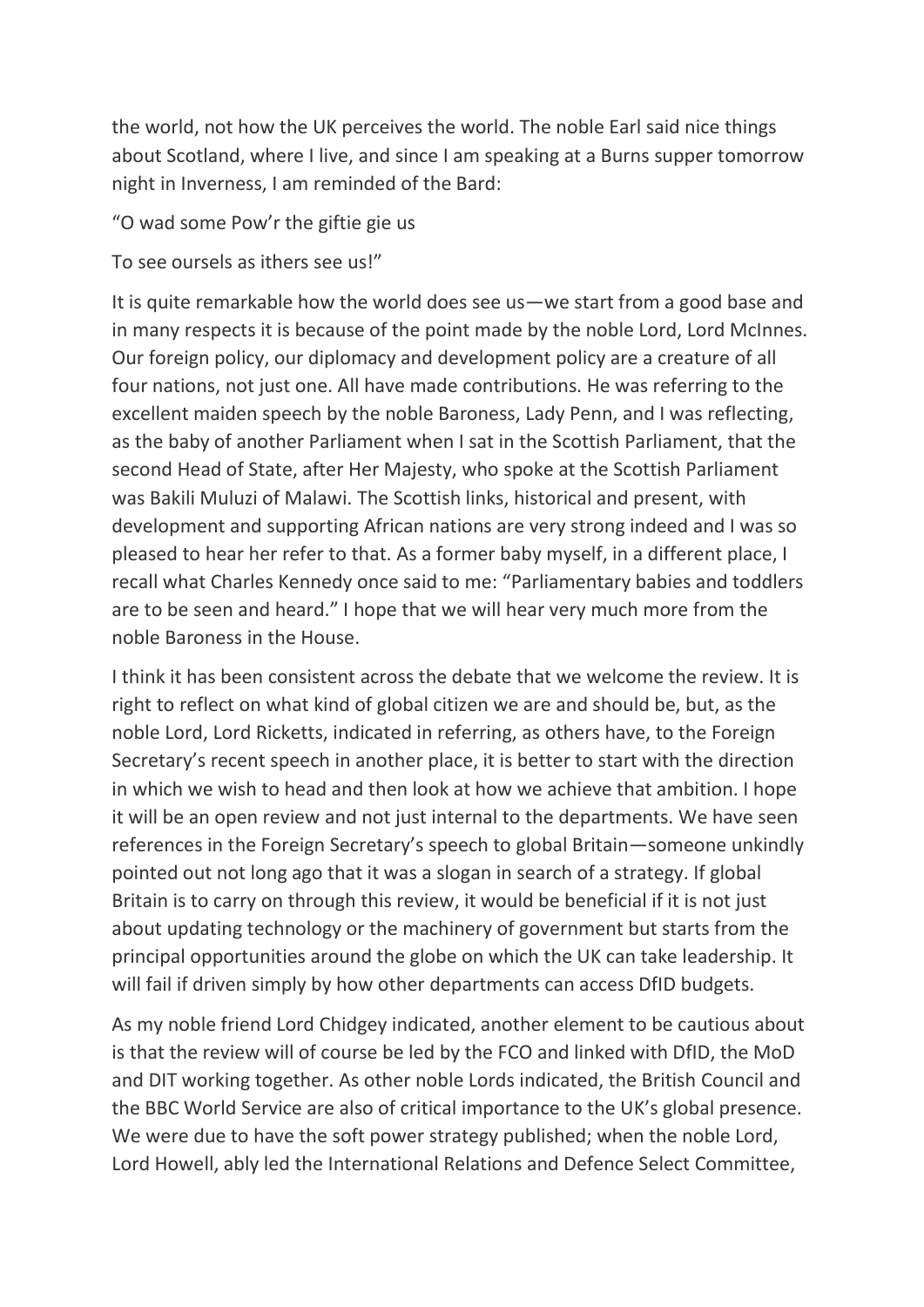on which I serve, we called for this to be published on a number of occasions. It would be helpful to know whether it is still intended to be published in advance of this review or whether it will be wrapped up within the review.

As my noble friend indicated, if we lose the single Department for International Development, with a Secretary of State, it would dramatically reduce our capacity in the world to be advocates for good. We are the only country in the G7 which has legislated to enshrine 0.7% on our statute book; we meet it and are a leader on it. If we do not have a Cabinet-level Minister to bang the drum around the world, that will diminish our ability to do so.

As the noble and gallant Lord, Lord Houghton, and others said in this debate, it is interesting to reflect that it is welcome to co-ordinate but not always preferable to integrate between departments. It is often good to be aligned, but often preferable not to be combined. Often our Ministers serve the UK best when they can come from a specific aspect of the UK's position in the world rather than always believing that one HMG are good.

This leads me on to the development point. When the UK met its 0.7% target which we have continued to do—I remarked in this House that, being in a broad cross-party coalition, as a Liberal I was very pleased because we had met the Liberal manifesto commitment. That commitment was given in 1970, and the assumption after the Pearson commission was that private sector and aid transfers would be met by 1975 and development would take track. It is because we are so far away from that that financing the global goals and other countries meeting their obligations are so important. That is why I was disappointed not to see any mention in the supporting materials of the Foreign Secretary's speech or some of the background briefings that one of the core purposes of our review will be our contribution to meet the global goals and how we will work with other countries so that they can meet them.

The core element of our development budget has been reflected on by the Independent Commission for Aid Impact. In the autumn, it said in its review of UK aid from 2015 to 2019:

"The government has clearly signalled its intention to use the aid programme to pursue direct UK national interests, in particular, by helping to position the UK as a key trade and investment partner with frontier economies. While the pursuit of mutual prosperity is not necessarily in conflict with good development practice, the focus needs to remain on building long-term opportunities, rather than securing short-term advantage."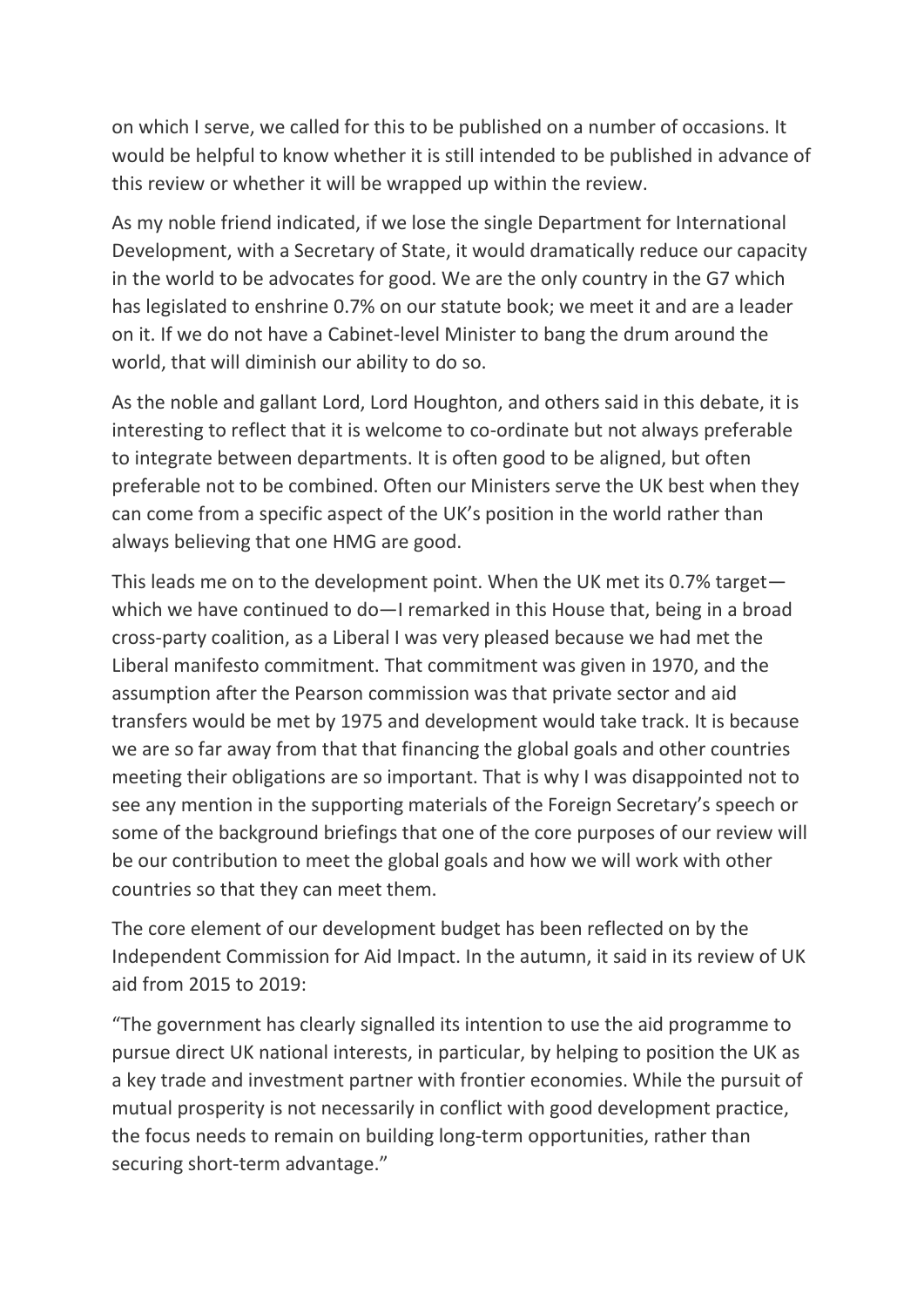I hope that that thrust is to be a core element of the review.

While I am asking for clarification, the noble Lord, Lord Howell, asked a relevant question regarding the timing of other strategies. I mentioned the soft power strategy; we are led to believe that there is an Africa strategy, but that has not been published; and there is likely to be an updated national security strategy. It would be helpful to know how all these will be linked. On Africa, this is important because one of the signature elements of UK development with regard to that policy was announced in August 2018, when Theresa May indicated that the UK was to be the largest G7 investor in Africa by 2022. That was to set the stage for the UK-Africa Investment Summit, which took place last week. I have seen no reference to that target, either in the Prime Minister's speech or from the Government. It would be helpful if the Minister could confirm whether that target is indeed still valid.

I had mixed emotions this morning with regard to the impact of tomorrow on us. I walked across Parliament Square and saw 10 still, rather limp union flags hanging from the flagpoles. It might be just because of the angle at which I saw them, but they looked as if they were at half-mast, and were set against a grey, dreich sky. I think this is meant to be a celebration. However, I was cheered up because my destination was Chatham House, where I and the members of the International Relations Committee received a superb briefing on Africa and the opportunities there. If we are to be successful in the review and if our strategy is also to be successful, it will probably be seen in our relationship with the most exciting, growing, innovative continent on earth, and UK-Africa could represent all the best that could come out of this review.

[Share](https://hansard.parliament.uk/Lords/2020-01-30/debates/F5BAD536-C010-437B-AAF7-14F8D6DA64C7/DefenceDiplomacyAndDevelopmentPolicy#contribution-E823CEBA-7F59-4123-A946-6ED78D276CE0)  5.01 pm

The edit just sent has not been saved. The following error was returned:

This content has already been edited and is awaiting review.

## [Baroness Wheeler \(Lab\)](https://hansard.parliament.uk/search/MemberContributions?house=Lords&memberId=4157)

[Share](https://hansard.parliament.uk/Lords/2020-01-30/debates/F5BAD536-C010-437B-AAF7-14F8D6DA64C7/DefenceDiplomacyAndDevelopmentPolicy#contribution-50E80DD4-6CFC-4142-8918-5CA4701CC2C8)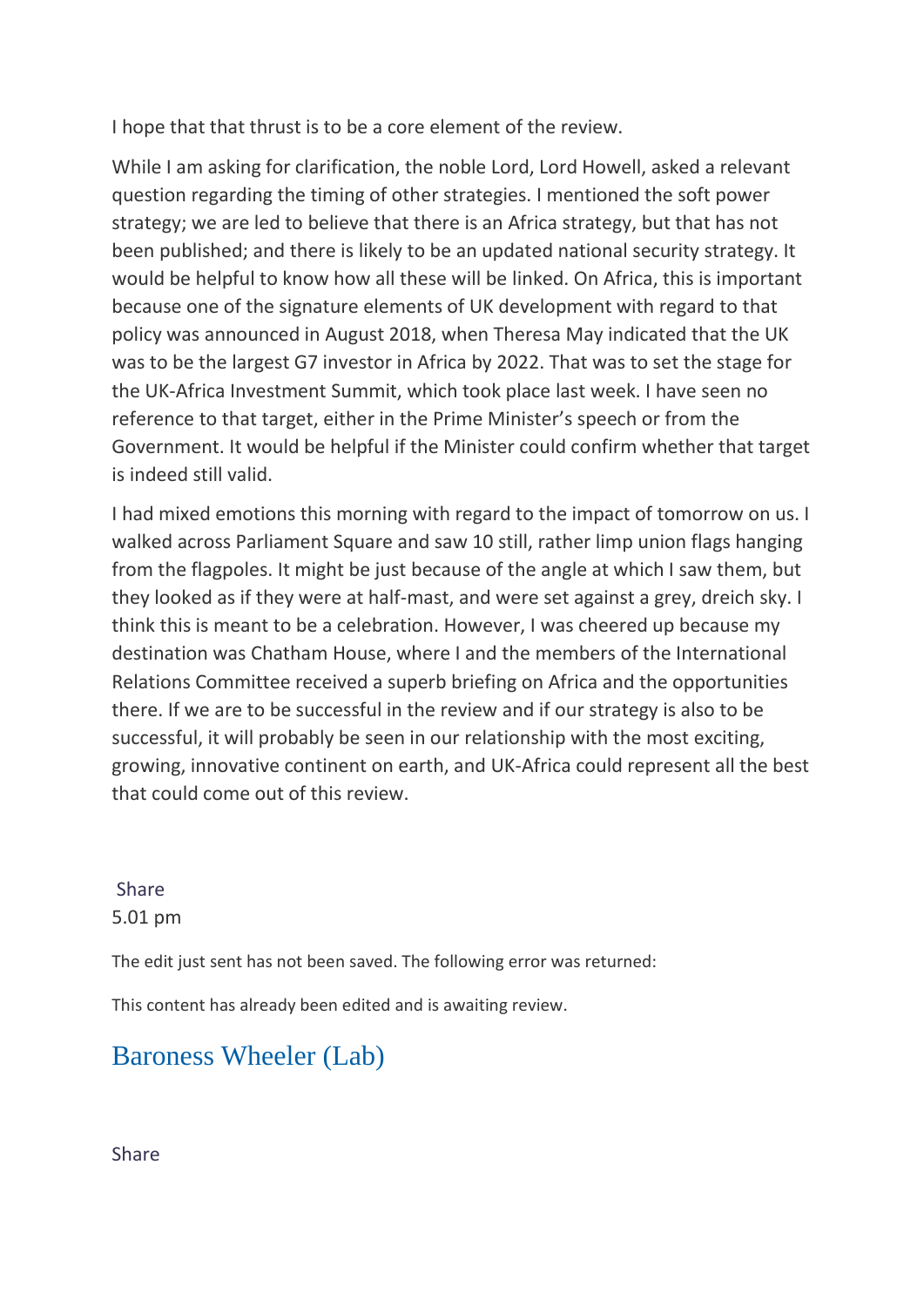My Lords, I also thank my noble friend for securing this debate and pay tribute to his vital work across the international development field and on the all-party parliamentary group. The House will realise that I am standing in for my noble friend Lord Collins, our FCO and international development spokesperson, who was not able to be here today. He hates missing these important debates, but I know that he is with us in spirit and will avidly read *Hansard* as soon as he possibly can.

I also welcome the noble Baroness, Lady Penn, and congratulate her on her maiden speech. I am pleased to say that she recently became a fellow vice-chair of the cross-party Specialised Healthcare Alliance of charities, so I have the pleasure of working closely with her on these important health care services in the future, to which I look forward.

As we have heard, the debate takes place against an important backdrop. Our geopolitical relationships are being reset at 11 pm tomorrow night, when we leave the EU, and we now have a majority Government undertaking a detailed integrated review of our foreign, defence and security policy. We await its outcome but, from information being dripped out to the media, it is clear that big changes are coming, not least for defence procurement and how the UK approaches development.

I am confident that there is consensus in this House around the aims set out in the debate of striving to create "a safer, fairer, and cleaner world". But how we utilise defence, diplomacy, and development policy to reach this ambition is more difficult. That is why the integrated review must include a wide-ranging and public consultation and not be conducted behind the closed door of the Prime Minister's senior adviser.

Throughout our approach to each of these issues, the UN sustainable development goals must continue to be the base for all our efforts. These internationally recognised ambitions, if achieved, will put an end to global challenges, including hunger, extreme poverty, and all forms of violence against women and girls, ensuring that, in their place, every individual has access to key rights, including safe drinking water, quality education and modern energy. In the developing world these individual rights, if achieved, will engineer a cleaner, happier environment for us all.

The UK has a vital role to play in diplomacy as the promoter of a rules-based order and the international primacy of law. We must urge state actors to interact through international institutions and use these as our primary mechanism for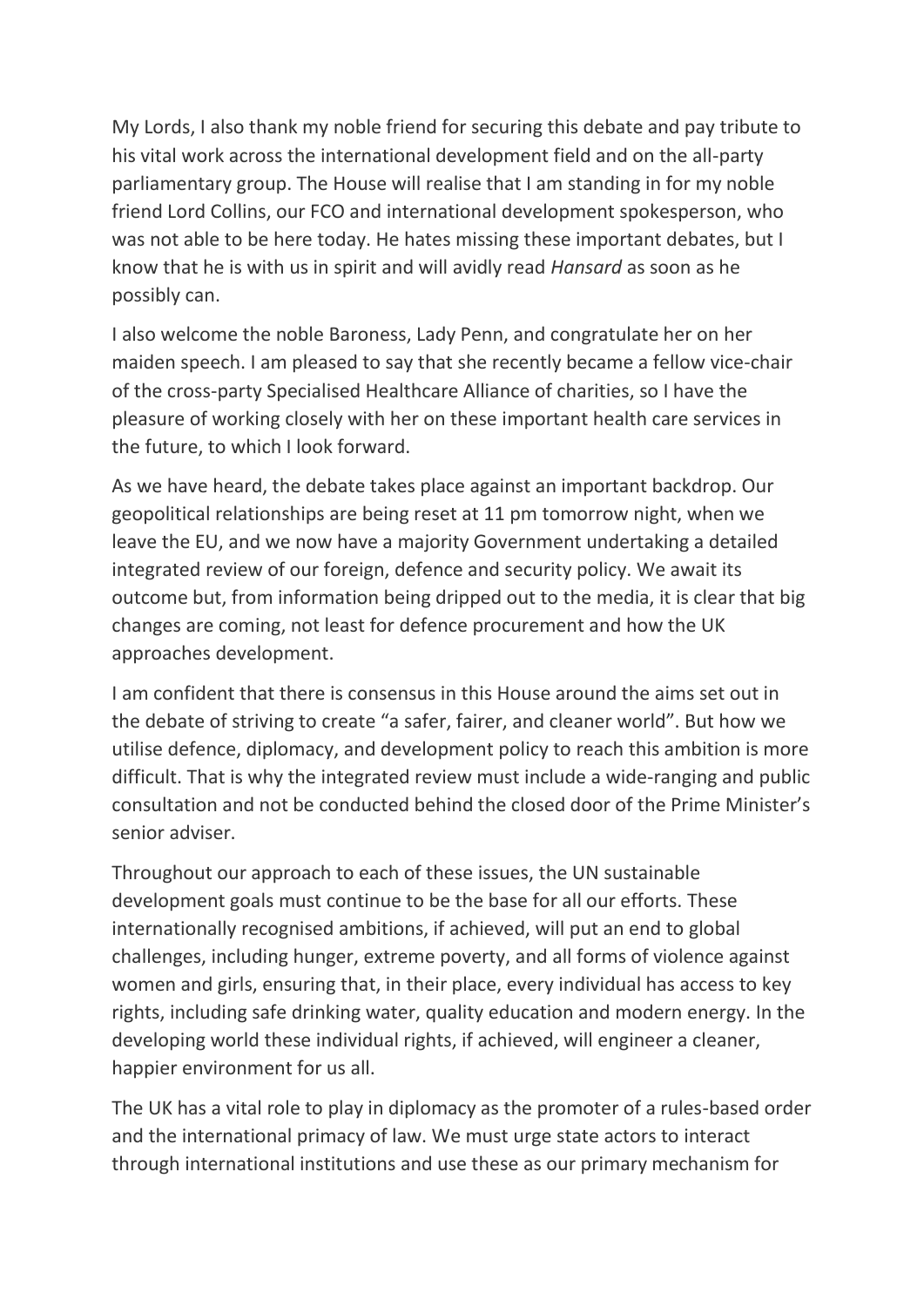defusing tensions and distancing ourselves from the populism which treats our self-interest and values as two combating aims. Above all, we must recognise that a co-operative foreign policy is the greatest strategy to realise national and global security. Among the unpredictable events on the global stage, which characterised the last decade, and likely the next, the UK must stand tall as a stable force for universal development, reaffirming our commitment to the United Nations as a means of peace, and exploring options available there to find a solution to the world's crises.

When institutions fail to mitigate conflict and defend human rights, we must work with our allies to sanction those at fault and offer remedy for those who have become victims. The international stage is a platform for the UK to advance not only our own interests but our values too. The international community expects the UK to promote these values, but this Government failed to live up to them in the last Parliament. We need assurances that they will now do so. Under this Government, the UK has often shied away from enacting these principles.

In respect of the treatment of Uighur Muslims in Xinjiang province in China, for example, Amnesty International has reported that up to 2 million of them may be mass detained in political re-education camps. Uighur activists have also reported that they have been forced to denounce Islam, swear loyalty to the Chinese Communist Party and eat pork and drink alcohol, but the Foreign Office's criticism has been contained to not much more than a whisper. Can the Minister tell the House how the FCO will ensure that UN observers have access to the detention centres in the immediate future?

On the greatest threat of all to global security—climate change—the UK must start to utilise our diplomatic standing to unite world powers on the mission to cut emissions. The Paris agreement was an opportunity to do exactly this, but when President Trump walked away, our Government chose not to step on his toes and instead gave up on those ambitions. As Glasgow hosts COP 26, the UK must begin a new chapter in climate diplomacy and show real leadership to save our planet, not least by dedicating sufficient diplomatic resources to make the summit a success. During Boris Johnson's reign as Foreign Secretary, the FCO cut climate staff by 25%. What action are the Government taking to ensure that the summit will have the diplomatic resources it needs to ensure its success?

On development, the same principles that guide our diplomacy should also guide our development policy. Using the model of the sustainable development goals, the UK can extend beyond the principle of alleviating suffering and lay a claim to shaping the world in the vision of our values.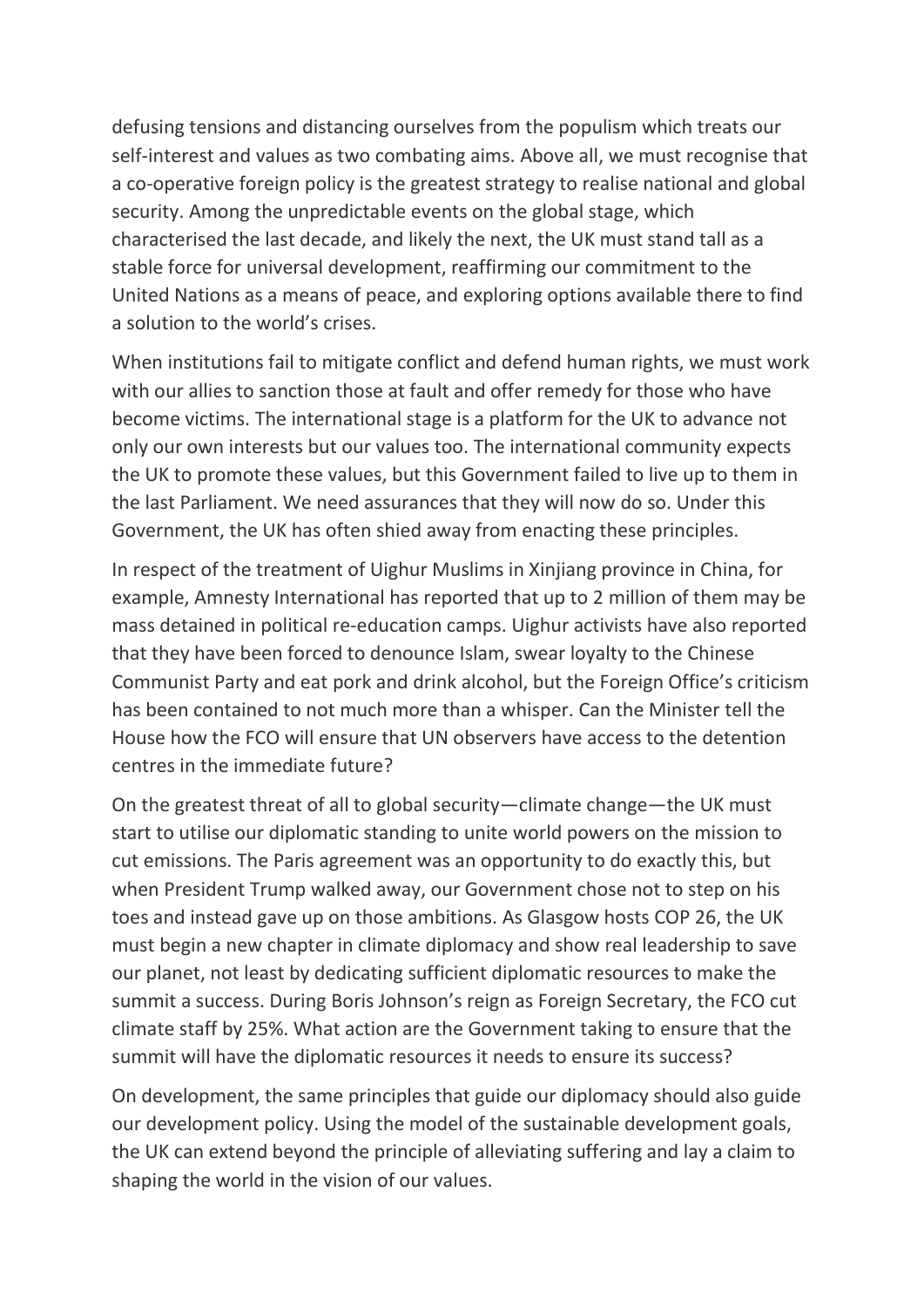However, if we are to make any significant contribution to global development, the Government need dedicated focus; at the very least, we must continue strongly to support a separate Department for International Development, alongside the Foreign Office—and, indeed, a separate Secretary of State with resources amounting to at least the internationally agreed 0.7% of gross national income.

The Government must also ensure in future that any spending earmarked as aid is consistent with ODA spending rules. At present, it is difficult to know exactly how true to this the Government are, since there is often an alarming lack of transparency and accountability on spending details. All too frequently, there is not enough information on spending on certain schemes and evidence to suggest that aid has been misspent.

For example, the Government have conceded that the Conflict, Stability and Security Fund, which is partly classified as ODA spending, has supported the rule of law programme in Pakistan, which aims to

"increase Pakistan's civilian capacity to investigate, detain, prosecute and try terrorists."

Thus, it would not be wholly unreasonable to assume that, on this occasion, aid has not been spent on helping the world's most vulnerable. Can the Minister detail what steps the Government will take to promote greater transparency in their aid spending?

On defence, the repeated erosion of international co-operation and institutions is endangering global security. Negotiations on nuclear disarmament and nonproliferation have stalled, undermined in part by the USA's unilateral decision to tear up the Iran nuclear deal and its withdrawal from the Intermediate-Range Nuclear Forces Treaty. To achieve a safer world, the UK must maintain a Trident continuous at-sea nuclear deterrent as well as seek greater transparency, accountability and monitoring of nuclear weapons. We must also stay committed to spending 2% of GDP on defence, with NATO as the cornerstone of the UK's defence policy, while looking to increase financial contributions for UN peacekeeping operations. Co-operation in the EU's piracy and Balkans operations must also continue after we leave. Do the Government want our future security relationship with the EU to be on a case-by-case basis, or with a bespoke agreement?

Regrettably, years of government cuts and mismanagement of major projects have severely affected the UK's capability as a global player. Recruitment and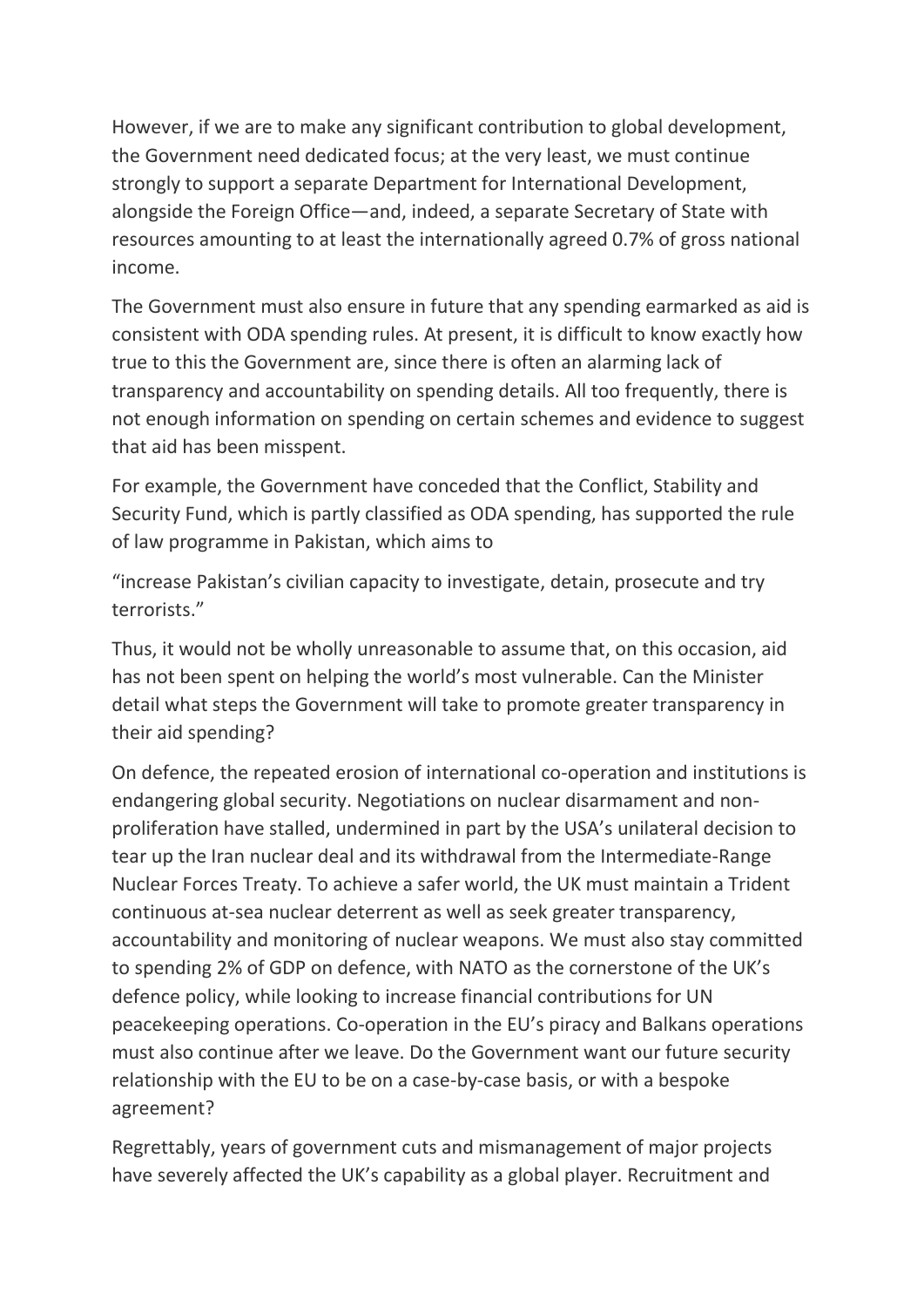morale are in free fall across the Armed Forces and mismanagement has hampered projects, resulting in delays and increasing costs. The recent revelation of a six-year delay and £1.35 billion overspend across the defence nuclear estate is just one example. Can the Minister confirm whether the integrated review will examine how falling recruitment and morale has impacted on the UK's ability to operate globally?

We owe all of our armed services personnel, veterans and their families the very best support, including pay rises, decent housing and new avenues for representation. Defence policy also has a role to play in tackling the new challenges of modern technology and conflict driven by the climate crisis. It is not good enough for the Government to indicate intentions without the drive to take a lead in developing international agreements on the use of autonomous weapons and reducing carbon emissions. Will the integrated review look at the use of modern technology in warfare, and will it include the Ministry of Defence in any cross-departmental strategy to combat climate change?

This has been an excellent debate. I have certainly learned a great deal, and I thank all noble Lords who have spoken in it. The Government have a responsibility to promote our values and interests on the global stage. This crucial moment in our nation's history should not be marked as the end of UK-EU cooperation, whether that be on defence, peacekeeping or conflict prevention. Instead, we must make a renewed effort to utilise our standing on the world stage to promote and enact our values. It is only through these means that we can contribute to building a safer, fairer and cleaner world.

[Share](https://hansard.parliament.uk/Lords/2020-01-30/debates/F5BAD536-C010-437B-AAF7-14F8D6DA64C7/DefenceDiplomacyAndDevelopmentPolicy#contribution-50E80DD4-6CFC-4142-8918-5CA4701CC2C8)  5.10 pm

The edit just sent has not been saved. The following error was returned:

This content has already been edited and is awaiting review.

### [The Minister of State, Department for International](https://hansard.parliament.uk/search/MemberContributions?house=Lords&memberId=4584)  [Development \(Baroness Sugg\) \(Con\)](https://hansard.parliament.uk/search/MemberContributions?house=Lords&memberId=4584)

[Share](https://hansard.parliament.uk/Lords/2020-01-30/debates/F5BAD536-C010-437B-AAF7-14F8D6DA64C7/DefenceDiplomacyAndDevelopmentPolicy#contribution-70D1DE1E-11A5-464B-BC93-51B358471A3B)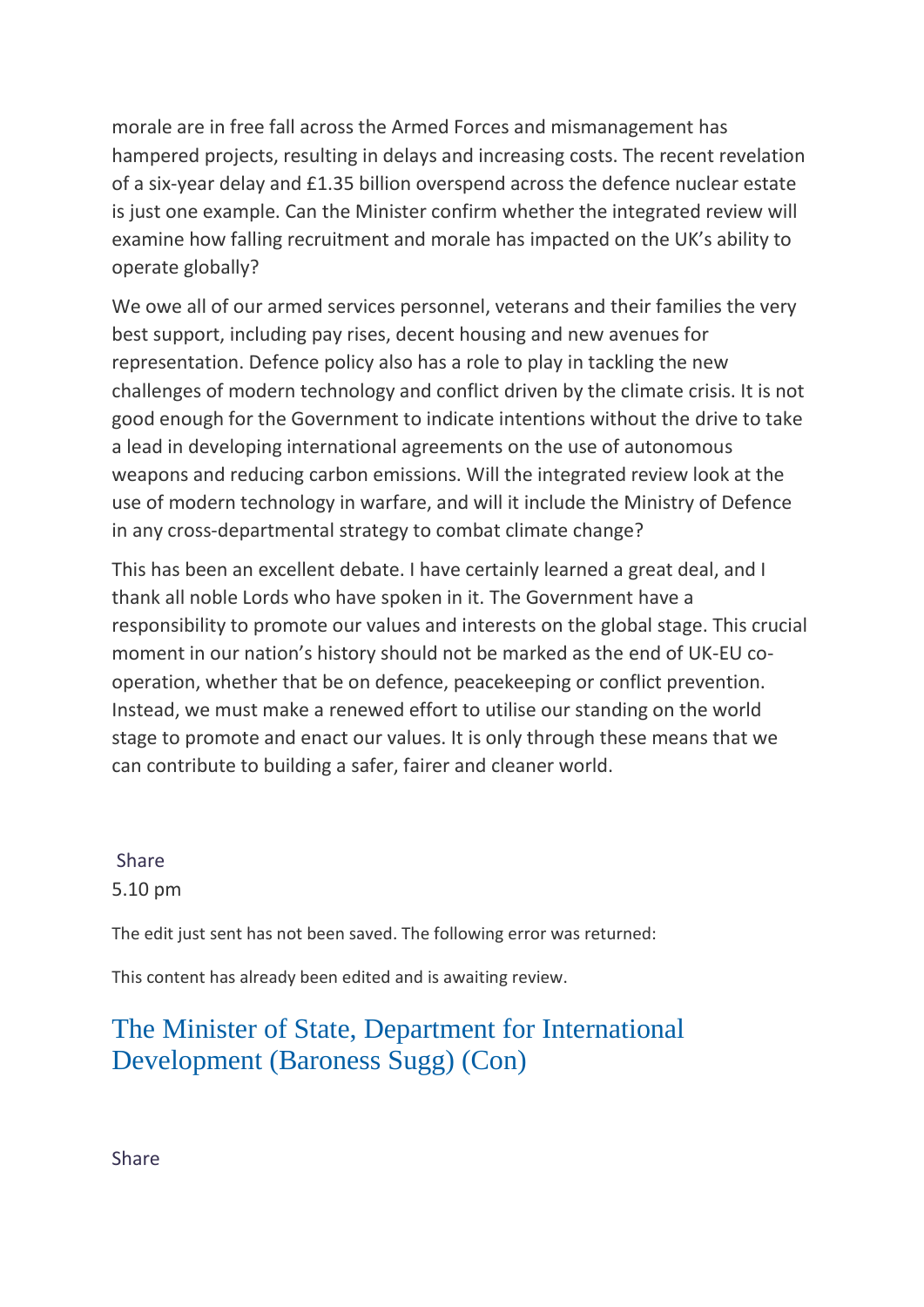My Lords, I thank the noble Lord, Lord McConnell, for introducing this debate and all noble Lords who have taken part in it. As the noble Lord highlighted, there are many international events and issues that we face this year, and as my noble friend Lord Howell said, this has been a wide-ranging debate which has covered a lot of interesting issues. However, two and a half hours is not probably long enough and I will do my best to respond to the many issues raised. If I am not able to do so, I will follow up in writing.

I am pleased that my noble friend Lady Penn chose this debate in which to make her maiden speech, and an excellent one it was too. I am delighted that she has joined our Benches and I look forward to her future contributions on the important issues that she highlighted. As the noble Lord, Lord Browne, said, many of the challenges facing us as we enter the third decade of the 21st century do not respect international borders. The Government are committed to building a safer, fairer and cleaner world, and the contributions today have highlighted the importance of using all the tools available to us in defence, diplomacy and development policy to do so. From promoting the rights of girls to be educated, to combating the devastating effects of climate change, to responding to the biggest health issues around the world, we are a country that leads on the world stage. We are the only major country that meets both the NATO target of spending 2% of our GDP on defence and the target of spending 0.7% of our GNI on international development. Those are the targets the Government published in the Conservative Party manifesto and they will honour the commitment to meeting them.

The UK is a development superpower. Our global leadership projects our values, helps to protect our interests and secures our place in the world. Development is central to bolstering the rules-based international system, a role that the UK is committed to. After Brexit, as we leave the European Union tomorrow, we will continue to bolster our crucial international alliances and institutions. We will stand up and be counted in the UN, NATO, the Commonwealth, the G20, the G7 and the World Trade Organization. We are proud of our peacebuilding and humanitarian efforts, as we are proud of our record on reducing global poverty and helping to save lives around the world.

The first duty of any Government, along with building a safer, fairer and cleaner world, is the duty to keep people safe. Since the last strategic defence and security review in 2015, we have seen the emergence of new challenges and indeed new opportunities. Many questions have been raised about the new strategic review. It will be the deepest review of Britain's security, defence and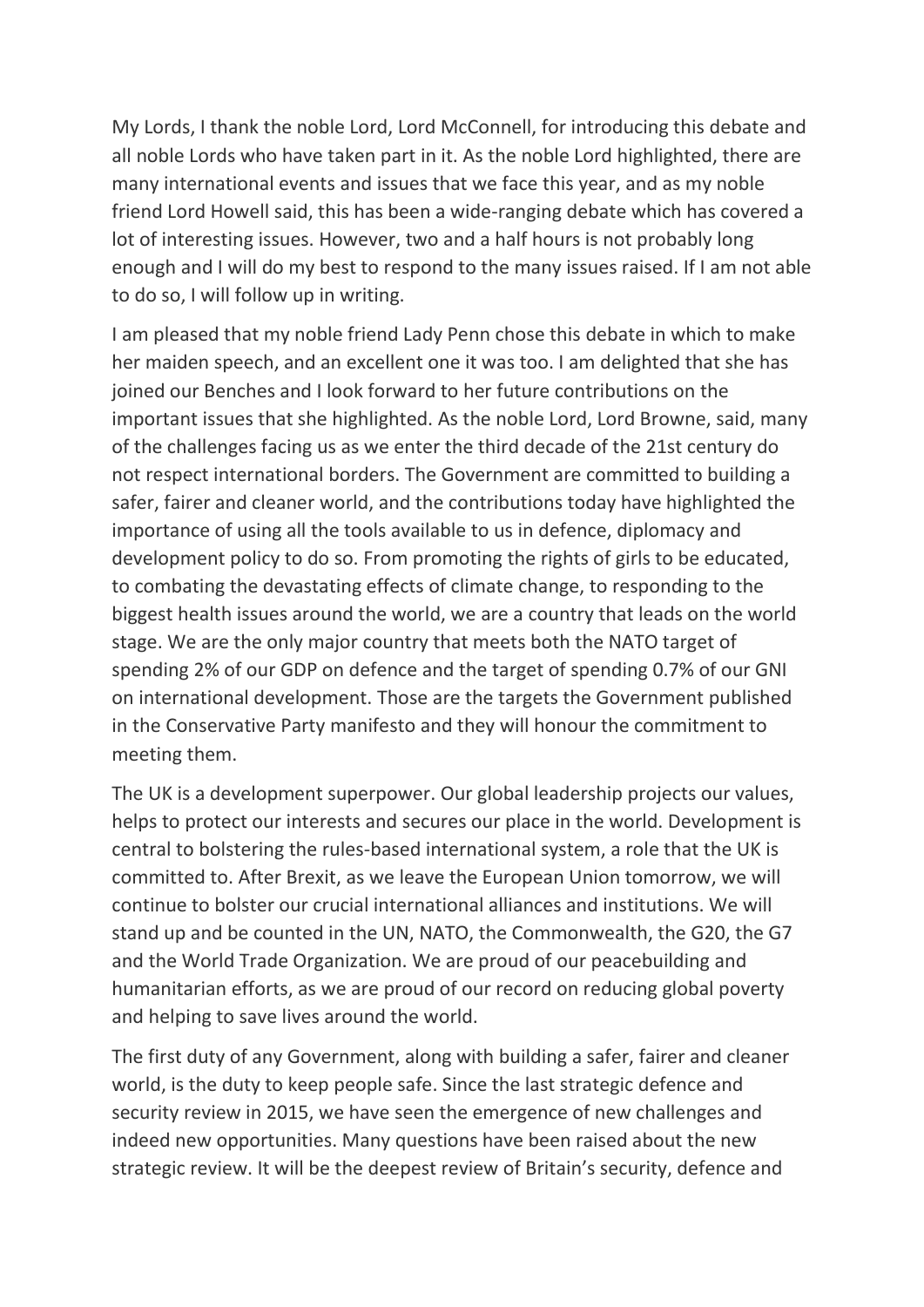foreign policies since the end of the Cold War. It will reassess the United Kingdom's place in the world, covering everything from defence to diplomacy to development. I fear that I may frustrate many noble Lords by not being able to answer their detailed questions on the review at this point, but I will do my best to say as much as I am able to.

#### [Share](https://hansard.parliament.uk/Lords/2020-01-30/debates/F5BAD536-C010-437B-AAF7-14F8D6DA64C7/DefenceDiplomacyAndDevelopmentPolicy#contribution-70D1DE1E-11A5-464B-BC93-51B358471A3B)

The edit just sent has not been saved. The following error was returned:

This content has already been edited and is awaiting review.

## [Lord West of Spithead](https://hansard.parliament.uk/search/MemberContributions?house=Lords&memberId=3834)

### [Share](https://hansard.parliament.uk/Lords/2020-01-30/debates/F5BAD536-C010-437B-AAF7-14F8D6DA64C7/DefenceDiplomacyAndDevelopmentPolicy#contribution-677C6D4C-0166-4F33-AD38-870EA28259DC)

Has the review actually started or do we have a date for when it will start? After talking to people in some of the departments, I think they seem to have started it without having been told to do so. I just wonder where we stand.

#### [Share](https://hansard.parliament.uk/Lords/2020-01-30/debates/F5BAD536-C010-437B-AAF7-14F8D6DA64C7/DefenceDiplomacyAndDevelopmentPolicy#contribution-677C6D4C-0166-4F33-AD38-870EA28259DC)

The edit just sent has not been saved. The following error was returned:

This content has already been edited and is awaiting review.

## [Baroness Sugg](https://hansard.parliament.uk/search/MemberContributions?house=Lords&memberId=4584)

#### [Share](https://hansard.parliament.uk/Lords/2020-01-30/debates/F5BAD536-C010-437B-AAF7-14F8D6DA64C7/DefenceDiplomacyAndDevelopmentPolicy#contribution-93286DD2-C2AE-4957-BAD4-B12BBA71012E)

If the noble Lord will allow me, I shall go through where we are with the review. However, I fear that I may not be able to satisfy his question.

Many noble Lords have made helpful suggestions which we will make sure are fully considered by the review team. The noble and gallant Lord, Lord Houghton, talked about how the review should relate to defence, and my noble friend Lord Howell highlighted the important contributions which have already been made by your Lordships' House in its reports. I was delighted to read in the *House*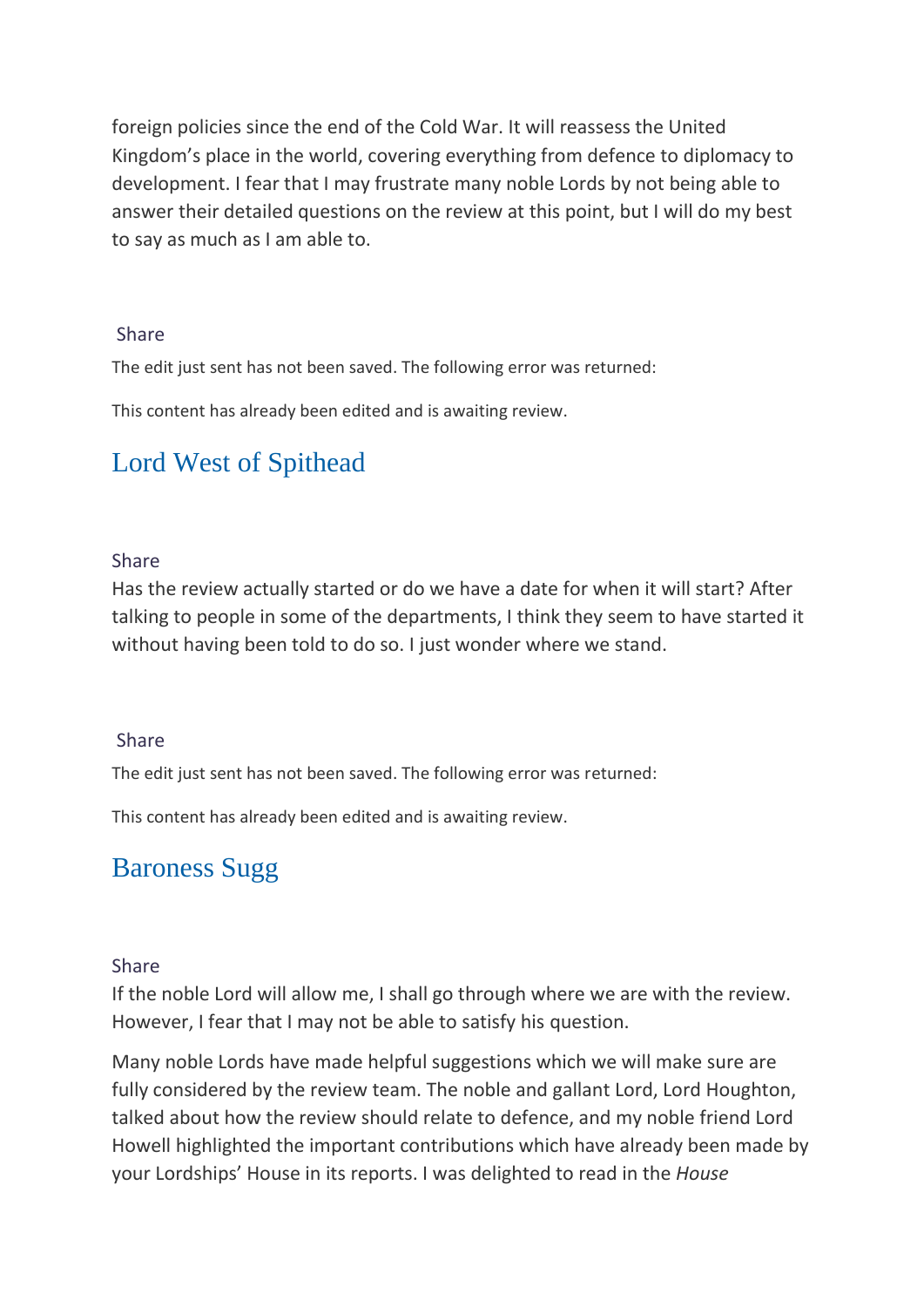magazine article by the noble Lord, Lord McConnell, that he punched the air in delight when he heard about the strategic review. As the noble Lord, Lord Ricketts, says, it is a moment for hard strategic thinking.

The integrated security, defence and foreign policy review will assess three areas: first, how the UK can strengthen and prioritise its alliances, diplomacy and development; secondly, how we will reform Whitehall to support integrated policy-making and operational planning across departments and agencies; and, thirdly, all aspects of deterrence and the ways in which technological surprise could threaten UK security.

My noble friend Lord McInnes asked whether we will make sure that all parts of the UK are represented. We will listen to and learn from voices across the United Kingdom. The review will engage and collaborate with a range of stakeholders to ensure proper challenge and scrutiny. As the noble Lord, Lord Purvis, said—I will not attempt to repeat Burns—our reputation overseas is a reflection of all four nations of the UK. It is important that we include all four nations in the review.

My noble friend Lady Penn asked about the refreshing of the national risk register. It is under way and will happen in the first half of this year.

Many noble Lords underlined the importance of consultation in the review, and I agree. It is important that we speak to the organisations and groups that should contribute. We will engage and collaborate with a number of parties domestically and internationally, as I say, to ensure proper challenge and scrutiny throughout the process. We will listen to and learn from different voices from across society—from academics, international partners and, of course, Parliament. I am afraid I do not have further detail on the review. More will be forthcoming, but at this point that is all the detail I am able to give noble Lords.

I take the opportunity to underline the incredible work our Armed Forces do overseas to ensure the security of our people at home and abroad. The Government are fully committed to supporting them through enshrining the covenant into law and the Office of Veterans Affairs. The noble Lord, Lord West, and the noble and gallant Lord, Lord Houghton, spoke of the importance of sufficient spending for defence. The UK has never dropped below the 2% defence spending target through our membership of NATO, cementing our position as the leading European ally in NATO. We spend the most on defence in Europe, £41.5 billion in 2020-21. Our manifesto commits us to exceeding 2% and increasing the budget by at least 0.5% above inflation in every year of the new Parliament.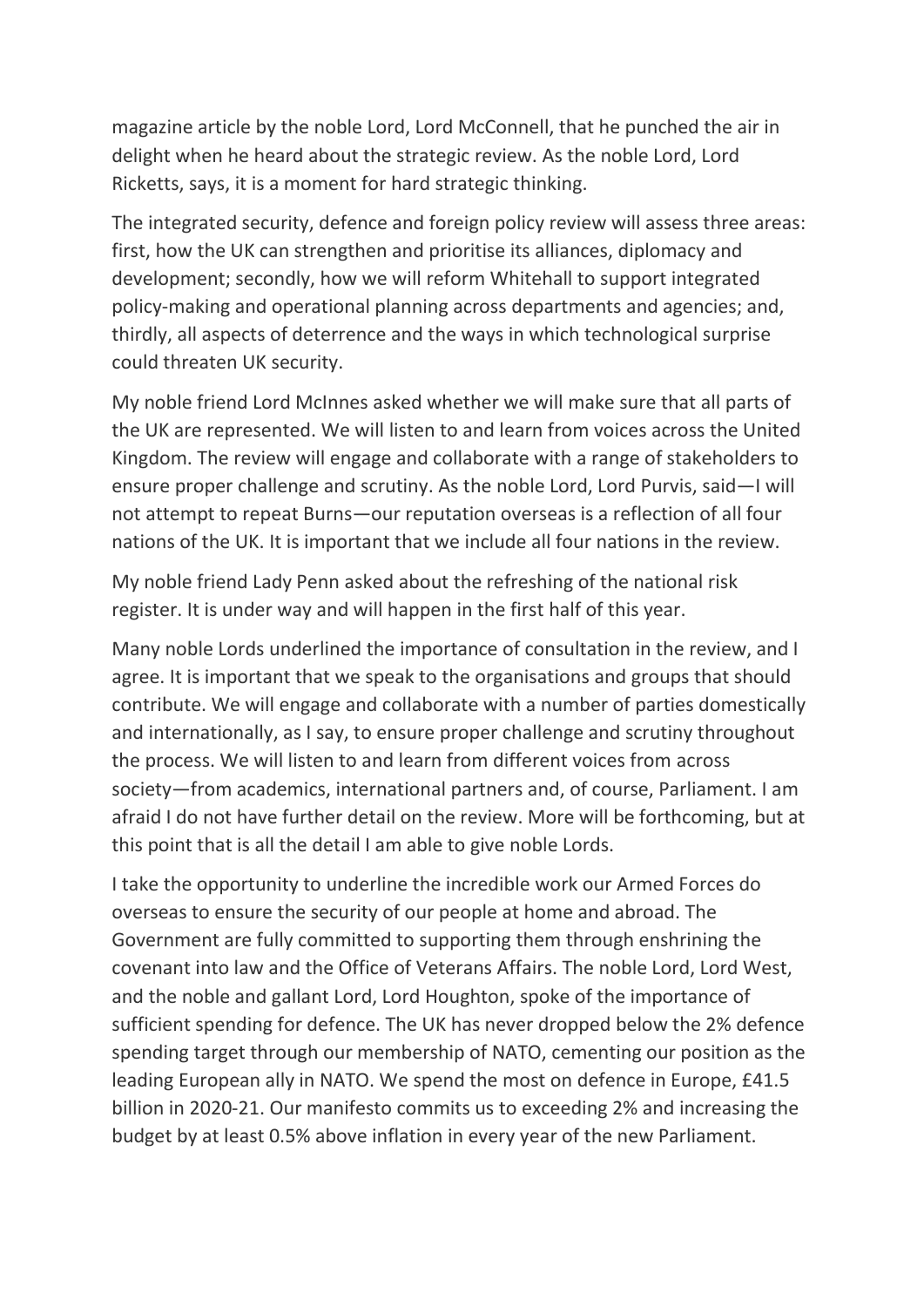The noble Lord, Lord West, also encouraged us to use our influence as a nuclear power as we approach some of the challenges we face at the moment. We are collaborating closely with our E3 partners to trigger the dispute mechanism to help resolve the impasse we face. We are very clear that in triggering that mechanism we are seeking to bring Iran back into compliance with its commitments.

The noble Lord, Lord Howell, and the noble Baroness, Lady D'Souza, spoke about soft and hard power. Sadly, we have dropped from the number one position in the soft power ranking to number two. It is really important that we recognise the full scope of soft power, which the noble Baroness, Lady D'Souza, set out. Our strong second-place ranking is a testament to the depth and durability of our soft power assets, which include the culture, education and digital sectors. As the noble Lord, Lord West, highlighted, true global security is achieved through effective deployment of both hard and soft power.

The noble Lords, Lord McConnell and Lord Chidgey, spoke of the multiple challenges caused by conflict in our world, and the noble Lords, Lord Chidgey and Lord Browne, spoke of the importance of ensuring that we promote international peace. There is a clear rationale for the UK to prioritise conflict prevention. It is estimated that 80% of the world's poor will be left behind in fragile and conflictaffected states by 2030. We will not be able to meet the sustainable development goals, or indeed UK national security objectives, without peaceful and stable societies around the world. Not only does conflict prevention save lives, it reduces national security threats, helps us achieve our development goals and ultimately will save money. Across government we have developed a range of conflict policy frameworks and tools, many of which the noble Lord, Lord McConnell, spoke of in his speech. The noble Lord, Lord Browne, highlighted the importance of sustaining peace, and the UK fully supports the UN Secretary-General's sustaining peace agenda. We share his aim of an ambitious increase in activities aimed at preventing outbreak, escalation, continuation and recurrence of conflict. Last year, we contributed £16 million to the UN Peacebuilding Fund, providing funding for the UN Department of Political and Peacebuilding Affairs.

Our role at the UN is incredibly important. Our commitment to building a safer, fairer and cleaner world is championed through our active involvement in many multilateral organisations. We promote our values and our key international priorities bilaterally and multilaterally, but particularly through our role at the UN. We will continue to work there with our partners and allies to pursue our campaign against modern slavery, our Preventing Sexual Violence in Conflict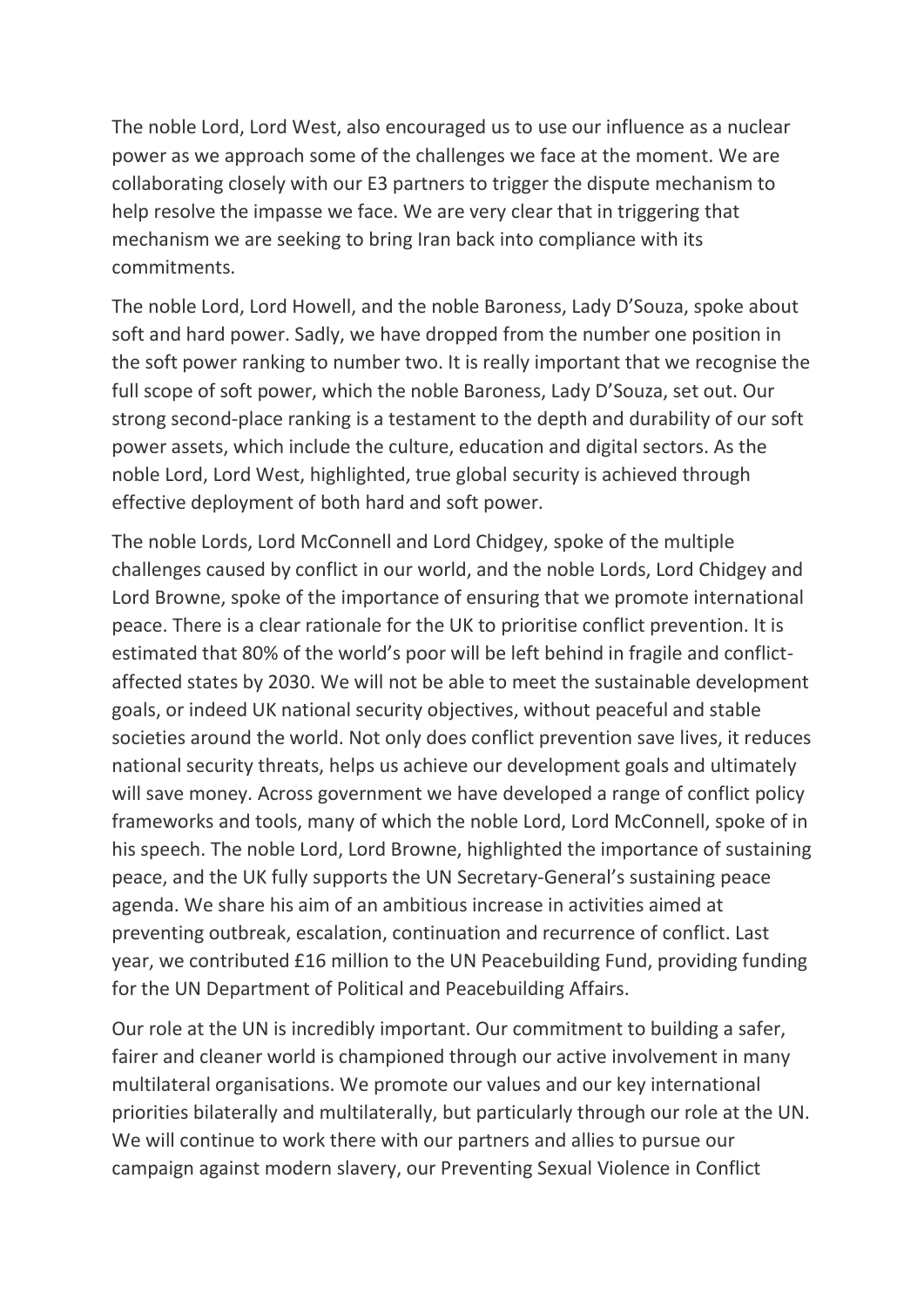Initiative, and on freedom of religion and belief, including addressing the plight of religious minorities where they face persecution. As a permanent member of the UN Security Council we have a prominent role in upholding international peace and security.

The noble Lord, Lord McConnell, spoke about reform of multilateral agencies. We will continue in our efforts to pursue reform. We are working very closely with the UN to ensure that it becomes more efficient and more effective, and generally to strengthen the rules-based international system. We strongly support the Secretary-General's reform initiatives on peace and security, on development and on management. We will keep our focus on them to ensure they are fully implemented.

However, as my noble friend Lord Howell highlighted, there are 21st-century networks that we must be part of and influence. As we leave the EU, we must continue to bolster our bilateral and multilateral alliances through strengthening our historic ties, but also through forging new partnerships. We will reach out beyond our traditional alliances to advance relations with new partners and build broader coalitions that involve emerging powers.

The noble Lord, Lord Ricketts, spoke about the importance of our involvement in the future of NATO and highlighted France's comments. Of course, we recently hosted the leaders meeting in London. Allies agreed to a reflection process to further strengthen NATO's political dimension, which the UK fully supports. We look forward to the NATO Secretary-General's proposal on that and to fully engaging with it.

My noble friend Lord Howell spoke of the importance of the Commonwealth, as he regularly does. We have an incredibly important relationship with it. We have an unbreakable connection to the Commonwealth and its shared values. We remain committed to its aims and objectives. We were very proud to host a successful CHOGM and are looking forward to the next one in Rwanda. With its 53 member states, including us, and one-third of the world's population it has really shown commitment to working together to tackle the global challenges we face and to maximising opportunities over the past 70 years. That must be celebrated and encouraged.

The noble Earl, Lord Sandwich, spoke about our future relationship with the European Union after we leave tomorrow. We will continue to collaborate closely with our ECHO colleagues on a number of humanitarian reform priorities. We are pleased to be working together with them as donor representatives in the Grand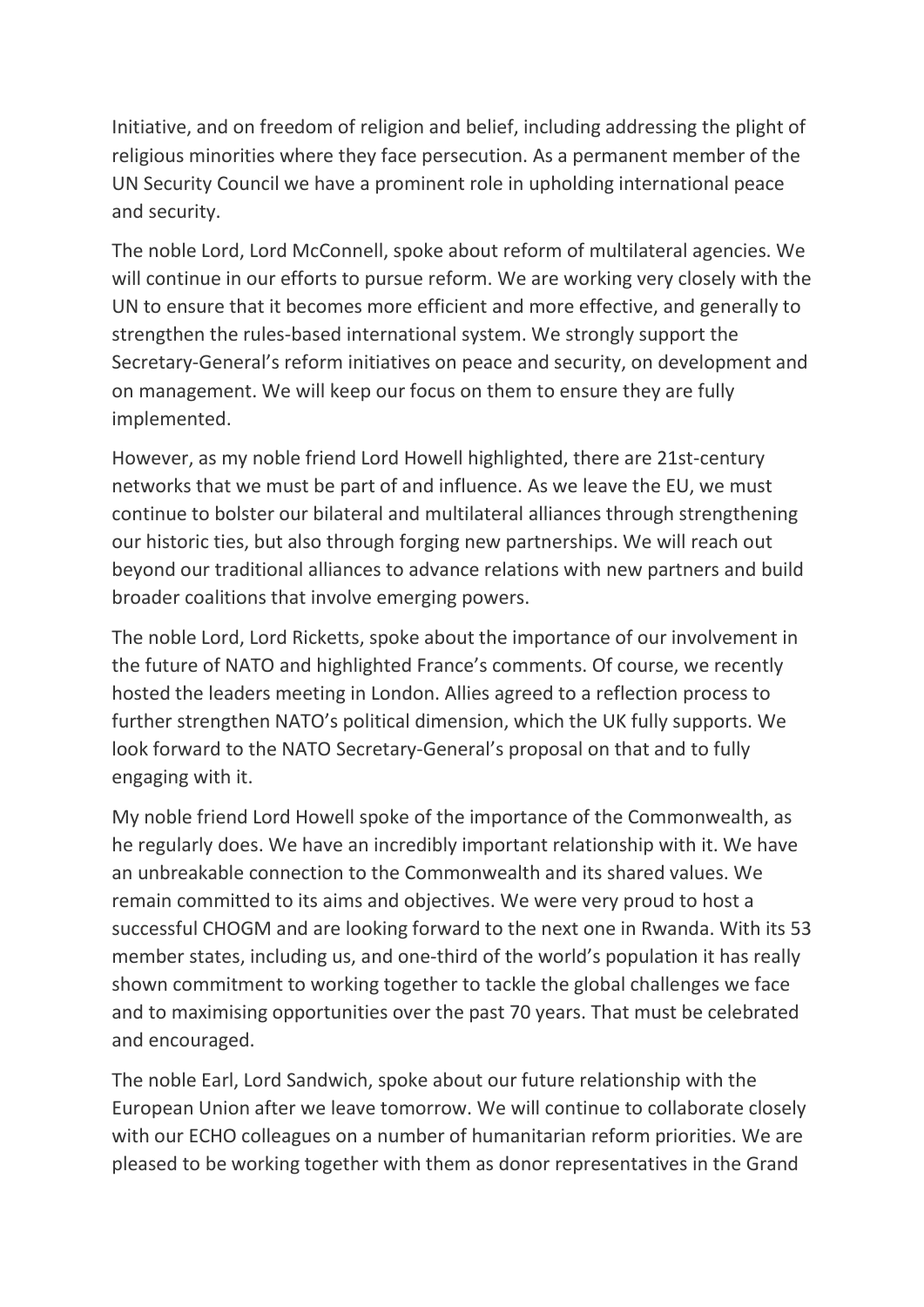Bargain's facilitation group. We are of course looking for a positive relationship. The EU will be an important partner in global challenges and ECHO will remain an important partner in humanitarian response. Our political declaration sets out that the UK and the EU will continue to support implementation of the SDGs, and we will look to establish future dialogues and discussions on how we can cooperate with the EU.

The noble Lord, Lord Ricketts, spoke about our future foreign policy challenges and the importance of working together on them with the EU and other partner Governments across the world, including the US. When we talk about global Britain and our future, we must be more engaged and more outward-looking than ever before. Our future relationship with the EU will be different, but that does not mean that the UK and the EU should stop acting together to alleviate poverty and to tackle the many shared global challenges we face, where the EU will remain a very important partner.

Turning to the "fairer" element of the debate, one of the central purposes of my department, the Department for International Development, is to tackle inequalities and to help build a fairer world. As my noble friend Lady Stroud said, we have seen great progress in recent decades: the number of the world's population living in extreme poverty has fallen by 36% since 1990. That is over 1 billion fewer people living in extreme poverty. But, while the number of extremely poor people falls globally it continues to rise in sub-Saharan Africa. Noble Lords mentioned the importance of our Africa partnership. Forecasts indicate that nearly 90% of the extreme poor will live in sub-Saharan Africa by 2030.

There is much unfairness and inequality in the world. It is not fair that children still die from preventable diseases, which is why we are committed to continuing our role as a leader in global health and a major contributor to Gavi. It is not fair that millions of girls are still denied an education, which is why the provision of 12 years of quality education for girls is one of the Prime Minister's key priorities. It is not fair that hundreds of millions of women are denied access to contraception, which contributes to the issue raised by my noble friend Lord King. That is why, last year alone, DfID provided 23.5 million women and girls with modern methods of family planning. We also remain committed to the promotion of universal human rights.

**Share**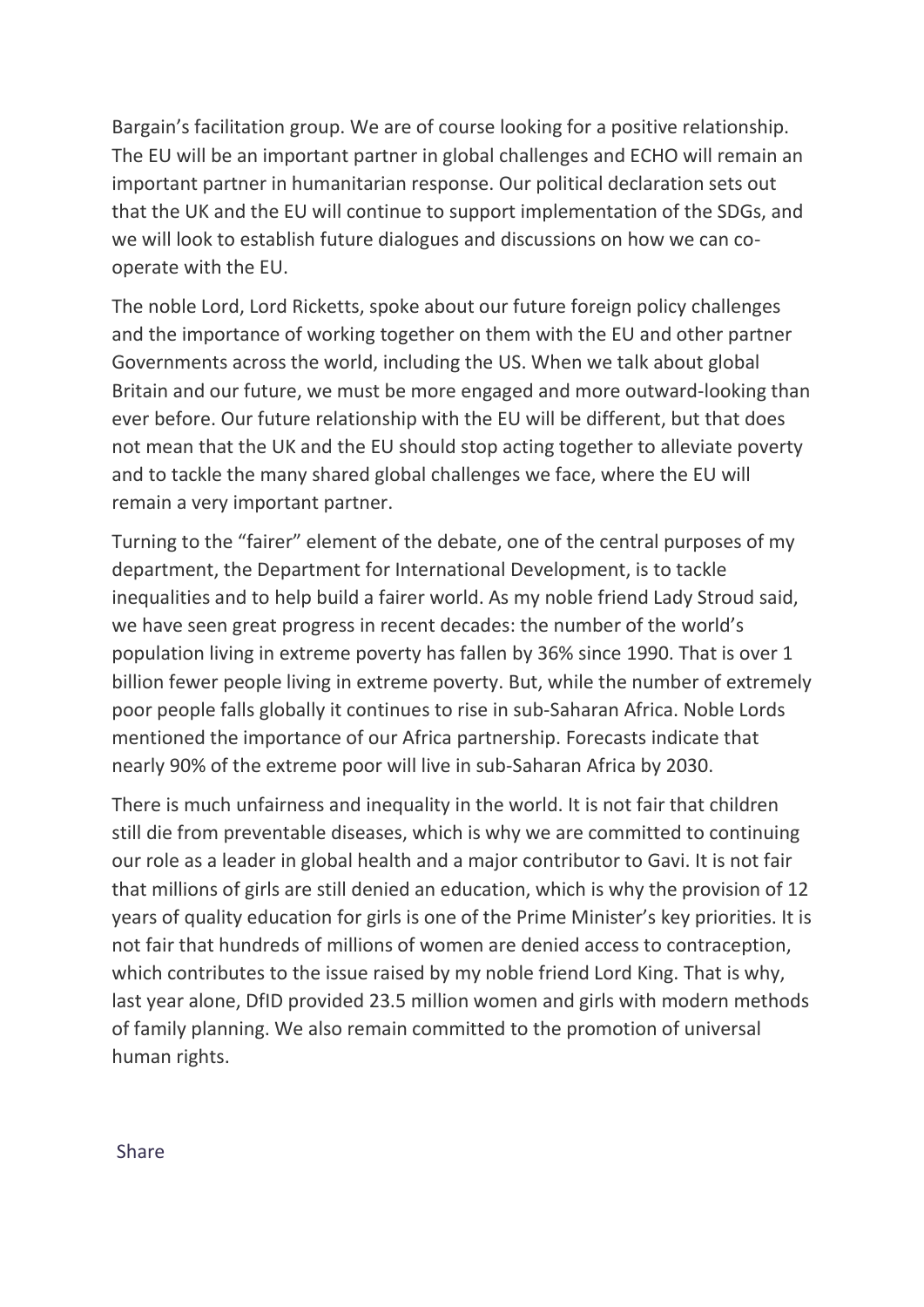The edit just sent has not been saved. The following error was returned:

This content has already been edited and is awaiting review.

### [Lord Purvis of Tweed](https://hansard.parliament.uk/search/MemberContributions?house=Lords&memberId=4293)

#### [Share](https://hansard.parliament.uk/Lords/2020-01-30/debates/F5BAD536-C010-437B-AAF7-14F8D6DA64C7/DefenceDiplomacyAndDevelopmentPolicy#contribution-B80B923E-5853-4B1A-A921-C68D6E4E0B65)

On sub-Saharan Africa and the Africa partnerships, is there an Africa strategy and will it be published? Is the target that the Government announced—that we will be the top G7 investor in Africa—still in place?

#### [Share](https://hansard.parliament.uk/Lords/2020-01-30/debates/F5BAD536-C010-437B-AAF7-14F8D6DA64C7/DefenceDiplomacyAndDevelopmentPolicy#contribution-B80B923E-5853-4B1A-A921-C68D6E4E0B65)

The edit just sent has not been saved. The following error was returned:

This content has already been edited and is awaiting review.

## [Baroness Sugg](https://hansard.parliament.uk/search/MemberContributions?house=Lords&memberId=4584)

#### [Share](https://hansard.parliament.uk/Lords/2020-01-30/debates/F5BAD536-C010-437B-AAF7-14F8D6DA64C7/DefenceDiplomacyAndDevelopmentPolicy#contribution-A89A1658-DD9A-4ED4-9D62-7914655671FB)

Last week's Africa investment summit showed that we are very keen to develop and deepen our partnerships with Africa. As far as I am aware, there is no plan to publish an Africa strategy but as can be seen, we are working on a number of projects with our African partners. In a speech at that summit, the Prime Minister made it clear that he wants to be the most impactful investor in Africa.

Many noble Lords touched on the importance of climate change and the environment in the "cleaner" section of this debate. This links to many of the points previously raised about ensuring a safer and fairer world. Many of the most fragile and conflict-affected countries—where, increasingly, the extremely poor will live—will be significantly exposed to climate change and less able to cope with its impacts. Protecting the most vulnerable and ending extreme poverty depends on making these countries resilient to the twin risks of instability and climate change. As the noble Earl, Lord Sandwich, highlighted, in September last year the Prime Minister announced the doubling of our international climate finance to at least £11.6 billion over the following five years. That will help to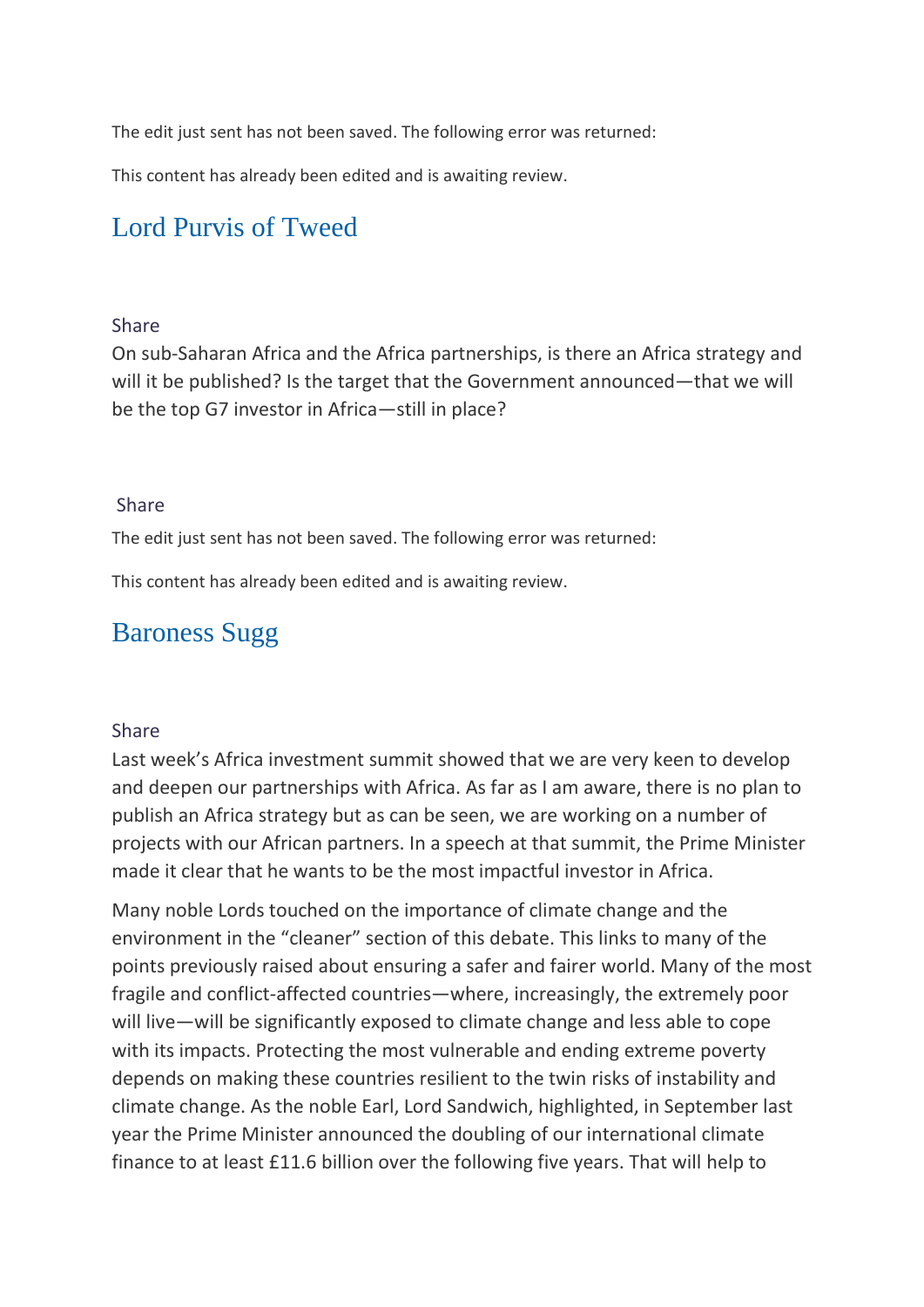ensure that we can continue assisting countries to build their capacity to deal with the dangerous effects of climate change and support lower-carbon development. That was one of the focuses at the Africa investment summit, and we expect much of that investment to go to our partners in Africa.

We very much look forward to hosting COP 26 at the end of this year. We continue to be a strong, progressive voice in negotiations. We are working incredibly hard to secure an ambitious global agenda, not only as a convenor but also as a leader. We are calling on countries to come forward with updated emissions reduction commitments and long-term climate strategies. We want COP 26 to be a milestone for greater ambition, cleaner energy and a more resilient future, supported by green financial systems.

Many noble Lords from all sides of the House have expressed their views clearly and eloquently on the machinery-of-government changes. I am afraid that I have little to say on this. As has been said before from the Dispatch Box, the Prime Minister is of course responsible for all machinery-of-government changes, but I will make two points. First, as this debate has made clear, it is incredibly important that we use defence, diplomacy and development together to achieve our goals. Departments already work incredibly closely in this area. At the Africa investment summit, for example, the FCO, DfID and the DIT worked together seamlessly. I spent many hours around tables with officials, and I actually did not know which departments they represented, which is a sign of how closely they were working together. We see that also in the response to global events such as Ebola, as mentioned by my noble friend Lady Penn: the MoD, the FCO and DfID coming together incredibly quickly on the ground to drive rapid decisions and help prevent a health crisis that could have been far deadlier than it was, both in the region and globally. Of course, we can always work more closely on the ground, as my noble friend Lord Howell highlighted. Seeing more colocation between DfID and the FCO is important. They now share a 1HMG platform in country. When I have visited various countries, I have seen the head of DfID country office and the ambassador or high commissioner working hand in hand; that is incredibly important. That is how we will ensure effectiveness in our actions overseas. We do that already but we must do more. There is lots more that we can do, and the strategic review will look at that.

Secondly, the Government are committed to the international development agenda. That can be seen through our manifesto, with its commitments to maintain spending at 0.7%, to 12 years of quality education for girls, to ending preventable deaths and to tackling malaria. The integrated security, defence and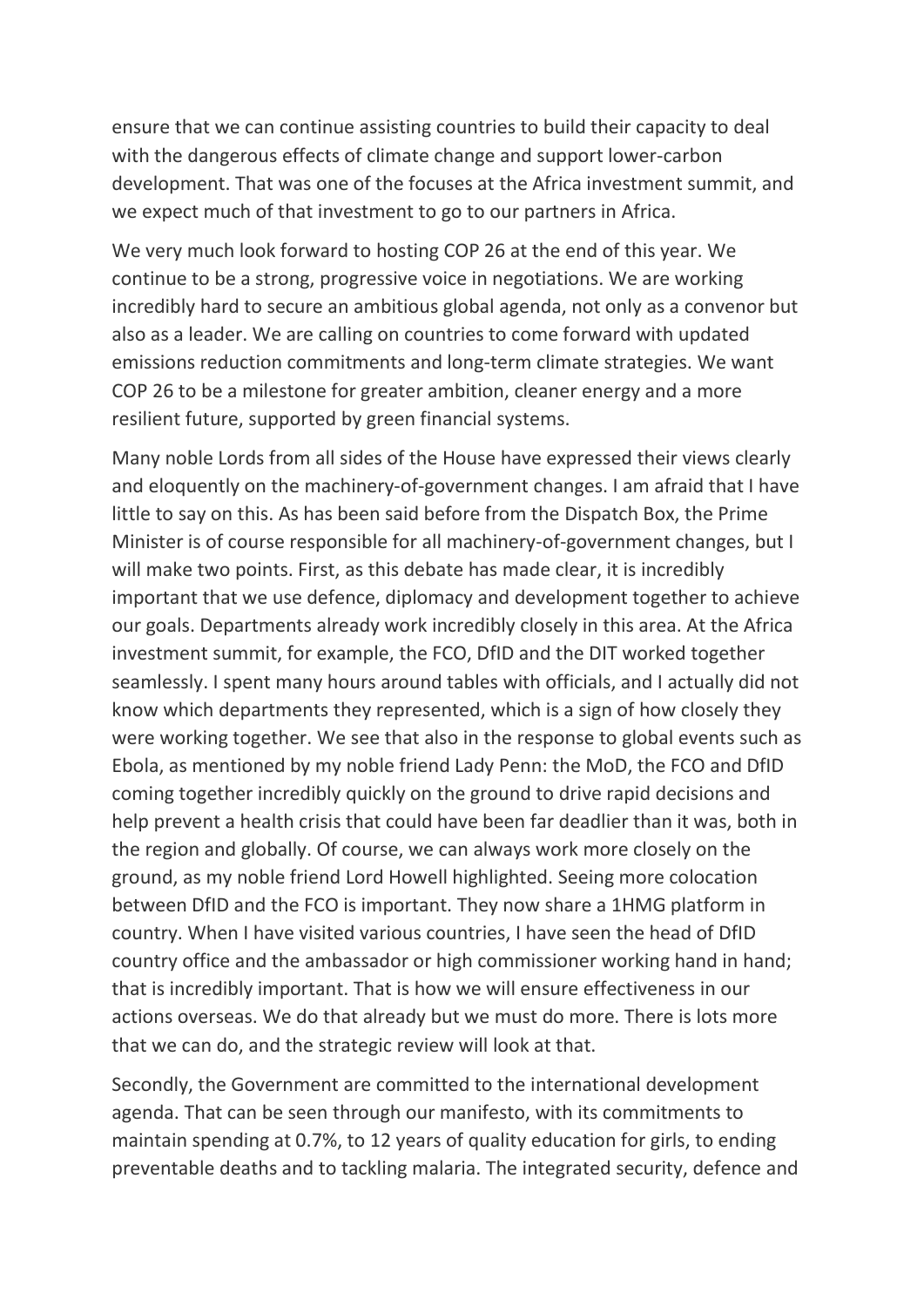foreign policy review will create the opportunity to reassess how the UK engages internationally. As noble Lords would expect, DfID and FCO teams are proactively supporting the work there.

I am running out of time and I apologise if I cannot answer all noble Lords' questions, particularly those from the noble Baroness.

On the specific point about China, the UK continues to call on China to allow UN observers immediate and unfettered access and will continue to do so.

The debate has covered a wide range of issues. I am sure that I have not answered all the questions and I will follow up with a more detailed letter. I apologise again that I am not able to satisfy noble Lords' requests for more details on the strategic review. Those will follow in due course.

The importance of integration in our policy going forward is clear. Being a truly global Britain is about reinforcing our commitment to be a force for good in the world through our efforts to end conflicts, combat climate change and promote our values of democracy, human rights and the international rule of law. We must take an integrated whole-of-government approach to this, ensuring that we use all the tools we have of defence, diplomacy and development policy to build a safer, fairer and cleaner world.

### [Share](https://hansard.parliament.uk/Lords/2020-01-30/debates/F5BAD536-C010-437B-AAF7-14F8D6DA64C7/DefenceDiplomacyAndDevelopmentPolicy#contribution-A89A1658-DD9A-4ED4-9D62-7914655671FB)  5.31 pm

The edit just sent has not been saved. The following error was returned:

This content has already been edited and is awaiting review.

# [Lord McConnell of Glenscorrodale](https://hansard.parliament.uk/search/MemberContributions?house=Lords&memberId=4168)

### [Share](https://hansard.parliament.uk/Lords/2020-01-30/debates/F5BAD536-C010-437B-AAF7-14F8D6DA64C7/DefenceDiplomacyAndDevelopmentPolicy#contribution-7475D1F0-231C-449C-BF56-4529CC2C30EC)

My Lords, the Minister might feel that she has not satisfied Members of your Lordships' House in her reply but all involved in today's debate will join me in saying that she manages to include a remarkable amount of detail in the way in which she closes these debates. I am sure I speak on behalf of everyone in saying that we are grateful for that. At the risk of making her job more insecure with praise from the Opposition Benches, I hope she will be able to take part in the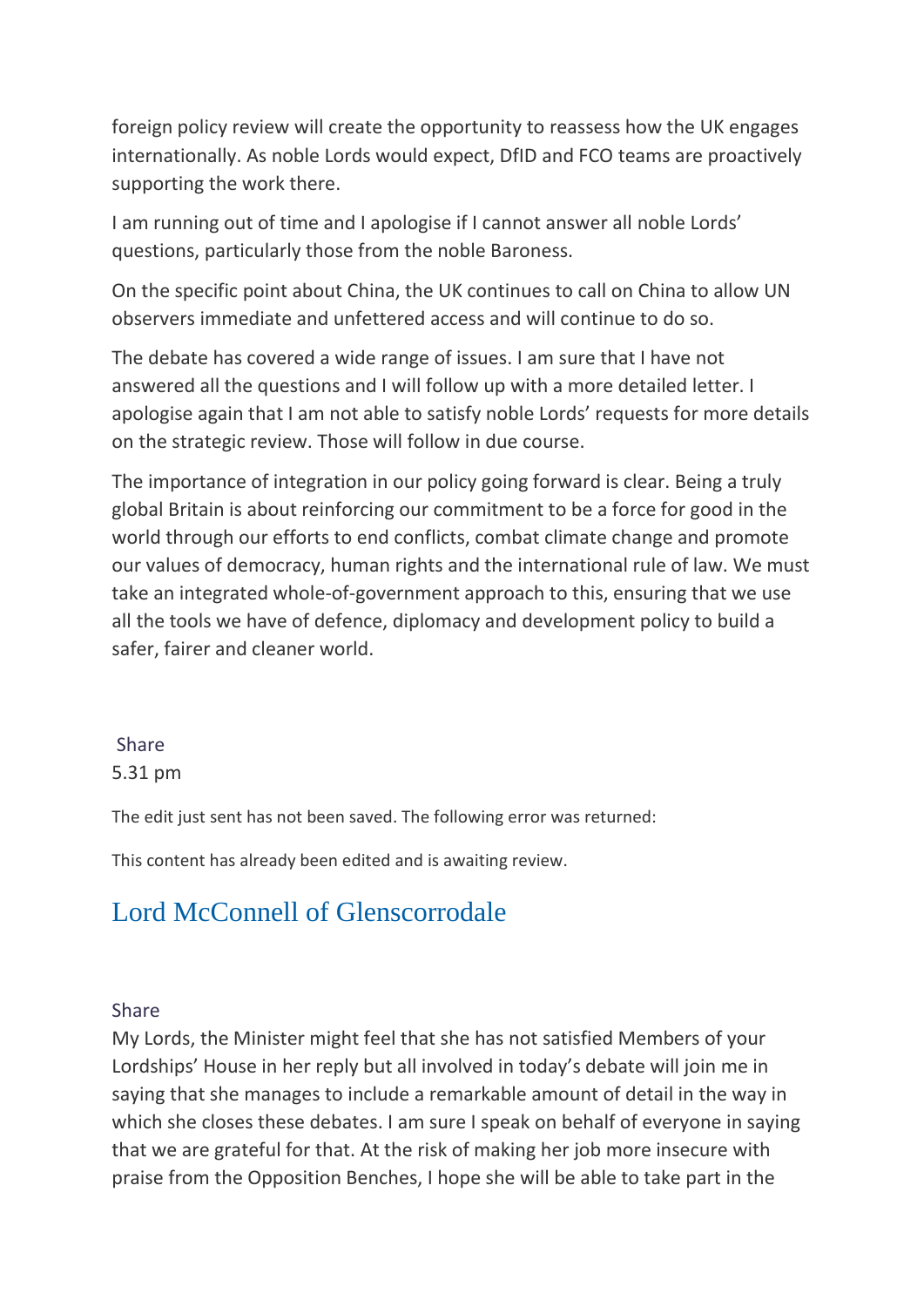next debate on this topic at some point in the future, depending on events over the next two or three weeks.

I also thank the noble Baroness, Lady Penn. I congratulate her on her maiden speech, which showed the impact she will have on our debates in your Lordships' Chamber in the future. We look forward to that.

Two brief points arise from this debate. First, all of us who have spoken in today's debate have shown the value that we attach to all three departments— the Ministry of Defence, the Foreign Office and the Department for International Development—the professional work that they do and the networks that they give us throughout the world. In looking for an ever more integrated approach to policy, we all understand the critical importance of all three in strengthening that integrated approach. I hope that message is conveyed back to the Prime Minister.

Secondly, on this important date, the day before we leave the European Union, when there has been much talk about our role in the world—either from those who opposed that decision and are worrying about it, or from those who supported it, believing that there was an opportunity for a more ambitious global role—today's debate has shown the desire to have the United Kingdom placed globally in a role that makes the maximum impact on creating a fairer, safer and cleaner world. If we can take that message forward in 2020, after all the division and difficulties of 2019, I hope today's debate has made a contribution.

#### [Share](https://hansard.parliament.uk/Lords/2020-01-30/debates/F5BAD536-C010-437B-AAF7-14F8D6DA64C7/DefenceDiplomacyAndDevelopmentPolicy#contribution-7475D1F0-231C-449C-BF56-4529CC2C30EC)

Motion agreed.

*Column 1570*Click to show *Column 1571*Click to show *Column 1572*Click to show *Column 1573*Click to show *Column 1574*Click to show *Column 1575*Click to show *Column 1576*Click to show *Column 1577*Click to show *Column 1578*Click to show *Column 1579*Click to show *Column 1580*Click to show *Column 1581*Click to show